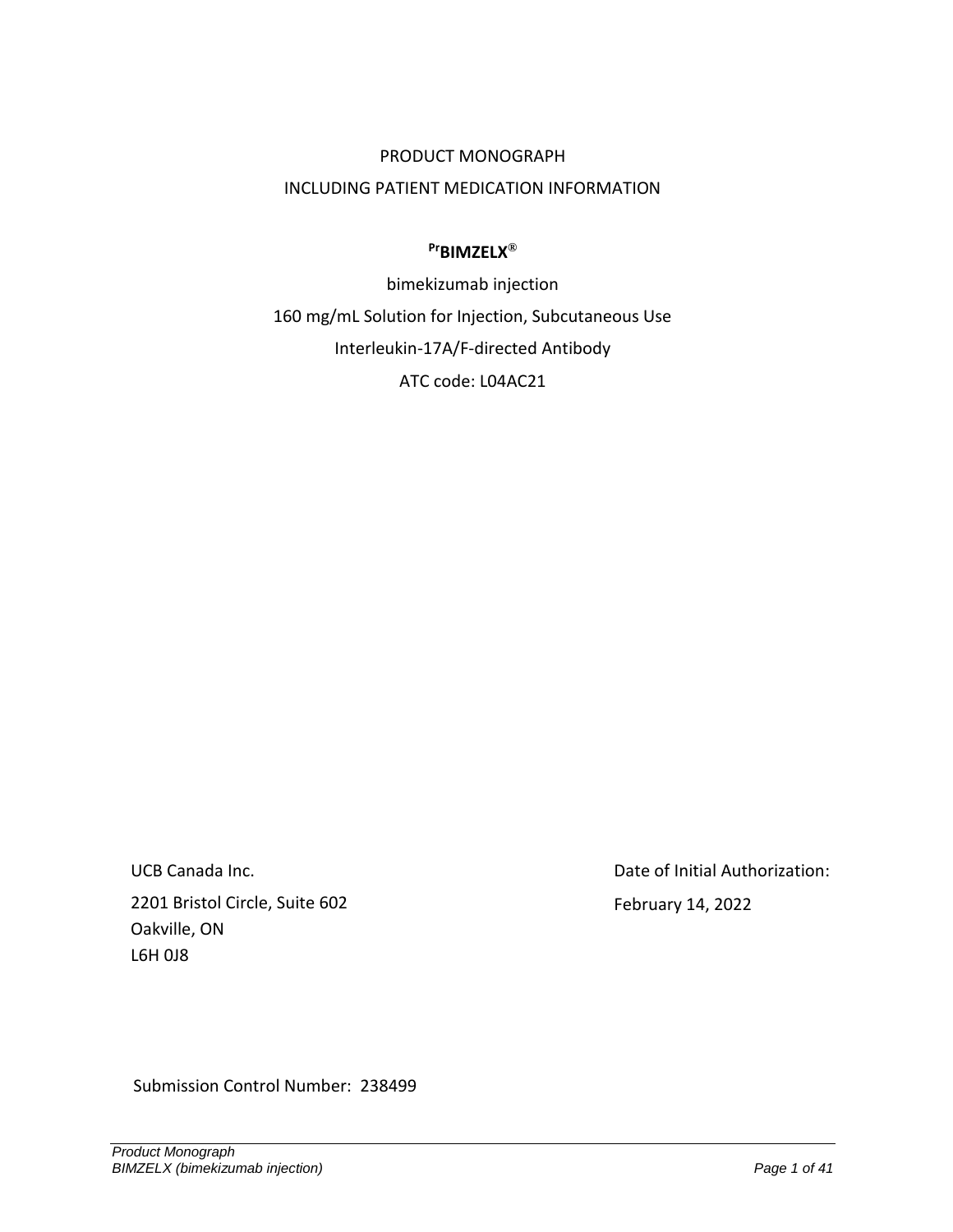# <span id="page-1-0"></span>**TABLE OF CONTENTS**

|                |                                                       | Sections or subsections that are not applicable at the time of authorization are not listed. |  |  |  |  |  |
|----------------|-------------------------------------------------------|----------------------------------------------------------------------------------------------|--|--|--|--|--|
|                |                                                       |                                                                                              |  |  |  |  |  |
|                |                                                       |                                                                                              |  |  |  |  |  |
| $\mathbf{1}$   |                                                       |                                                                                              |  |  |  |  |  |
|                | 1.1                                                   |                                                                                              |  |  |  |  |  |
|                | 1.2                                                   |                                                                                              |  |  |  |  |  |
| $\overline{2}$ |                                                       |                                                                                              |  |  |  |  |  |
| 4              |                                                       |                                                                                              |  |  |  |  |  |
|                | 4.1                                                   |                                                                                              |  |  |  |  |  |
|                | 4.2                                                   |                                                                                              |  |  |  |  |  |
|                | 4.4                                                   |                                                                                              |  |  |  |  |  |
|                | 4.5                                                   |                                                                                              |  |  |  |  |  |
| 5              |                                                       |                                                                                              |  |  |  |  |  |
| 6              | DOSAGE FORMS, STRENGTHS, COMPOSITION AND PACKAGING  5 |                                                                                              |  |  |  |  |  |
| 7              |                                                       |                                                                                              |  |  |  |  |  |
|                | 7.1                                                   |                                                                                              |  |  |  |  |  |
|                | 7.1.1                                                 |                                                                                              |  |  |  |  |  |
|                | 7.1.2                                                 |                                                                                              |  |  |  |  |  |
|                | 7.1.3                                                 |                                                                                              |  |  |  |  |  |
|                | 7.1.4                                                 |                                                                                              |  |  |  |  |  |
| 8              |                                                       |                                                                                              |  |  |  |  |  |
|                | 8.1                                                   |                                                                                              |  |  |  |  |  |
|                | 8.2                                                   |                                                                                              |  |  |  |  |  |
|                | 8.3                                                   |                                                                                              |  |  |  |  |  |
|                | 8.4                                                   | Abnormal Laboratory Findings: Hematologic, Clinical Chemistry and Other                      |  |  |  |  |  |
| 9              |                                                       |                                                                                              |  |  |  |  |  |
|                | 9.4                                                   |                                                                                              |  |  |  |  |  |
|                | 9.5                                                   |                                                                                              |  |  |  |  |  |
|                | 9.6                                                   |                                                                                              |  |  |  |  |  |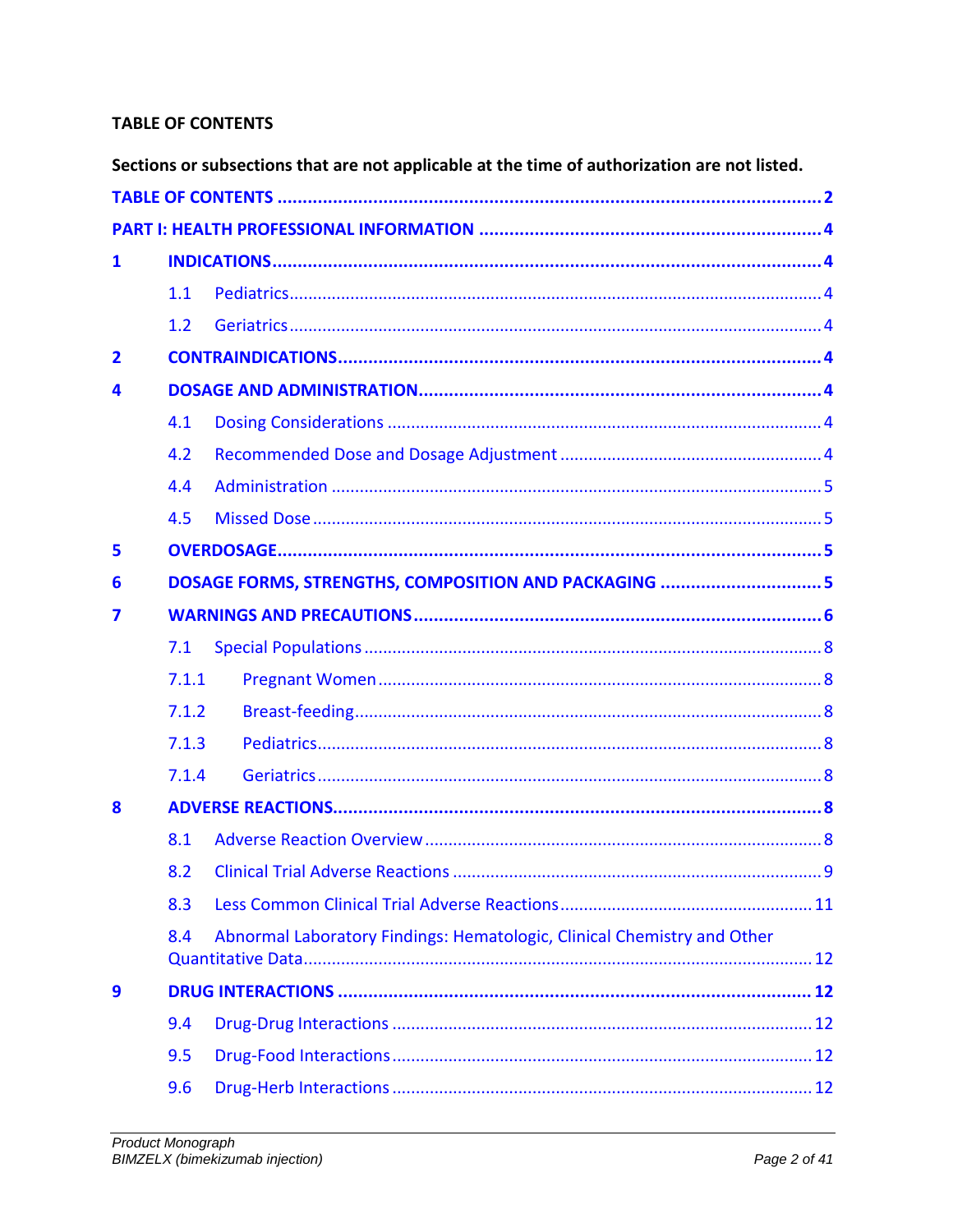|           | 9.7  |  |  |  |  |  |  |
|-----------|------|--|--|--|--|--|--|
| 10        |      |  |  |  |  |  |  |
|           | 10.1 |  |  |  |  |  |  |
|           | 10.2 |  |  |  |  |  |  |
|           | 10.3 |  |  |  |  |  |  |
| <b>11</b> |      |  |  |  |  |  |  |
| 12        |      |  |  |  |  |  |  |
|           |      |  |  |  |  |  |  |
| 13        |      |  |  |  |  |  |  |
| 14        |      |  |  |  |  |  |  |
|           | 14.1 |  |  |  |  |  |  |
|           | 14.2 |  |  |  |  |  |  |
| 15        |      |  |  |  |  |  |  |
| 16        |      |  |  |  |  |  |  |
|           |      |  |  |  |  |  |  |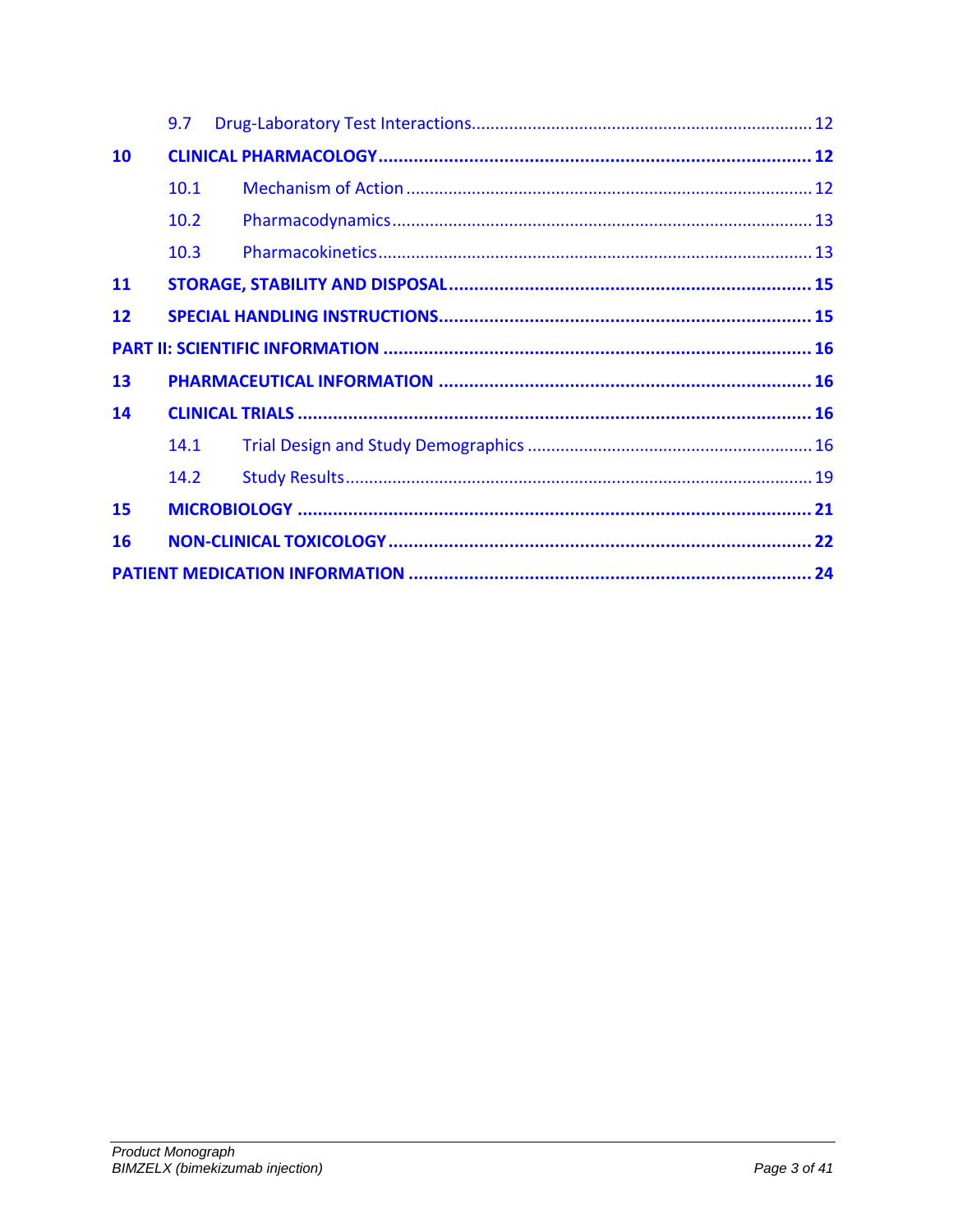# <span id="page-3-0"></span>**PART I: HEALTH PROFESSIONAL INFORMATION**

# <span id="page-3-1"></span>**1 INDICATIONS**

Bimzelx (bimekizumab injection) is indicated for the treatment of moderate to severe plaque psoriasis (PsO) in adult patients who are candidates for systemic therapy or phototherapy.

#### <span id="page-3-2"></span>**1.1 Pediatrics**

Pediatrics (<18 years of age): No data are available to Health Canada; therefore, Health Canada has not authorized an indication for pediatric use.

#### <span id="page-3-3"></span>**1.2 Geriatrics**

Geriatrics (≥ 65 years of age): Limited data are available to Health Canada regarding this age group. Of the 1789 patients with plaque psoriasis exposed to Bimzelx in Phase II and Phase III clinical trials, 153 (8.6%) were 65 years or older and 18 (1.0%) patients were 75 years or older (see 7.1.4 WARNINGS AND PRECAUTIONS, Special Populations, [Geriatrics](#page-7-4)).

#### <span id="page-3-4"></span>**2 CONTRAINDICATIONS**

Bimzelx (bimekizumab injection) is contraindicated in patients who are hypersensitive to this drug or to any ingredient in the formulation, including any non-medicinal ingredient, or component of the container. For a complete listing, see [6](#page-4-3) [DOSAGE FORMS, STRENGTHS,](#page-4-3)  [COMPOSITION AND PACKAGING](#page-4-3).

# <span id="page-3-5"></span>**4 DOSAGE AND ADMINISTRATION**

#### <span id="page-3-6"></span>**4.1 Dosing Considerations**

After proper training in subcutaneous injection technique, patients may self-inject if their physician determines that it is appropriate and with medical follow-up as necessary. Patients should be instructed to inject the full amount of Bimzelx according to the **Instructions for Use**.

Each pre-filled syringe or autoinjector is for single-use only, and contains 1 mL of 160 mg of bimekizumab. Patients should be instructed to inject two separate 160 mg single-dose pre-filled syringes or autoinjectors for the full 320 mg dose.

#### <span id="page-3-7"></span>**4.2 Recommended Dose and Dosage Adjustment**

The recommended dose of Bimzelx (bimekizumab injection) for adult patients with plaque psoriasis is 320 mg (given as 2 subcutaneous injections of 160 mg each) every 4 weeks for the first 16 weeks, and every 8 weeks thereafter.

At the prescriber's discretion, discontinuation of treatment may be considered in patients who have shown no improvement after 16 weeks of treatment.

For patients with a body weight ≥ 120 kg and who did not achieve a complete skin response, a dose of 320 mg every 4 weeks after Week 16 may be considered (see 10 CLINICAL PHARMACOLOGY, Pharmacokinetics, Special Populations and Conditions, [Obesity\)](#page-13-0).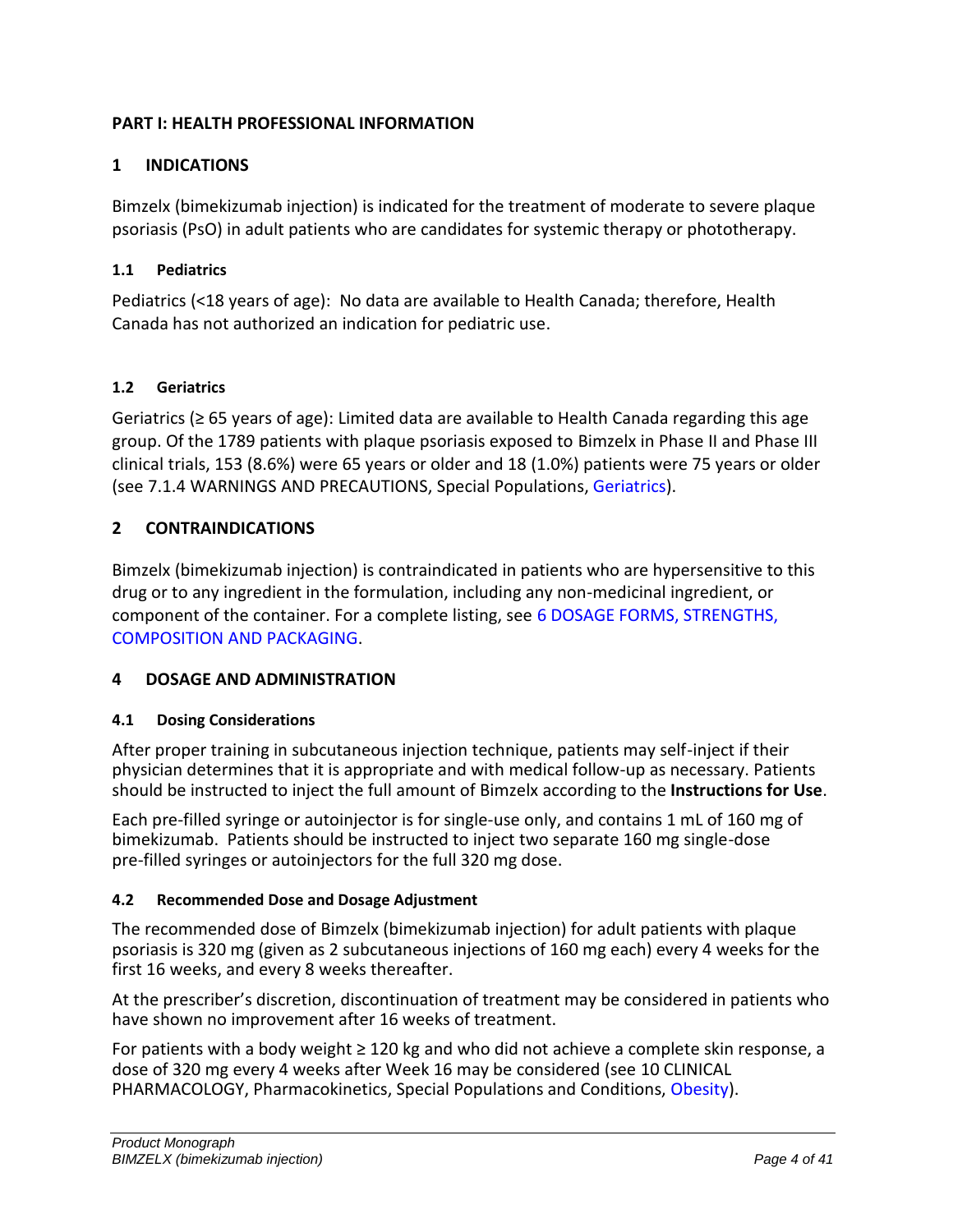**Pediatrics (< 18 years of age):** The safety and efficacy of Bimzelx in children and adolescents below the age of 18 years has not been established. Bimzelx is not indicated for use in pediatric patients.

<span id="page-4-4"></span>**Geriatrics (≥ 65 years of age):** No dose adjustment is required based on population PK modeling (see 10 CLINICAL PHARMACOLOGY, Pharmacokinetics, Special Populations and Conditions, [Geriatrics\)](#page-13-1).

**Renal or Hepatic Impairment:** Bimzelx has not been directly studied in these patient populations (see 10 CLINICAL PHARMACOLOGY, Pharmacokinetics, Special Populations and Conditions, [Hepatic Insufficiency](#page-13-2) and [Renal Insufficiency\)](#page-13-3).

# <span id="page-4-0"></span>**4.4 Administration**

Bimzelx is administered by subcutaneous injection. Suitable areas for injection include thigh, abdomen and upper arm. Injection sites should be rotated, and injections should not be given into psoriasis plaques or areas where the skin is tender, bruised, erythematous, or indurated. Patients should self-administer in the thigh and abdomen only.

# <span id="page-4-1"></span>**4.5 Missed Dose**

If a dose is missed, it should be administered as soon as possible. Thereafter, dosing should be resumed at the regular schedule (i.e. 4 or 8 weeks later). Do not administer two doses at the same time to make up for a missed dose.

# <span id="page-4-2"></span>**5 OVERDOSAGE**

Single doses of 640 mg intravenously or 640 mg subcutaneously, followed by 320 mg subcutaneously every two weeks for five doses have been administered in clinical studies without dose-limiting toxicity. In the event of overdose, it is recommended that the patient be monitored for any signs and symptoms of adverse reactions and appropriate symptomatic treatment be instituted immediately.

For management of a suspected drug overdose, contact your regional poison control centre.

# <span id="page-4-3"></span>**6 DOSAGE FORMS, STRENGTHS, COMPOSITION AND PACKAGING**

To help ensure the traceability of biologic products, including biosimilars, health professionals should recognise the importance of recording both the brand name and the non-proprietary (active ingredient) name as well as other product-specific identifiers such as the Drug Identification Number (DIN) and the batch/lot number of the product supplied.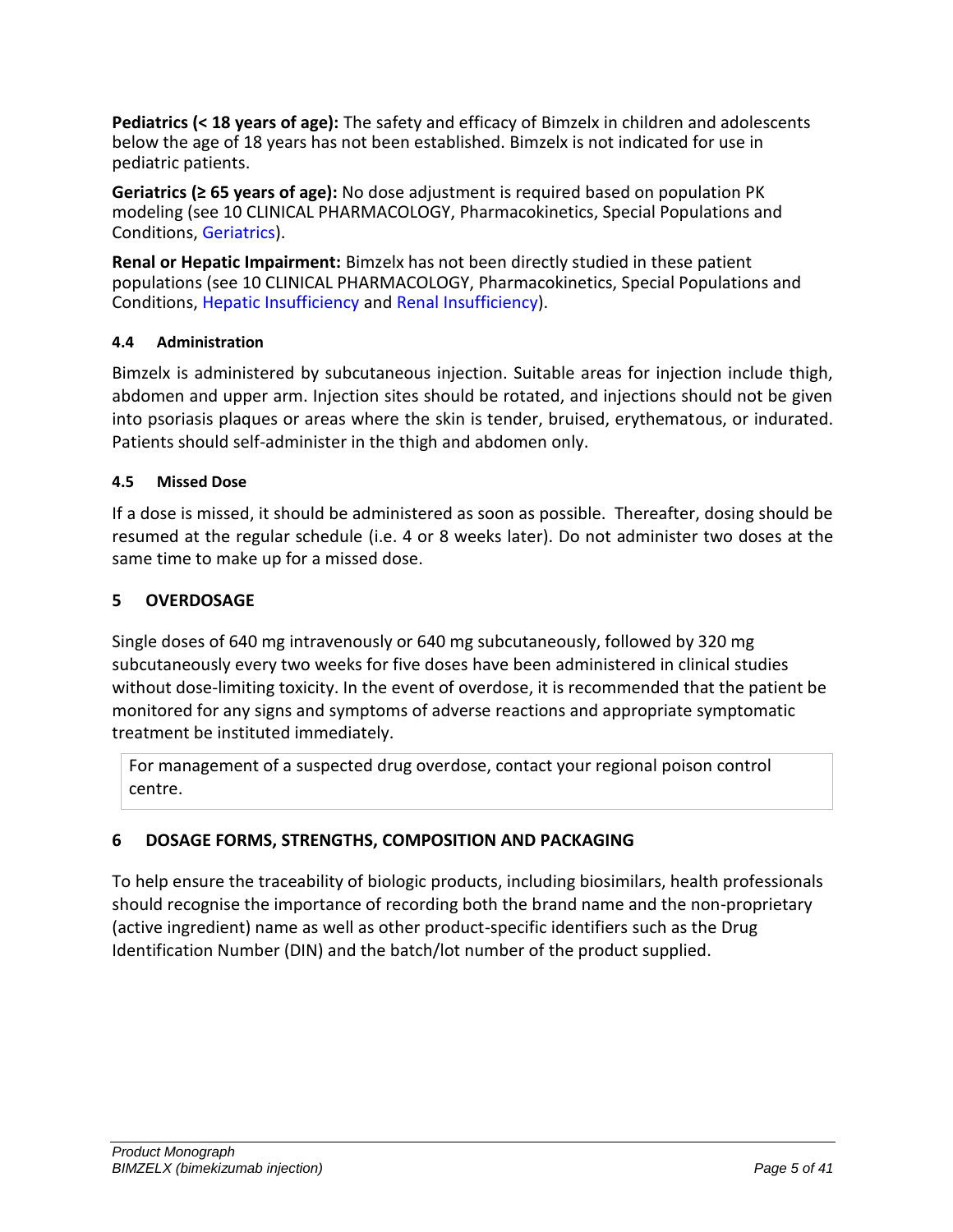#### **Table 1: Dosage Forms, Strengths, Composition and Packaging**

| Route of<br><b>Administration</b> | Dosage Form /<br><b>Strength/Composition</b>             | <b>Non-medicinal Ingredients</b>                                                        |
|-----------------------------------|----------------------------------------------------------|-----------------------------------------------------------------------------------------|
| Subcutaneous use                  | Solution for injection / 160 mg/mL<br>pre-filled syringe | Acetic acid, glycine, Polysorbate 80, sodium<br>acetate trihydrate, water for injection |
| Subcutaneous use                  | Solution for injection / 160 mg/mL<br>autoinjector       | Acetic acid, glycine, Polysorbate 80, sodium<br>acetate trihydrate, water for injection |

Bimzelx (bimekizumab injection) is available in the following forms:

# **Bimzelx160 mg solution for injections in pre-filled syringe**

One mL pre-filled syringe (type I glass) with a fluoropolymer-laminated bromobutyl rubber stopper, staked 27G, ½" thin wall needle, and a polypropylene rigid needle shield assembled in a passive safety device. Available in a pack size of 1 pre-filled syringe and a pack size of 2 pre-filled syringes.

# **Bimzelx160 mg solution for injections in autoinjector**

One mL autoinjector containing a pre-filled syringe (type I glass) with a fluoropolymerlaminated bromobutyl rubber stopper, staked 27G, ½" thin wall needle, and a polypropylene rigid needle shield. Available in a pack size of 1 autoinjector and a pack size of 2 autoinjectors.

No components of the pre-filled syringe or autoinjector are made with natural rubber latex.

# <span id="page-5-0"></span>**7 WARNINGS AND PRECAUTIONS**

#### **Gastrointestinal**

#### *Inflammatory bowel disease*

Cases of new or exacerbations of inflammatory bowel disease (Ulcerative Colitis and Crohn's Disease) were observed during Bimzelx treatment in clinical studies. Bimzelx is not recommended in patients with inflammatory bowel disease. If a patient develops signs and symptoms of inflammatory bowel disease or experiences an exacerbation of pre-existing inflammatory bowel disease, Bimzelx should be discontinued and appropriate medical management should be initiated.

#### **Immune**

#### *Hypersensitivity*

Serious hypersensitivity reactions were observed in clinical trials.

As with all therapeutic proteins including Bimzelx, there is a potential for anaphylaxis. If an anaphylactic or other serious allergic reaction occurs, immediately discontinue the administration of Bimzelx and initiate appropriate medical treatment. Inform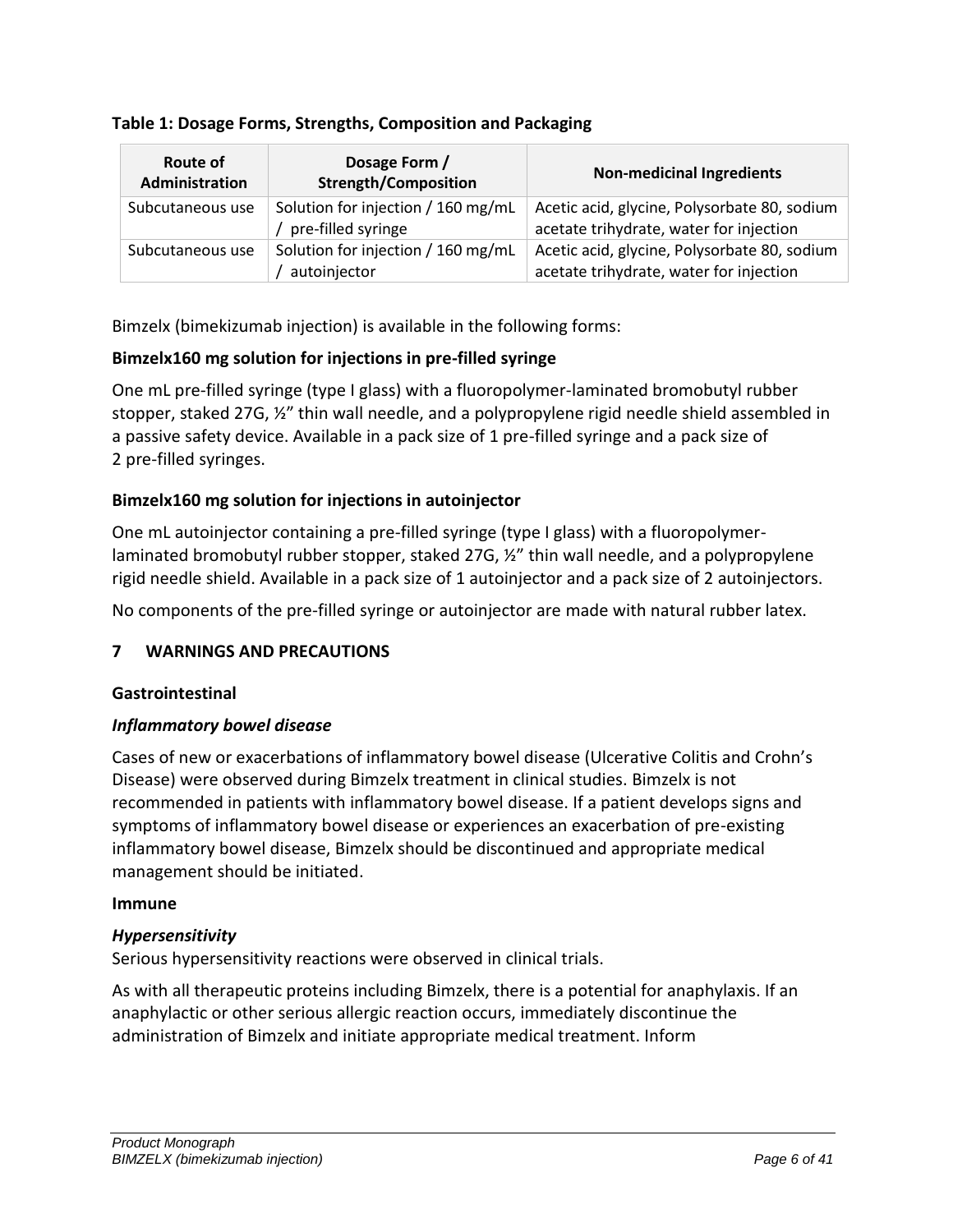patients/caregivers of the signs and symptoms of anaphylaxis and hypersensitivity reactions, and instruct them to seek immediate medical care if signs and symptoms occur.

# *Vaccinations*

Prior to initiating therapy with Bimzelx, consider completion of all age appropriate immunizations according to current immunization guidelines.

Live vaccines should be avoided in patients treated with Bimzelx.

Patients treated with Bimzelx may receive inactivated or non-live vaccinations. Healthy individuals who received a single 320 mg dose of Bimzelx two weeks prior to vaccination with an inactivated seasonal influenza vaccine had similar antibody responses compared to individuals who did not receive Bimzelx prior to vaccination.

# **Infections**

Bimzelx has the potential to increase the risk of infections. Higher rates of infections such as upper respiratory tract infections and oral candidiasis were observed in patients receiving Bimzelx compared with placebo (see 8 ADVERSE REACTIONS, [Infections](#page-9-0)).

Caution should be exercised when considering the use of Bimzelx in patients with a chronic infection or a history of recurrent infection, as patients with active infections, serious infections, or a history of opportunistic, recurrent or chronic infections were excluded from Bimzelx clinical trials. Treatment with Bimzelx should not be initiated in patients with any clinically important active infection until the infection resolves or is adequately treated.

Patients treated with Bimzelx should be instructed to seek medical advice if signs or symptoms of clinically important chronic or acute infection occur. If a patient develops a clinically important infection or is not responding to standard therapy, the patient should be closely monitored and Bimzelx should not be administered until the infection resolves.

# *Pre-treatment evaluation for tuberculosis (TB)*

Prior to initiating treatment with Bimzelx, patients should be evaluated for TB infection. Bimzelx should not be given to patients with active TB. Patients receiving Bimzelx should be monitored for signs and symptoms of active TB. Anti-TB therapy should be considered prior to initiating Bimzelx in patients with a past history of latent or active TB in whom an adequate course of treatment cannot be confirmed. No cases of active tuberculosis were reported from clinical studies.

# **Reproductive Health: Female and Male Potential**

• **Fertility**

The effect of Bimzelx on human fertility has not been evaluated.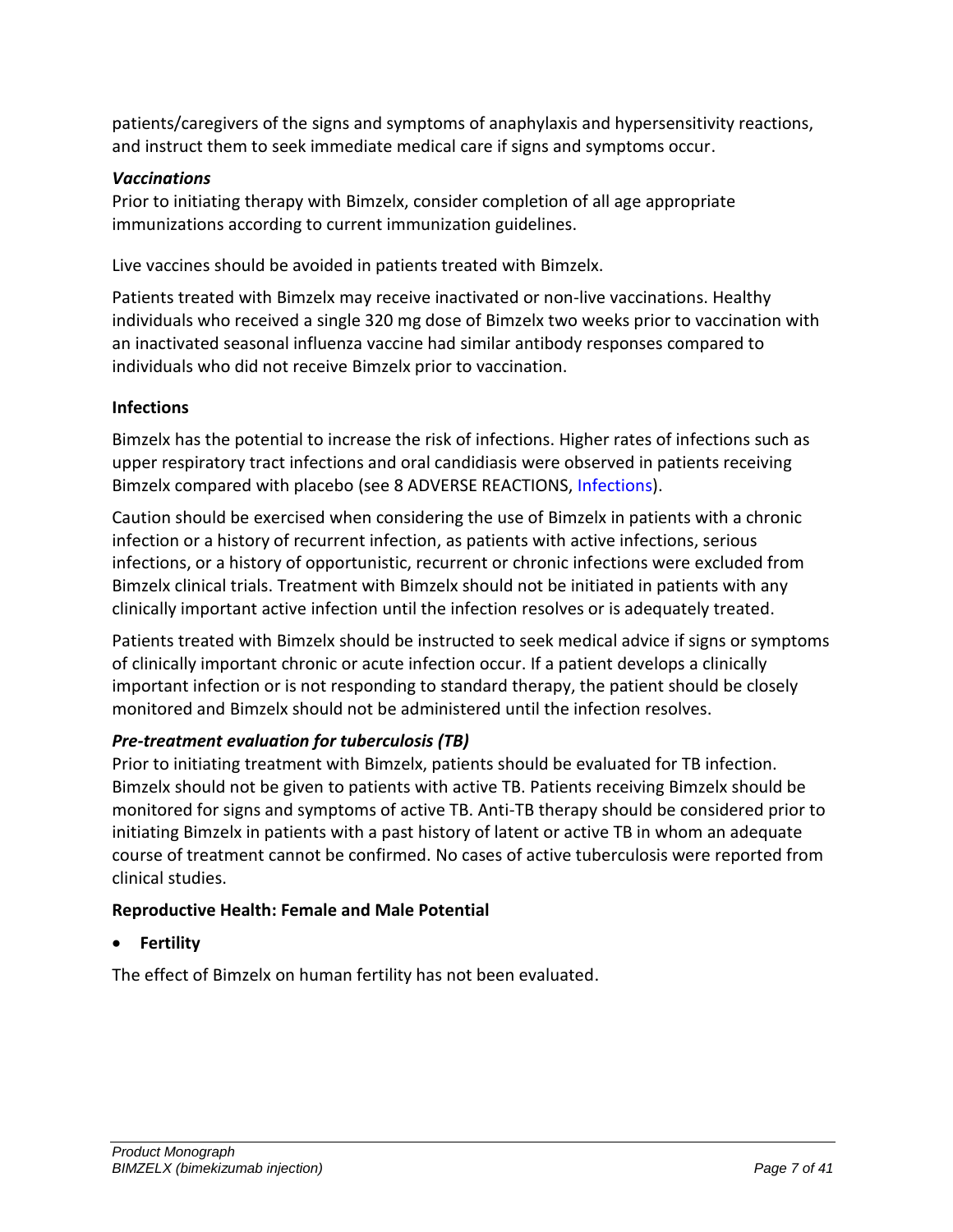#### <span id="page-7-0"></span>**7.1 Special Populations**

# <span id="page-7-1"></span>**7.1.1 Pregnant Women**

There is very limited data on the use of Bimzelx in pregnant women. The effect of Bimzelx on pregnancy is unknown. Human IgG1 is known to cross the placental barrier; therefore, bimekizumab may be transferred from the mother to the fetus. In a pre- and postnatal development study conducted in pregnant monkeys, bimekizumab biodistributed to the fetus, but did not demonstrate teratogenicity. Male offspring exposed to bimekizumab *in utero*  showed reduced neutrophil counts and reduced IgG response to antigen challenge, with transient discoloration of the lips (see 16 [NON-CLINICAL TOXICOLOGY](#page-21-0)). Animal studies are not always predictive of human response; therefore, it is unknown whether Bimzelx can cause fetal harm when administered to a pregnant woman. Women of childbearing potential should use adequate contraception while using Bimzelx and for at least 4 months after the last Bimzelx dose.

# <span id="page-7-2"></span>**7.1.2 Breast-feeding**

There are no data on the presence of Bimzelx in human milk, the effects on the breastfed infant, or the effects on human milk production. Because human immunoglobulin G (IgG) is secreted into human milk, precaution should be exercised.

# <span id="page-7-3"></span>**7.1.3 Pediatrics**

No data are available to Health Canada; therefore, Health Canada has not authorized an indication for pediatric use.

# <span id="page-7-4"></span>**7.1.4 Geriatrics**

Limited data are available regarding this age group. In the placebo-controlled period of Phase III clinical studies in plaque psoriasis, a higher incidence of oral candidiasis (18.2% versus 6.3%), and dermatitis and eczema (7.3% versus 2.8%) was observed in patients over 65 years of age compared to younger patients (see 1 INDICATIONS, [1.2](#page-3-3) [Geriatrics](#page-3-3) and 4 DOSAGE AND ADMINISTRATION, 4.2 Recommended Dose and Dosage Adjustment, [Geriatrics\)](#page-4-4).

#### <span id="page-7-5"></span>**8 ADVERSE REACTIONS**

#### <span id="page-7-6"></span>**8.1 Adverse Reaction Overview**

During the 16-week placebo-controlled period in Phase III studies in plaque psoriasis (BE VIVID and BE READY), the most frequently reported adverse drug reactions (ADRs) with Bimzelx (bimekizumab injection) 320 mg every 4 weeks (Q4W) were upper respiratory tract infections (14.5%, most frequently nasopharyngitis) and oral candidiasis (7.3%). The proportion of patients who discontinued treatment due to adverse events was 1.6% with Bimzelx versus 3.6% with placebo. Serious adverse events were reported for 1.6% of patients with Bimzelx versus 2.4% with placebo.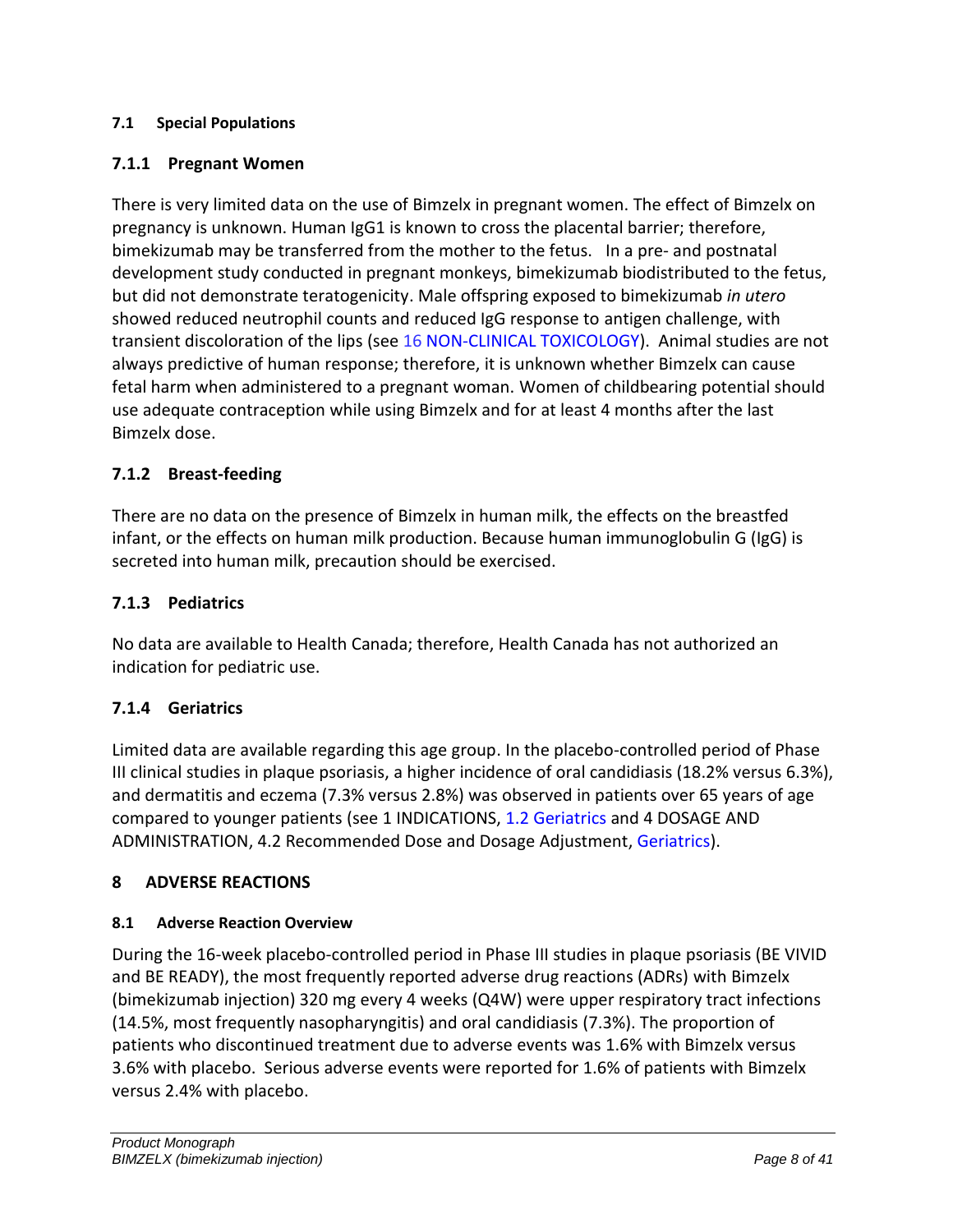#### <span id="page-8-0"></span>**8.2 Clinical Trial Adverse Reactions**

Clinical trials are conducted under very specific conditions. The adverse reaction rates observed in the clinical trials; therefore, may not reflect the rates observed in practice and should not be compared to the rates in the clinical trials of another drug. Adverse reaction information from clinical trials may be useful in identifying and approximating rates of adverse drug reactions in real-world use.

A total of 1789 patients have been treated with Bimzelx in blinded and open-label clinical studies in plaque psoriasis representing 1830.4 patient-years of exposure. Of these, 1073 patients were exposed to Bimzelx for at least one year.

Data from placebo- and active-controlled studies were pooled to evaluate safety of Bimzelx 320 mg Q4W for up to 16 weeks. [Table 2](#page-8-1) summarizes the adverse events (regardless of causality) reported in at least 1% of all patients receiving Bimzelx, and greater than the placebo group.

<span id="page-8-1"></span>

| Table 2: Adverse Events (regardless of causality) Reported in $\geq 1\%$ of Patients with Plaque |
|--------------------------------------------------------------------------------------------------|
| Psoriasis through Week 16 in the Bimzelx Treatment Group, and More Frequently than in the        |
| <b>Placebo Group</b>                                                                             |

|                                                 | <b>Bimzelx</b><br>320 mg Q4W | Placebo<br>$N = 169$ | <b>Ustekinumab</b><br>$N = 163$ | Adalimumab<br>$N = 159$ |  |  |
|-------------------------------------------------|------------------------------|----------------------|---------------------------------|-------------------------|--|--|
|                                                 | $N = 670$                    | $n (%)^1$            | $n (%)^2$                       | $n (%)^3$               |  |  |
|                                                 | $n (%)^1$                    |                      |                                 |                         |  |  |
| <b>Infections and infestations</b>              |                              |                      |                                 |                         |  |  |
| <b>Oral Candidiasis</b>                         | 49 (7.3)                     | $\mathbf 0$          | 0                               | $\overline{0}$          |  |  |
| Oropharyngeal candidiasis                       | 8(1.2)                       | $\mathbf 0$          | 0                               | 0                       |  |  |
| Upper respiratory tract<br>infections*          | 97(14.5)                     | 23 (13.6)            | 22(13.5)                        | 44 (27.7)               |  |  |
| <b>Folliculitis</b>                             | 8(1.2)                       | $\mathbf 0$          | 0                               | 2(1.3)                  |  |  |
| Gastroenteritis                                 | 8(1.2)                       | $\mathbf 0$          | 0                               | 4(2.5)                  |  |  |
| Tinea infections**                              | 14(2.1)                      | $\mathbf 0$          | 0                               | 1(0.6)                  |  |  |
| Oral herpes                                     | 7(1.0)                       | 0                    | 2(1.2)                          | 1(0.6)                  |  |  |
| <b>Nervous System disorders</b>                 |                              |                      |                                 |                         |  |  |
| Headache                                        | 22(3.3)                      | $\mathbf 0$          | 7(4.3)                          | 5(3.1)                  |  |  |
| Respiratory, thoracic and mediastinal disorders |                              |                      |                                 |                         |  |  |
| Cough                                           | 8(1.2)                       | 1(0.6)               | 2(1.2)                          | 1(0.6)                  |  |  |
| Skin and subcutaneous tissue disorders          |                              |                      |                                 |                         |  |  |
| Acne                                            | 8(1.2)                       | $\mathbf{0}$         | 0                               | 1(0.6)                  |  |  |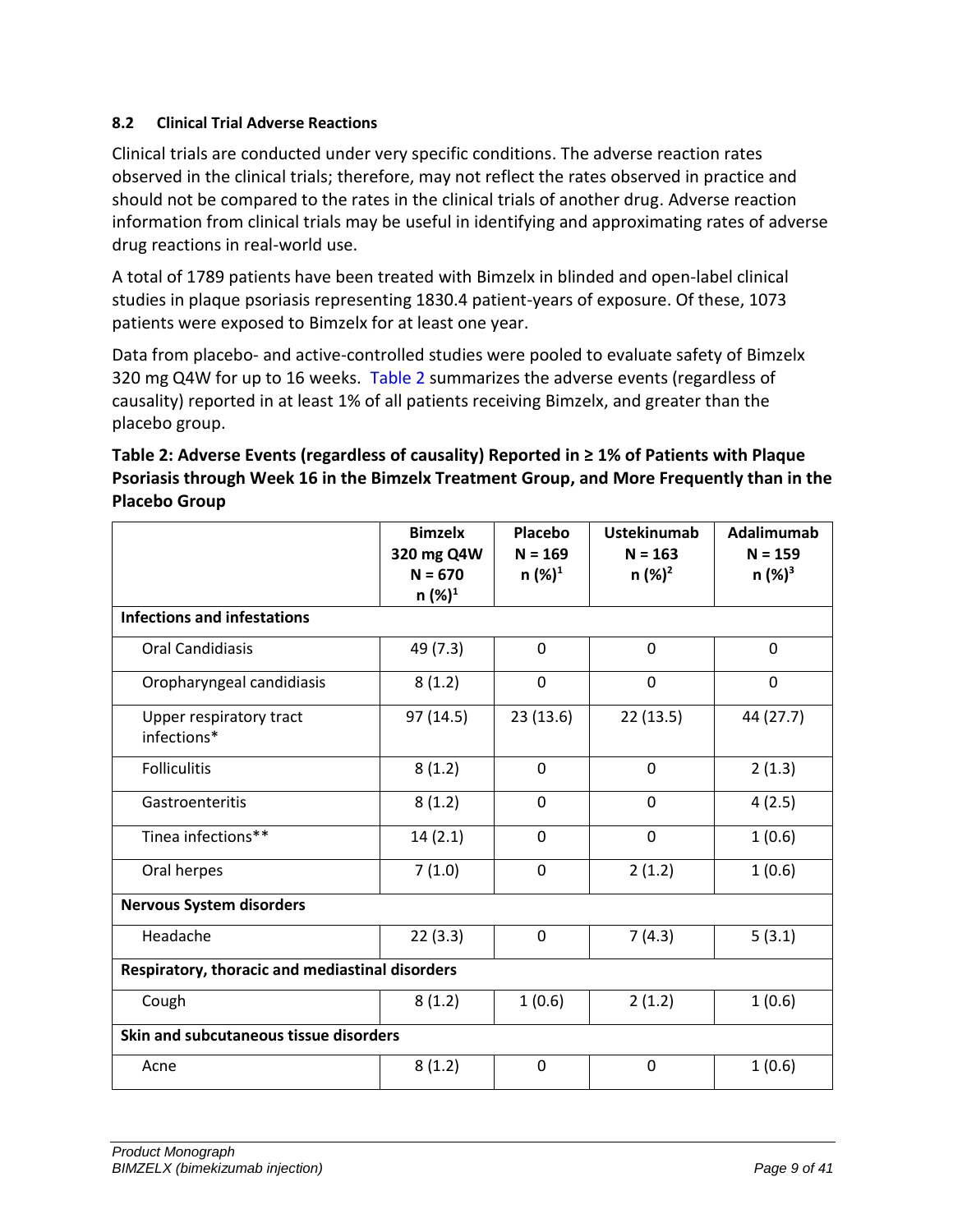|                                                             | <b>Bimzelx</b><br>320 mg Q4W<br>$N = 670$<br>$n (%)^1$ | Placebo<br>$N = 169$<br>$n (%)^1$ | <b>Ustekinumab</b><br>$N = 163$<br>$n (%)^2$ | Adalimumab<br>$N = 159$<br>$n (%)^3$ |
|-------------------------------------------------------------|--------------------------------------------------------|-----------------------------------|----------------------------------------------|--------------------------------------|
| Dry skin                                                    | 8(1.2)                                                 | 0                                 | 1(0.6)                                       | 1(0.6)                               |
| Pruritus generalized                                        | 11(1.6)                                                | 2(1.2)                            | 2(1.2)                                       | $\mathbf{0}$                         |
| <b>General disorders and administration site conditions</b> |                                                        |                                   |                                              |                                      |
| Injection site reactions***                                 | 19(2.8)                                                | 2(1.2)                            | 2(1.2)                                       | 2(1.3)                               |
| Fatigue                                                     | 7(1.0)                                                 | 0                                 | 0                                            | 2(1.3)                               |
| <b>Gastrointestinal disorders</b>                           |                                                        |                                   |                                              |                                      |
| Toothache                                                   | 8(1.2)                                                 | $\mathbf{0}$                      | 0                                            | 2(1.3)                               |
| <b>Vascular disorders</b>                                   |                                                        |                                   |                                              |                                      |
| Hypertension                                                | 11(1.6)                                                | 2(1.2)                            | 5(3.1)                                       | 10(6.3)                              |

<sup>1</sup> Based on pooled data from placebo-controlled period from BE VIVID and BE READY through Week 16

<sup>2</sup> Based on comparator treatment arm from BE VIVID through Week 16

<sup>3</sup> Based on comparator treatment arm from BE SURE through Week 16

\* Includes nasopharyngitis, pharyngitis, upper respiratory tract infection, rhinitis, tonsillitis, sinusitis, and peritonsillar abscess. \*\*Includes tinea pedis, tinea cruris, tinea versicolour, body tinea, and tinea infection.

\*\*\*Includes injection site erythema, injection site reaction, injection site oedema, injection site pain, injection site bruising, and injection site swelling.

#### <span id="page-9-0"></span>**Infections**

During the placebo-controlled period of Phase III clinical studies in plaque psoriasis, infections were reported in 36% of patients treated with Bimzelx for up to 16 weeks compared with 23% of patients treated with placebo. Serious infections occurred in 0.3% of patients treated with Bimzelx and 0% treated with placebo.

Over the entire treatment period of Phase III studies in plaque psoriasis, infections were reported in 63% of patients treated with Bimzelx (120.4 per 100 patient-years). The majority of infections were nonserious and mild to moderate upper respiratory tract infections and oral candidiasis. Serious infections were reported in 1.5% of patients treated with Bimzelx (1.6 per 100 patient-years).

#### *Fungal infections*

During the placebo-controlled period of Phase III clinical studies in plaque psoriasis, fungal infections were reported in 12.7% of patients treated with Bimzelx for up to 16 weeks compared with 1.2% of patients treated with placebo.

Over the entire treatment period of Phase III studies in plaque psoriasis, fungal infections (mainly oral and oropharyngeal candidiasis) were reported in 23.6% of patients treated with Bimzelx (28.7 per 100 patient-years). More than 98% of all reported cases over the entire treatment period were non-serious, mild or moderate in severity, and did not require treatment discontinuation. Fungal events, including candidiasis and tinea infections, were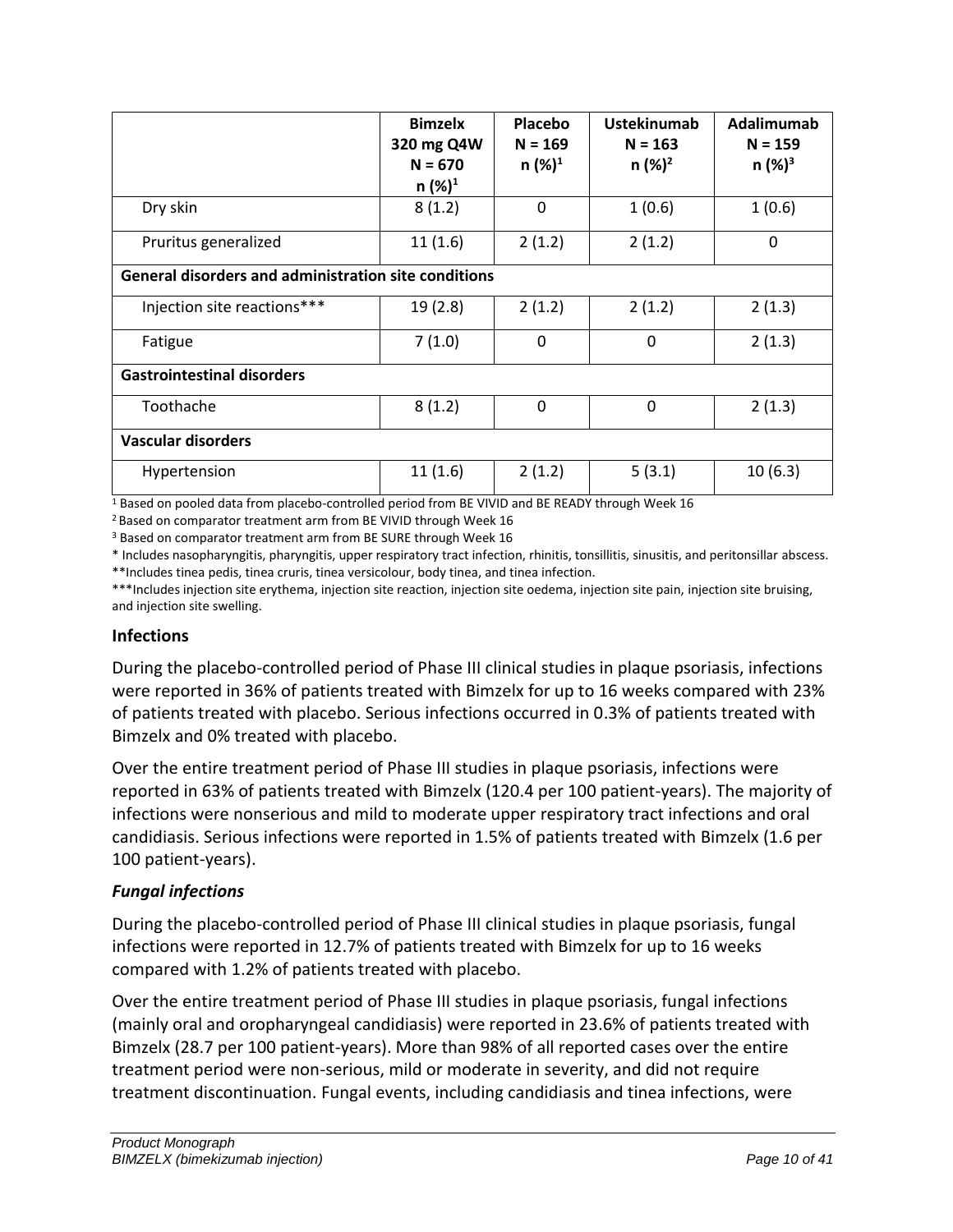reported as resolved in 88.5% of cases. In the vast majority of patients (94.6%) the event resolved without Bimzelx interruption or withdrawal. On an annual basis, recurrence (2 or more infections) was observed in 8.8% of patients treated with Bimzelx.

# **Neutropenia**

Neutropenia was observed with Bimzelx in Phase III clinical studies in plaque psoriasis. In the 16 weeks placebo-controlled period neutropenia grade 3/4 were observed at the same frequency of 0.6% in patients receiving Bimzelx or placebo. Over the entire treatment period of Phase III studies, neutropenia grade 3/4 were observed in 1% of patients treated with Bimzelx. Most cases were transient and did not require treatment discontinuation. No serious infections were associated with neutropenia.

# **Immunogenicity**

As with all therapeutic proteins, there is the potential for immunogenicity with Bimzelx. The detection of anti-drug antibody formation is highly dependent on the sensitivity and specificity of the assay. Additionally, the observed incidence of anti-drug antibody (including neutralizing antibody) positivity in an assay may be influenced by several factors, including assay methodology, sample handling, timing of sample collection, concomitant medications, and underlying disease. For these reasons, comparison of the incidence of antibodies to bimekizumab with the incidence of antibodies to other products may be misleading.

Approximately 45% (116/257) of plaque psoriasis patients treated with Bimzelx up to 56 weeks at the recommended dosing regimen (320 mg every 4 weeks up to Week 16 and 320 mg every 8 weeks thereafter) developed anti-drug antibodies. Of the patients who developed anti-drug antibodies, approximately 34% (40/116) had antibodies that were classified as neutralizing, which represents 16% (40/257) of all patients treated with Bimzelx. The PK of bimekizumab was impacted in the presence of anti-drug antibodies. Patients with a positive anti-drug antibody status and missing or negative neutralizing antibody status had a 5% higher CL/F than patients with negative anti-drug antibody status, while patients with anti-drug antibody positive status and neutralizing antibody-positive status had a 16% higher CL/F. However, antidrug antibodies or neutralizing antibodies were not associated with any apparent changes in clinical response or safety profile.

# **Adverse Reactions Through Weeks 52 and 56**

The safety profile of Bimzelx in the Maintenance Period of the Phase III pivotal trials was generally consistent with the safety profile during the Initial Treatment Period. Malignancies (excluding nonmelanoma skin cancer) were observed during treatment with Bimzelx in clinical trials (0.4/100 participant-years), though causality is not established.

# <span id="page-10-0"></span>**8.3 Less Common Clinical Trial Adverse Reactions**

Adverse reactions that occurred in less than 1% of patients treated with Bimzelx<sup>1</sup> in the placebo-controlled period were: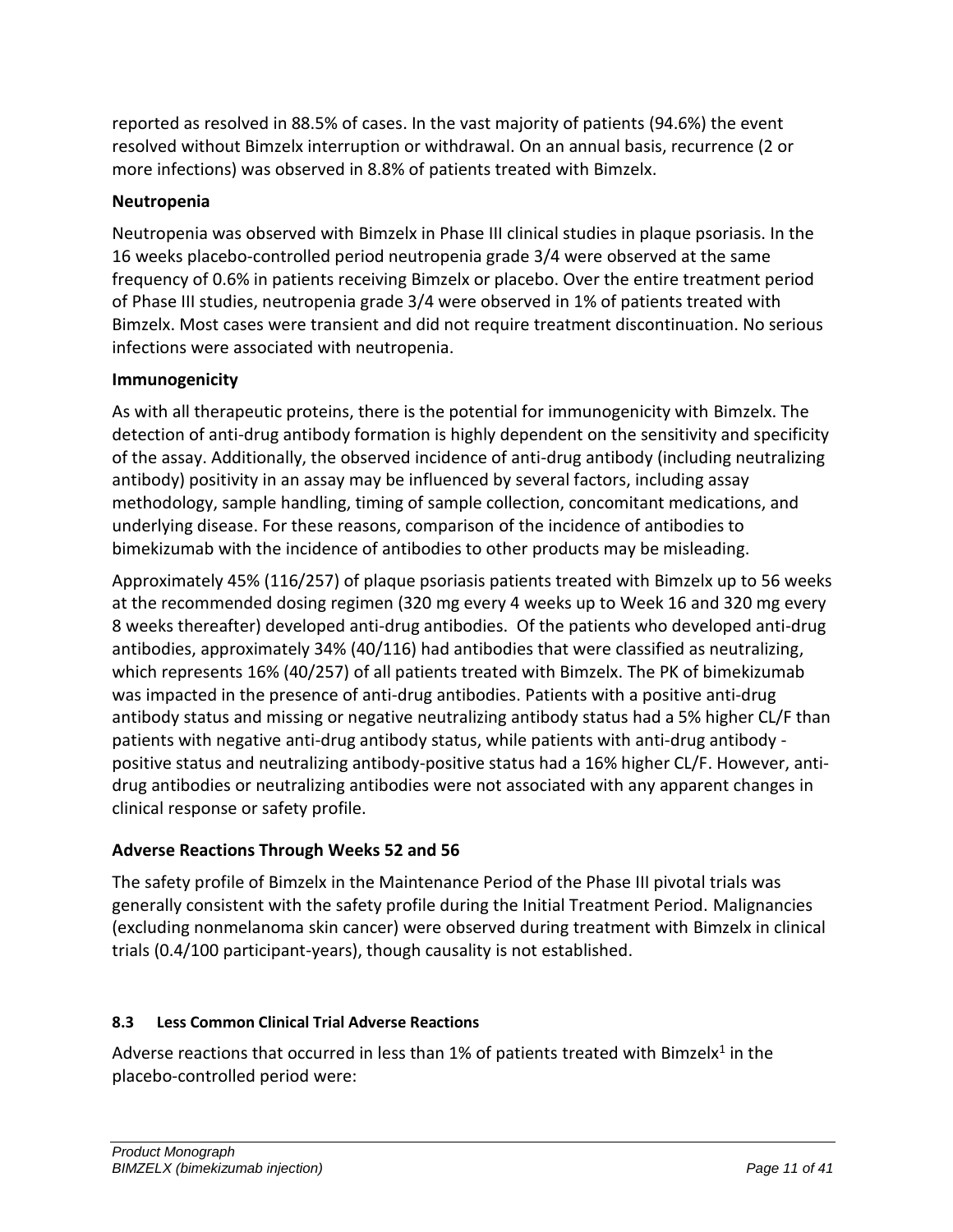#### **Blood and lymphatic system disorders:** neutropenia

**Infections and infestations:** herpes simplex, otitis externa, otitis media, conjunctivitis, bronchitis

**Skin and subcutaneous tissue disorders:** eczema, dermatitis contact, dyshidrotic eczema, intertrigo, dermatitis

<sup>1</sup> list derived from events that were deemed reasonably drug-related or causal

#### <span id="page-11-0"></span>**8.4 Abnormal Laboratory Findings: Hematologic, Clinical Chemistry and Other Quantitative Data**

Not applicable.

#### <span id="page-11-1"></span>**9 DRUG INTERACTIONS**

#### <span id="page-11-2"></span>**9.4 Drug-Drug Interactions**

No direct drug-drug interaction studies have been performed in humans.

The formation of some CYP450 enzymes is suppressed by increased levels of cytokines during chronic inflammation. Thus, anti-inflammatory treatments, such as with the IL-17A and IL-17F inhibitor Bimzelx (bimekizumab injection), may result in normalization of CYP450 levels, resulting in a lower exposure of co-medications metabolized by CYP450. Therefore, a clinically relevant effect on CYP450 substrates with a narrow therapeutic index, in which the dose is individually adjusted (e.g. warfarin) cannot be excluded. On initiation of Bimzelx therapy in patients being treated with these types of medicinal products, therapeutic monitoring should be considered.

#### <span id="page-11-3"></span>**9.5 Drug-Food Interactions**

Interactions with food have not been established.

#### <span id="page-11-4"></span>**9.6 Drug-Herb Interactions**

Interactions with herbal products have not been established.

#### <span id="page-11-5"></span>**9.7 Drug-Laboratory Test Interactions**

Interactions with laboratory tests have not been established.

#### <span id="page-11-6"></span>**10 CLINICAL PHARMACOLOGY**

#### <span id="page-11-7"></span>**10.1 Mechanism of Action**

Bimekizumab is a humanized IgG1/κ monoclonal antibody. It has two identical antigen binding regions that bind and neutralize IL-17A, IL-17F and IL-17AF cytokines, blocking their interaction with the IL-17RA/IL-17RC receptor complex. Levels of IL-17A and IL-17F are elevated in several immune mediated inflammatory diseases. *In vitro*, dual neutralization of both IL-17A and IL-17F with bimekizumab suppresses the expression of inflammation related genes and proteins to a greater extent than inhibition of IL-17A alone.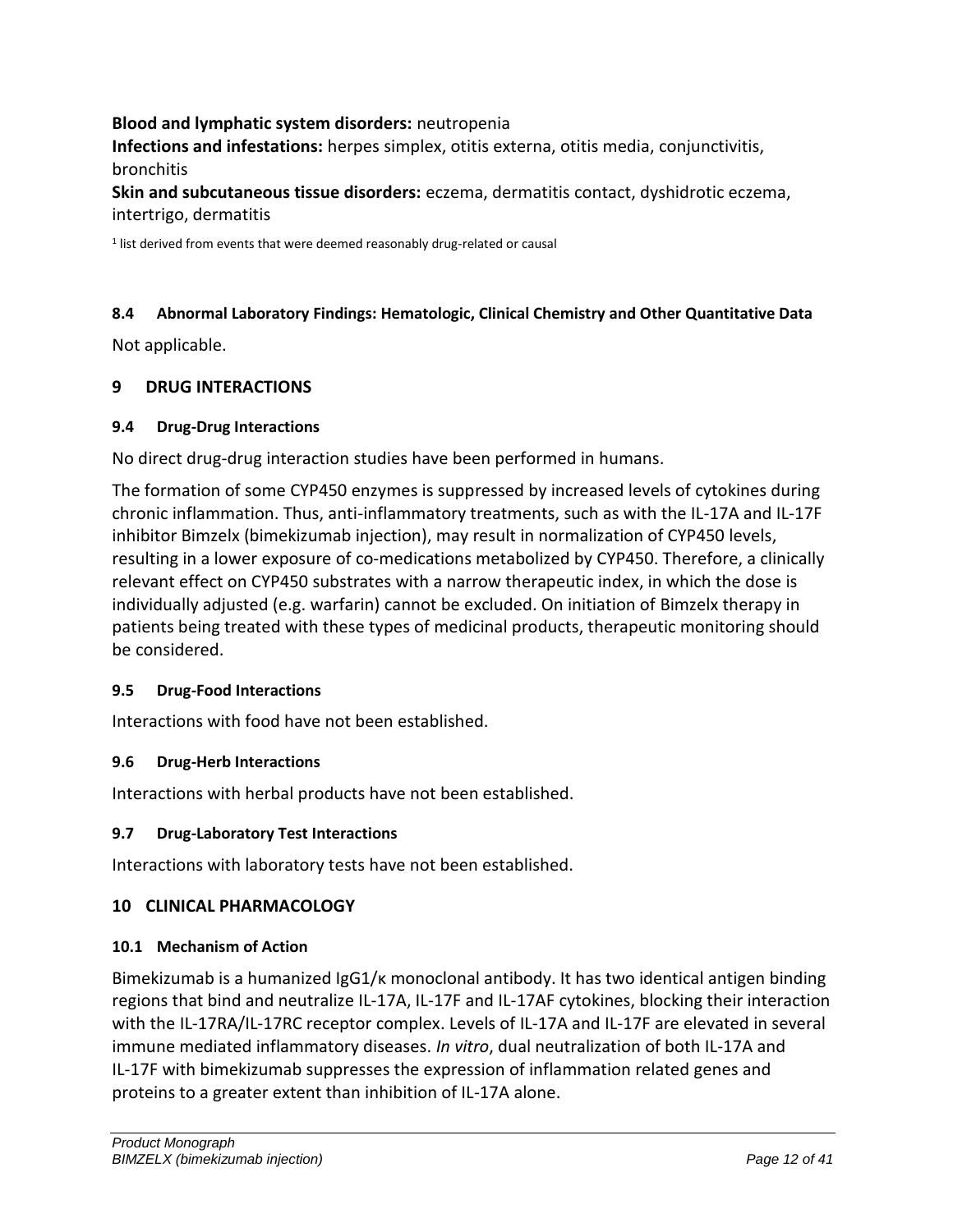#### <span id="page-12-0"></span>**10.2 Pharmacodynamics**

No formal pharmacodynamic studies have been conducted with bimekizumab.

#### <span id="page-12-1"></span>**10.3 Pharmacokinetics**

Bimekizumab exhibited dose-proportional pharmacokinetics in patients with plaque psoriasis over a dose range from 64 mg to 480 mg following multiple subcutaneous administrations.

A summary of AUC,  $C_{\text{max}}$ ,  $T_{\text{max}}$  and  $C_{\text{trough}}$  at steady-state in patients with moderate to severe plaque psoriasis for the 320mg Q4W and 320mg Q8W regimens is provided in [Table 3.](#page-12-2)

# <span id="page-12-2"></span>**Table 3: Summary of Steady-State Bimekizumab Pharmacokinetic Parameters in Patients with Moderate to Severe Plaque Psoriasis based on population pharmacokinetic analysis<sup>a</sup>**

|               | $AUC_{ss}^{b}$ (µg.day/mL)<br>Median [2.5,97.5] <sup>c</sup> | $C_{\text{max,ss}}$ (µg/mL)<br>Median [2.5,97.5] <sup>c</sup> | $T_{\text{max,ss}}$ (day)<br>Median [2.5,97.5] <sup>c</sup> | $C_{\text{trough,ss}}(\mu g/mL)$<br>Median [2.5,97.5] <sup>c</sup> |
|---------------|--------------------------------------------------------------|---------------------------------------------------------------|-------------------------------------------------------------|--------------------------------------------------------------------|
| 320 mg<br>Q4W | 878 [383, 1970]                                              | 43.3 [20.3, 91.0]                                             | 3.28 [3.06, 3.42]                                           | 19.7 [6.94, 50.1]                                                  |
| 320 mg<br>Q8W | 846 [366, 1870]                                              | 29.5 [14.4, 59.8]                                             | 3.67 [3.29, 3.94]                                           | 5.36 [1.23, 16.1]                                                  |

AUCss: Area under the Curve in a dosing interval at steady-state; Cmax,ss: maximum concentration; Ctrough,ss: trough concentration at steady state; Tmax,ss: time to maximum concentration; Q4W: every 4 weeks; Q8W: every 8 weeks aThe typical body weight of patients with plaque psoriasis in the population pharmacokinetic analysis was 90kg

<sup>b</sup> The dosing interval was 28 days for the Q4W regimen and 56 days for the Q8W regimen

<sup>c</sup> **2.5th** and **97.5th** percentiles.

# **Absorption**

Population pharmacokinetic analysis showed that bimekizumab was absorbed with an average absolute bioavailability of 70.1% in healthy volunteers.

Based on population pharmacokinetic analysis in plaque psoriasis patients with a typical body weight of 90kg, following a single subcutaneous dose of 320 mg, bimekizumab reached a median peak plasma concentration of 25 μg/ml, between 3 and 4 days post dose.

The median peak and trough concentration at steady-state following subcutaneous administration of 320 mg every 4 weeks are 43 µg/ml and 20 µg/ml respectively based on population pharmacokinetic analysis. Steady-state exposure is reached after approximately 16 weeks and exhibited a 1.7-fold increase in bimekizumab  $C_{\text{max}}$  and AUC following repeated four weekly dosing compared to a single dose.

After switching from the 320 mg every 4 weeks dosing regimen to the 320 mg every 8 weeks dosing regimen at Week 16, steady-state is achieved approximately 16 weeks after the switch, based on population pharmacokinetic analysis. Median peak and trough plasma concentrations are 30 μg/ml and 5 μg/ml respectively at steady-state during every 8 week dosing.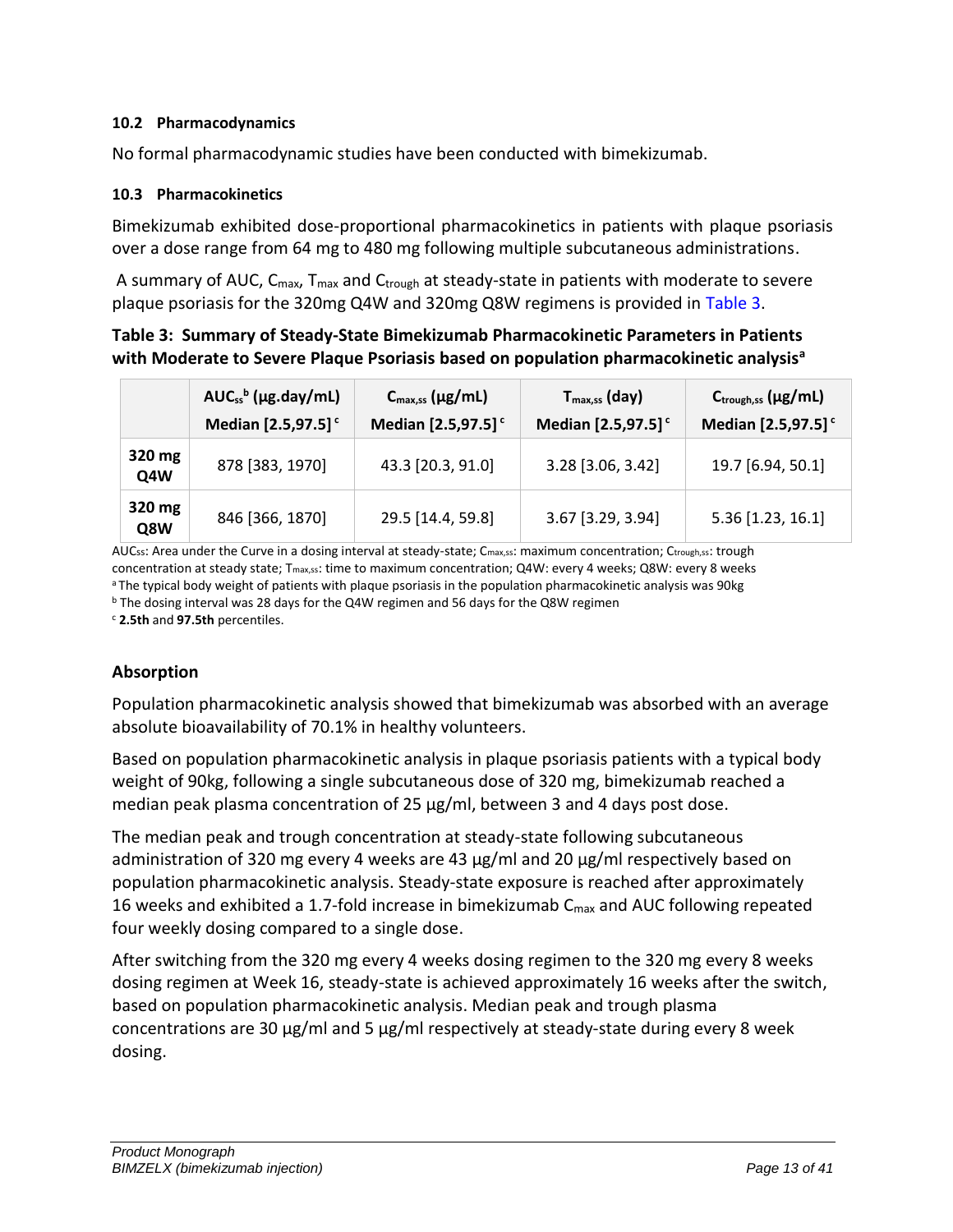# **Distribution:**

Based on population pharmacokinetic analysis, the median (coefficient of variation %) volume of distribution (V/F) at steady state was 11.2 (30.5%) L in plaque psoriasis patients.

# **Metabolism:**

Bimekizumab is a monoclonal antibody and is expected to be degraded into small peptides and amino acids via catabolic pathways in the same manner as endogenous immunoglobulins.

#### **Elimination**

Based on population pharmacokinetic analyses, the median (coefficient of variation %) apparent clearance (CL/F) of bimekizumab was 0.337 L/day (32.7%) and the mean terminal elimination half-life of bimekizumab was 23 days in patients with plaque psoriasis.

Positive anti-drug antibody status and missing or negative neutralizing antibody status had a 5% higher CL/F than study participants with negative anti-drug antibody status, while study participants with anti-drug antibody -positive status and neutralizing antibody-positive status had a 16% higher CL/F. However, anti-drug antibody and neutralizing antibody status had no impact on efficacy and no clinically relevant impact on safety.

#### **Special Populations and Conditions**

- **Pediatrics:** The pharmacokinetics of bimekizumab in pediatric patients has not been evaluated.
- <span id="page-13-1"></span>• **Geriatrics:** Based on population pharmacokinetic analysis with a limited number of elderly patients (n = 110 for age  $\geq$  65 years), bimekizumab clearance was similar across the age range. No dose adjustment is required.
- **Sex:** Population pharmacokinetic modelling indicated females have 9% faster apparent clearance (CL/F) compared to males but this has no clinically meaningful effect on bimekizumab exposure. No dose adjustment is required.
- **Ethnic Origin:** No clinically meaningful differences in bimekizumab exposure were observed in Japanese subjects compared to Caucasian subjects in a clinical pharmacokinetic study. No dose adjustment is required.
- <span id="page-13-2"></span>• **Hepatic Insufficiency:** No specific studies have been conducted to determine the effect of hepatic impairment on the pharmacokinetics of bimekizumab.
- <span id="page-13-3"></span>• **Renal Insufficiency:** No specific studies have been conducted to determine the effect of renal impairment on the pharmacokinetics of bimekizumab.
- <span id="page-13-0"></span>• **Obesity:** Population pharmacokinetic modelling indicated that exposure decreased as body weight increased. The average bimekizumab plasma concentration in adult patients weighing ≥120 kg was predicted to be at least 30% lower than in adult patients weighing 90 kg. Dose adjustment may be appropriate in some patients weighing ≥120 kg (see [4](#page-3-5) [DOSAGE AND ADMINISTRATION](#page-3-5)).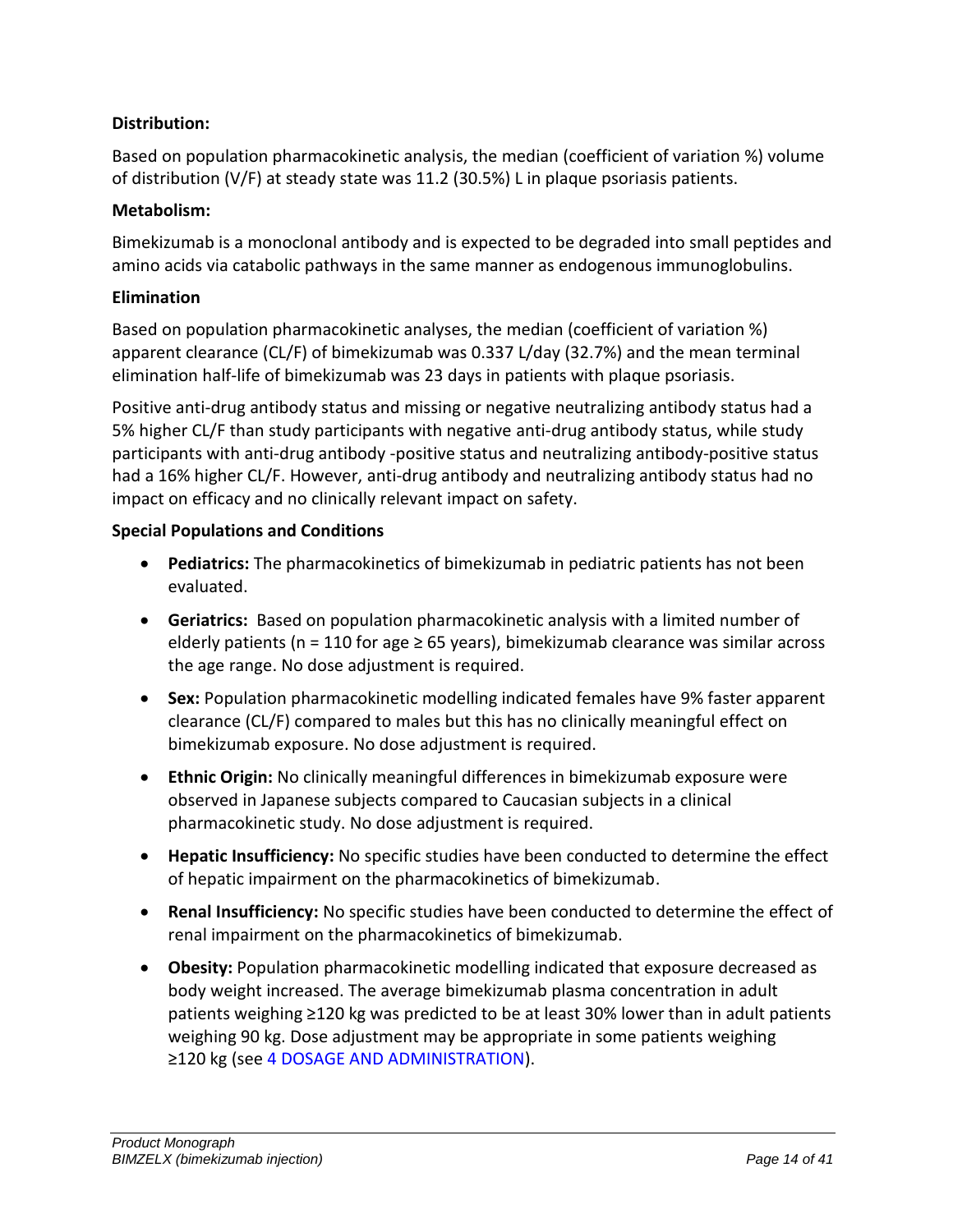# <span id="page-14-0"></span>**11 STORAGE, STABILITY AND DISPOSAL**

Store in a refrigerator (2°C to 8°C, or 34°F to 46°F).

Do not freeze.

Store Bimzelx (bimekizumab injection) in the original carton in order to protect from light.

If necessary, Bimzelx may be stored at room temperature up to 25°C / 77°F, protected from light, for a maximum of 25 days, within the expiration of the product. Do not store above 25°C / 77°F. Discard the product if it is not used within 25 days of storage at room temperature.

The date of removal may be recorded in the date field provided on the carton.

Do not put pre-filled syringes or autoinjectors back in the refrigerator once they have reached room temperature.

Any unused medicinal product or waste material should be disposed of in accordance with local requirements.

#### <span id="page-14-1"></span>**12 SPECIAL HANDLING INSTRUCTIONS**

Not applicable.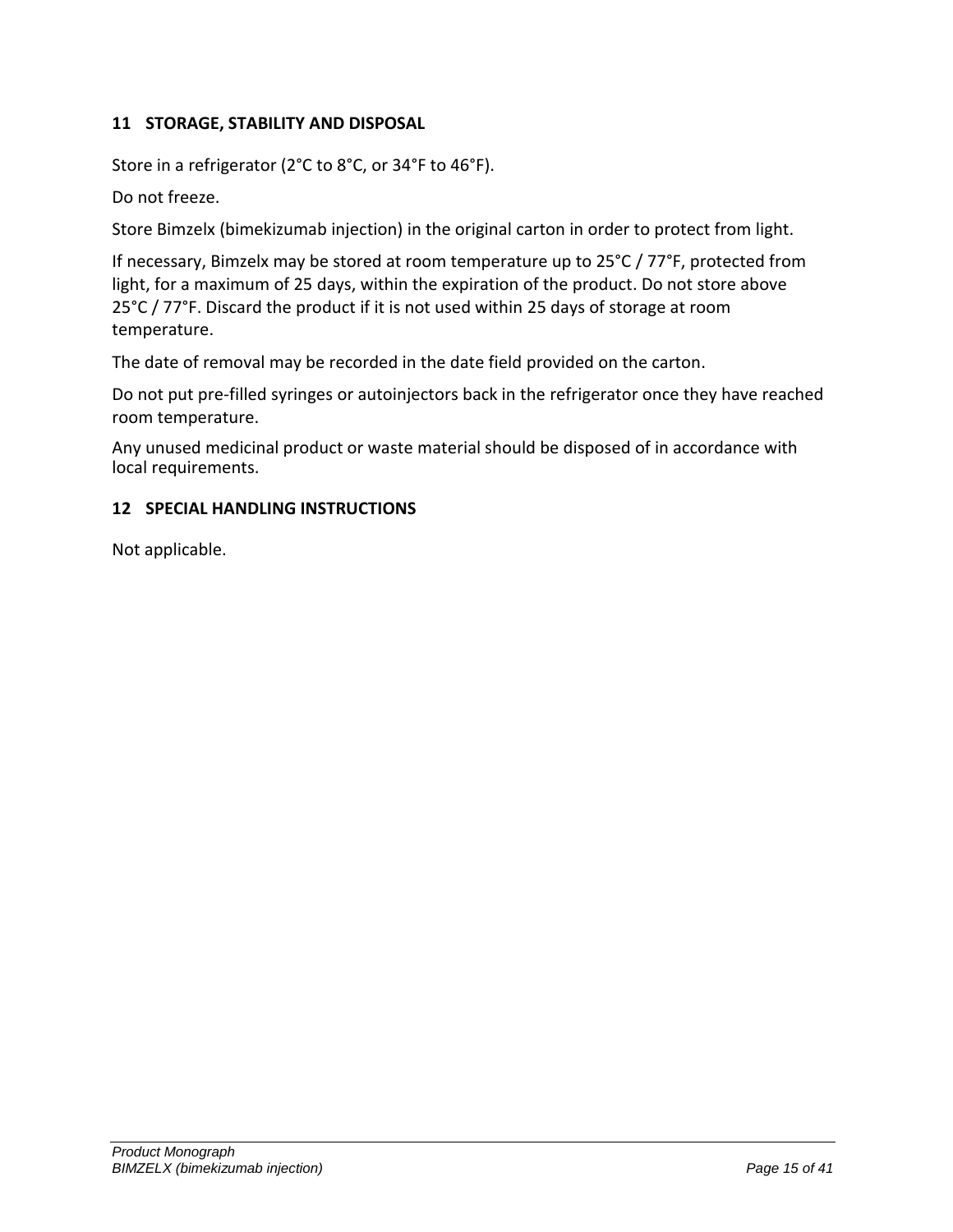# <span id="page-15-0"></span>**PART II: SCIENTIFIC INFORMATION**

#### <span id="page-15-1"></span>**13 PHARMACEUTICAL INFORMATION**

#### **Drug Substance**

| Proper name:        | Bimekizumab                                                                                                                                                                                                                                                                                                                                                       |
|---------------------|-------------------------------------------------------------------------------------------------------------------------------------------------------------------------------------------------------------------------------------------------------------------------------------------------------------------------------------------------------------------|
| Chemical name:      | Immunoglobulin G1, anti-IL17A and anti-IL17F                                                                                                                                                                                                                                                                                                                      |
| Molecular formula   | Bimekizumab is an engineered, humanized, full-length IgG1                                                                                                                                                                                                                                                                                                         |
| and molecular       | monoclonal antibody. The theoretical molecular mass of bimekizumab                                                                                                                                                                                                                                                                                                |
| mass:               | is approximately 150 kDa.                                                                                                                                                                                                                                                                                                                                         |
| Structural formula: | Bimekizumab is an antibody that contains two heavy chains of the<br>gamma-1 subclass and two light chains of the human kappa subclass.<br>Each heavy chain contains 455 amino acids and each light chain<br>contains 214 amino acids. The chains are linked by disulfide bonds.<br>Each heavy chain contains an N-linked glycan and clipped C-terminal<br>lysine. |
| Physicochemical     | Bimekizumab injection is a liquid, clear to slightly opalescent and pale                                                                                                                                                                                                                                                                                          |
| properties:         | brown-yellow solution, with a pH of 5.1.                                                                                                                                                                                                                                                                                                                          |
| Pharmaceutical      | No international standard is used. The reference standard for Bimzelx                                                                                                                                                                                                                                                                                             |
| standard:           | is derived from a bimekizumab drug substance batch at 160mg/mL                                                                                                                                                                                                                                                                                                    |

#### **Product Characteristics:**

Bimzelx contains bimekizumab, a recombinant humanized full-length monoclonal antibody of the IgG1 sub-class, expressed in a genetically engineered Chinese Hamster Ovary cell line. It binds to human IL-17A and IL-17F and blocks cellular activation induced by these cytokines. The antibody consists of 2 heavy chains composed of 455 amino acid residues each, and 2 light chains composed of 214 amino acid residues each, and has a molecular weight of approximately 150 kDa. Bimekizumab injection is a sterile, preservative-free, clear to slightly opalescent and pale brown-yellow solution for subcutaneous use, with a pH of 5.1.

Each pre-filled syringe or autoinjector delivers 1 mL of solution containing 160 mg of bimekizumab.

#### <span id="page-15-2"></span>**14 CLINICAL TRIALS**

#### <span id="page-15-3"></span>**14.1 Trial Design and Study Demographics**

The safety and efficacy of Bimzelx (bimekizumab injection) was evaluated in 1480 patients with moderate to severe plaque psoriasis in three Phase III multicenter, randomized, placebo and/or active comparator -controlled studies. Patients were at least 18 years of age, had a Psoriasis Area and Severity Index (PASI) score ≥12 and Body Surface Area (BSA) affected by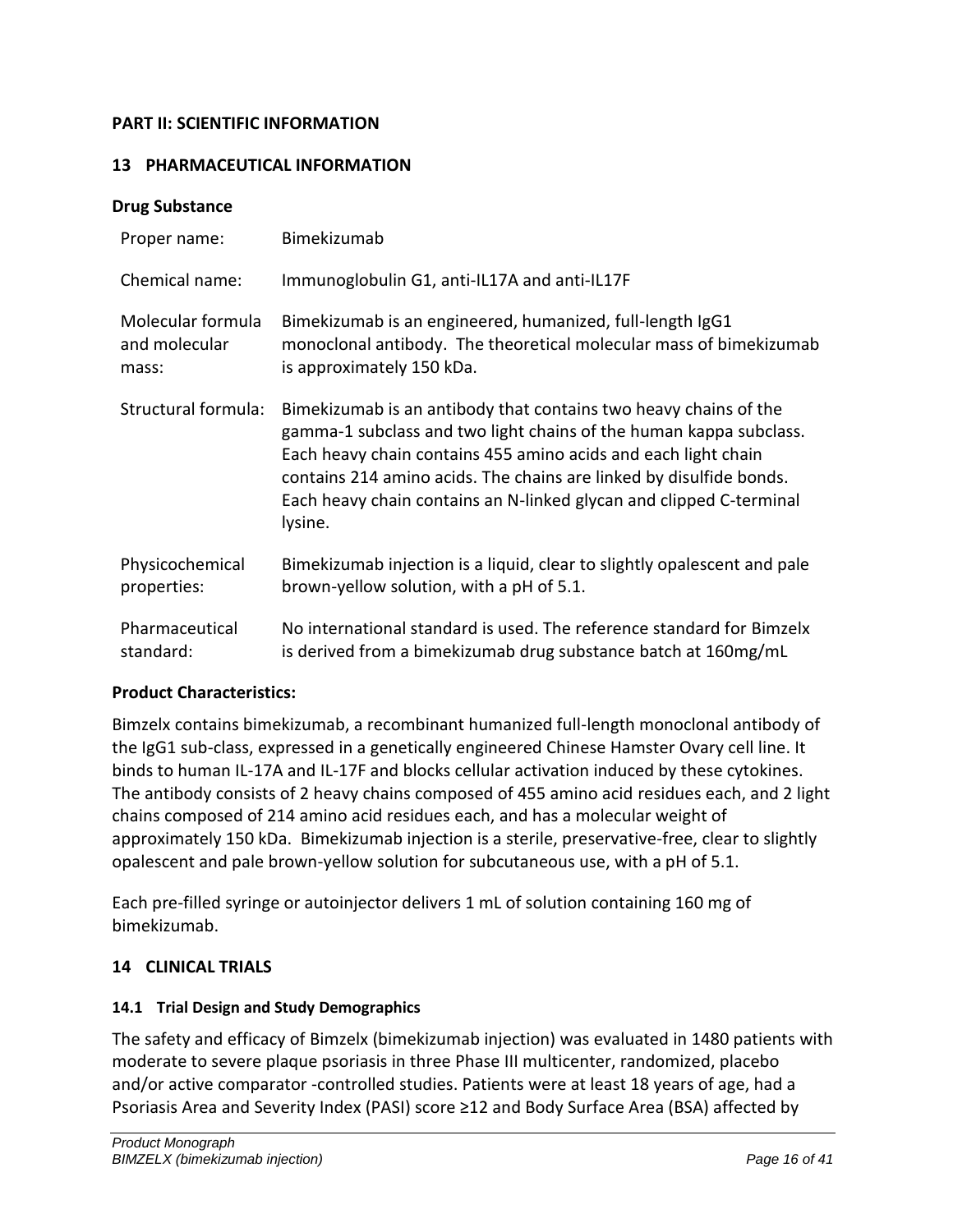PSO ≥10%, an Investigators Global Assessment (IGA) score ≥3 on a 5-point scale and were candidates for systemic psoriasis therapy and/or phototherapy. The efficacy and safety of Bimzelx were evaluated versus placebo and ustekinumab (BE VIVID), versus placebo (BE READY), and versus adalimumab (BE SURE).

A summary of trial design and patient demographics for the three clinical trials is provided in [Table 4.](#page-16-0)

| Study #         | <b>Trial design</b>                                                                                             | Dosage, route of<br>administration<br>and duration <sup>a</sup>                                                                     | <b>Study subjects</b><br>(n)                                                           | <b>Mean age</b><br>(Range) Years | <b>Sex</b><br>%               |
|-----------------|-----------------------------------------------------------------------------------------------------------------|-------------------------------------------------------------------------------------------------------------------------------------|----------------------------------------------------------------------------------------|----------------------------------|-------------------------------|
| <b>BE VIVID</b> | Phase III,<br>randomized,<br>double blind,<br>placebo- and<br>active-<br>controlled,<br>parallel-group<br>study | BKZ: 320 mg SC<br>Q4W for 52 weeks<br>UST: 45 mg or 90<br>mg SC at Weeks 0<br>and 4; then Q12W<br>for 52 weeks<br>PBO: for 16 weeks | Adult patients<br>with moderate<br>to severe<br>plaque<br>psoriasis<br><b>BKZ: 321</b> | 46.1 (18-81)                     | Male: 71.6<br>Female:<br>28.4 |
|                 |                                                                                                                 | then BKZ 320 mg<br>SC Q4W for<br>36 weeks                                                                                           | <b>UST: 163</b><br><b>PBO: 83</b>                                                      |                                  |                               |
| <b>BE READY</b> | Phase III,<br>randomized,<br>double blind,<br>PBO-<br>controlled<br>study                                       | BKZ: 320 mg SC<br>Q4W for 16 weeks,<br>then 40 weeks BKZ<br>320 mg SC Q4W or<br><b>BKZ 320 mg SC</b><br>Q8W or PBO                  | Adult patients<br>with moderate<br>to severe<br>plaque<br>psoriasis                    | 44.3 (18-81)                     | Male: 72.0<br>Female:<br>28.0 |
|                 |                                                                                                                 | PBO: for 16 weeks,<br>then PBO for 40<br>weeks or BKZ 320<br>mg SC Q4W for<br>12 weeks                                              | <b>BKZ: 349</b><br><b>PBO: 86</b>                                                      |                                  |                               |

<span id="page-16-0"></span>

| Table 4: Summary of Patient Demographics for Clinical Trials in Plaque Psoriasis |  |  |
|----------------------------------------------------------------------------------|--|--|
|                                                                                  |  |  |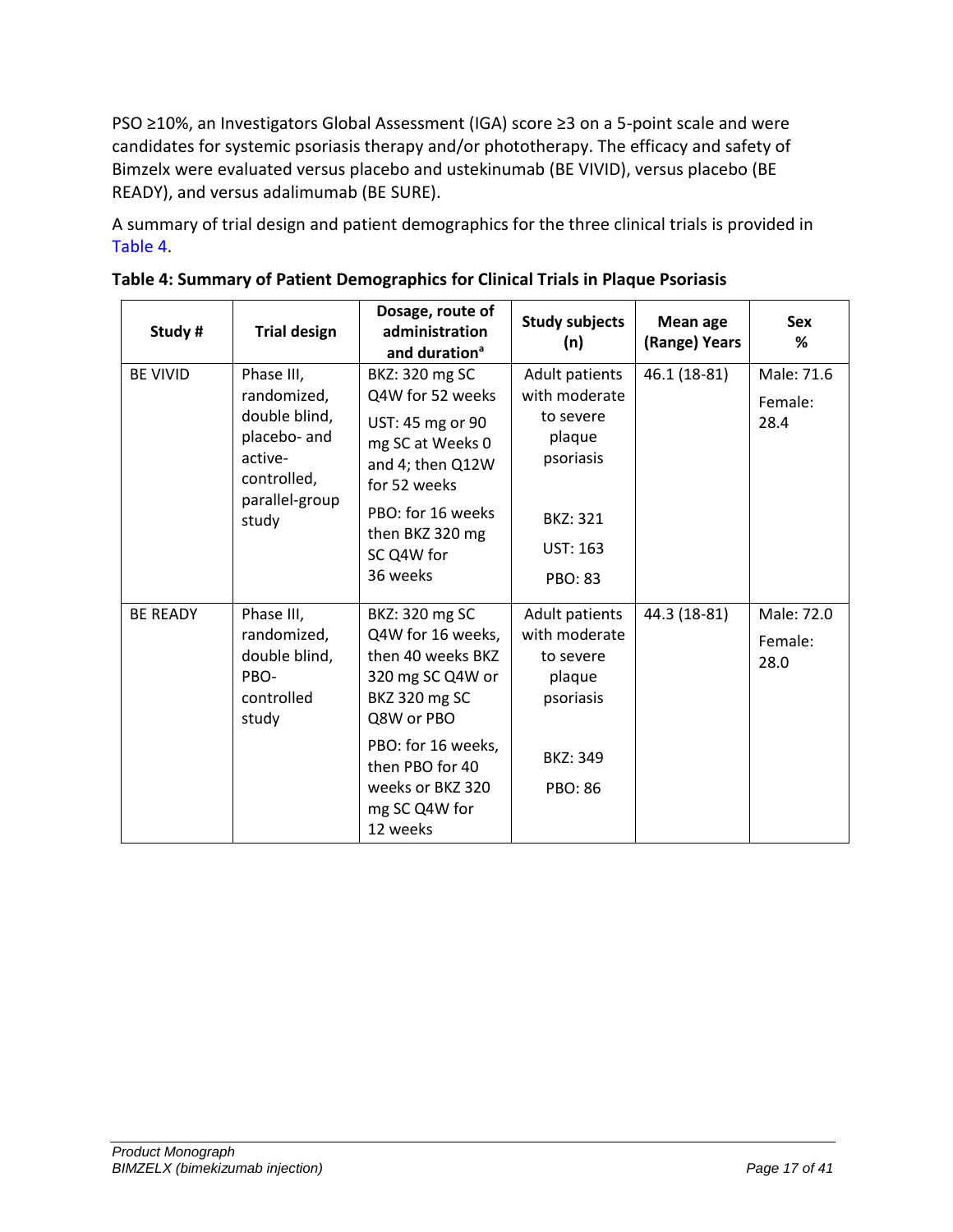| Study #        | <b>Trial design</b>                                                                             | Dosage, route of<br>administration<br>and duration <sup>a</sup>                                                                                                                                                                                               | <b>Study subjects</b><br>(n)                                                                                                                           | Mean age<br>(Range) Years | Sex<br>%                      |
|----------------|-------------------------------------------------------------------------------------------------|---------------------------------------------------------------------------------------------------------------------------------------------------------------------------------------------------------------------------------------------------------------|--------------------------------------------------------------------------------------------------------------------------------------------------------|---------------------------|-------------------------------|
| <b>BE SURE</b> | Phase III,<br>randomized,<br>double blind,<br>active-<br>controlled,<br>parallel-group<br>study | BKZ: 320 mg SC<br>Q4W for 56 weeks<br>or BKZ 320 mg SC<br>Q4W for 16 weeks<br>then BKZ 320 mg<br>Q8W for 40 weeks<br>ADA: 80 mg SC at<br>week 0; then 40<br>mg SC Q2W for 24<br>weeks starting at<br>week 1, followed<br>by BKZ 320 mg SC<br>Q4W for 32 weeks | Adult patients<br>with moderate<br>to severe<br>plaque<br>psoriasis<br><b>BKZ 320mg</b><br>Q4W: 158<br><b>BKZ 320mg</b><br>Q4W/Q8W:<br>161<br>ADA: 159 | 44.9 (18-83)              | Male: 68.6<br>Female:<br>31.4 |

BKZ = Bimzelx; PBO = Placebo; UST = ustekinumab; ADA = adalimumab; SC = subcutaneous; Q2W = every two weeks; Q4W = every 4 weeks; Q8W = every 8 weeks; Q12W = every 12 weeks

aDetailed information on dosage, route of administration and duration of these clinical trials are provided below.

The BE VIVID study evaluated 567 patients for 52 weeks where patients were randomized to receive either Bimzelx 320 mg every 4 weeks, ustekinumab (45 mg or 90 mg, depending on patient weight, at baseline and Week 4 and then every 12 weeks), or placebo for an initial 16 weeks followed by Bimzelx 320 mg every 4 weeks.

The BE READY study evaluated 435 patients for 56 weeks. Patients were randomized to receive Bimzelx 320 mg every 4 weeks or placebo. At Week 16, patients who achieved a PASI 90 response entered the 40-week randomized withdrawal period. Patients initially randomized to Bimzelx 320 mg every 4 weeks were re-randomized to either Bimzelx 320 mg every 4 weeks or Bimzelx 320 mg every 8 weeks or placebo (i.e. withdrawal of Bimzelx). Patients initially randomized to placebo continued to receive placebo provided they were PASI 90 responders. Patients who did not achieve a PASI 90 response at Week 16 entered an open-label escape arm and received Bimzelx 320 mg every 4 weeks for 12 weeks. Patients who relapsed (did not achieve PASI 75 response) during the randomized withdrawal period also entered the 12-week escape arm.

The BE SURE study evaluated 478 patients for 56 weeks. Patients were randomized to receive either Bimzelx 320 mg every 4 weeks through Week 56, Bimzelx 320 mg every 4 weeks through Week 16 followed by Bimzelx 320 mg every 8 weeks through Week 56, or adalimumab as per labeling recommendation through Week 24 followed by Bimzelx 320 mg every 4 weeks through Week 56.

Baseline characteristics were consistent across all three studies. Among those, the median baseline BSA was 20%, the median baseline PASI score was 18 and the baseline IGA score was severe in 33% of patients. A total of 27% of study subjects had a history of psoriatic arthritis, and a total of 93% patients had scalp involvement. The median baseline scores for Patient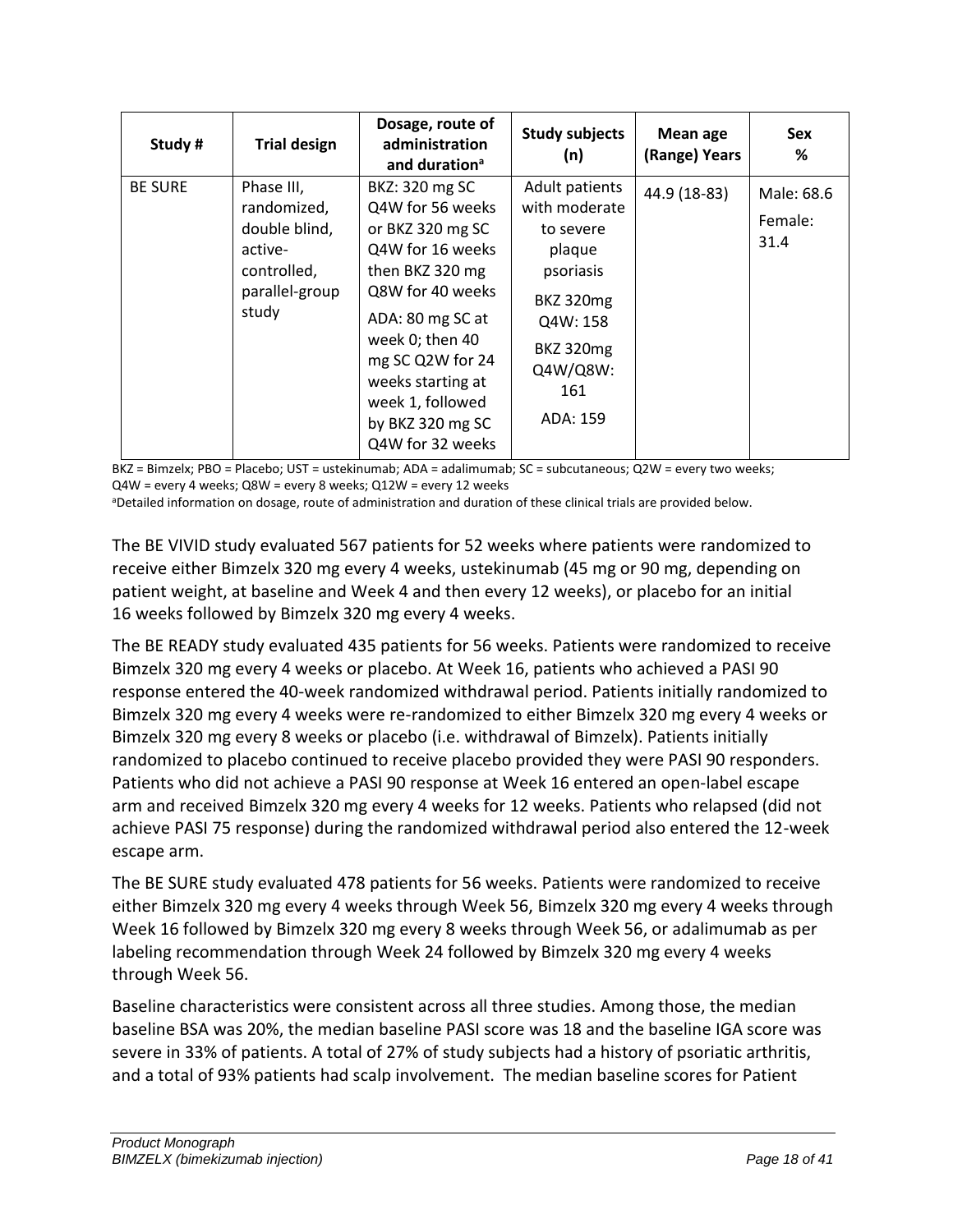Symptoms Diary (PSD) pain, itch and scaling items ranged between 6 and 7 on a 0-10 points scale and the median baseline Dermatology Life Quality Index (DLQI) total score was 9.

Across all three studies, 38% of patients had received a prior biologic therapy, 23% had received at least one anti-IL17 agent (primary anti-IL17 agent failures were excluded) and 13% had received at least one TNF-antagonist. Twenty-two percent were naïve to any systemic therapy (including non-biologic and biologic) and 39% of patients had received prior phototherapy or chemotherapy.

The efficacy of Bimzelx was evaluated with respect to impact on skin disease overall, specific body locations (scalp, nails and hand and foot), patient reported symptoms and impact on quality of life. The three studies assessed the changes from baseline to Week 16 in the two co-primary endpoints:

- the proportion of patients who achieved at least a 90% reduction from baseline PASI (PASI 90)
- the proportion of patients who achieved an IGA score of "clear or almost clear" (IGA 0/1), with at least two points improvement from baseline.

PASI 100 response at Week 16 and PASI 75 response at Week 4 were key secondary endpoints in all three studies. IGA 0 at Week 16 was an additional key secondary endpoint in BE VIVID and BE READY.

# <span id="page-18-0"></span>**14.2 Study Results**

# Skin disease overall

Treatment with Bimzelx resulted in significant improvement in the measures of disease activity compared to placebo, ustekinumab or adalimumab at Week 16. The key efficacy results are shown in [Table 5.](#page-18-1)

|                            | <b>BE VIVID</b>     |                              |                    | <b>BE READY</b>     |                                 | <b>BE SURE</b>                  |                    |
|----------------------------|---------------------|------------------------------|--------------------|---------------------|---------------------------------|---------------------------------|--------------------|
|                            | Placebo             | <b>Bimzelx</b><br>320 mg Q4W | <b>Ustekinumab</b> | Placebo             | <b>Bimzelx</b><br>320 mg<br>Q4W | <b>Bimzelx</b><br>320 mg<br>Q4W | Adalimumab         |
|                            | $(N = 83)$<br>n (%) | $(N = 321)$<br>n (%)         | $(N=163)$<br>n (%) | $(N = 86)$<br>n (%) | $(N = 349)$<br>n (%)            | $(N = 319)$<br>n (%)            | $(N=159)$<br>n (%) |
| <b>PASI 90</b><br>Week 16  | 4(4.8)              | 273 (85.0) $a, b$            | 81 (49.7)          | 1(1.2)              | 317 (90.8) <sup>a</sup>         | $275(86.2)$ <sup>a</sup>        | 75 (47.2)          |
| <b>IGA 0/1</b><br>Week 16  | 4(4.8)              | 270 $(84.1)^{a, b}$          | 87 (53.4)          | 1(1.2)              | 323 (92.6) $a$                  | $272(85.3)$ <sup>a</sup>        | 91(57.2)           |
| <b>PASI 100</b><br>Week 16 | 0(0.0)              | 188 (58.6) <sup>a</sup>      | 34 (20.9)          | 1(1.2)              | 238 (68.2) $a$                  | 194 (60.8) $^{\circ}$           | 38 (23.9)          |

# <span id="page-18-1"></span>**Table 5: Summary of Clinical Responses at Week 16 in BE VIVID, BE READY and BE SURE**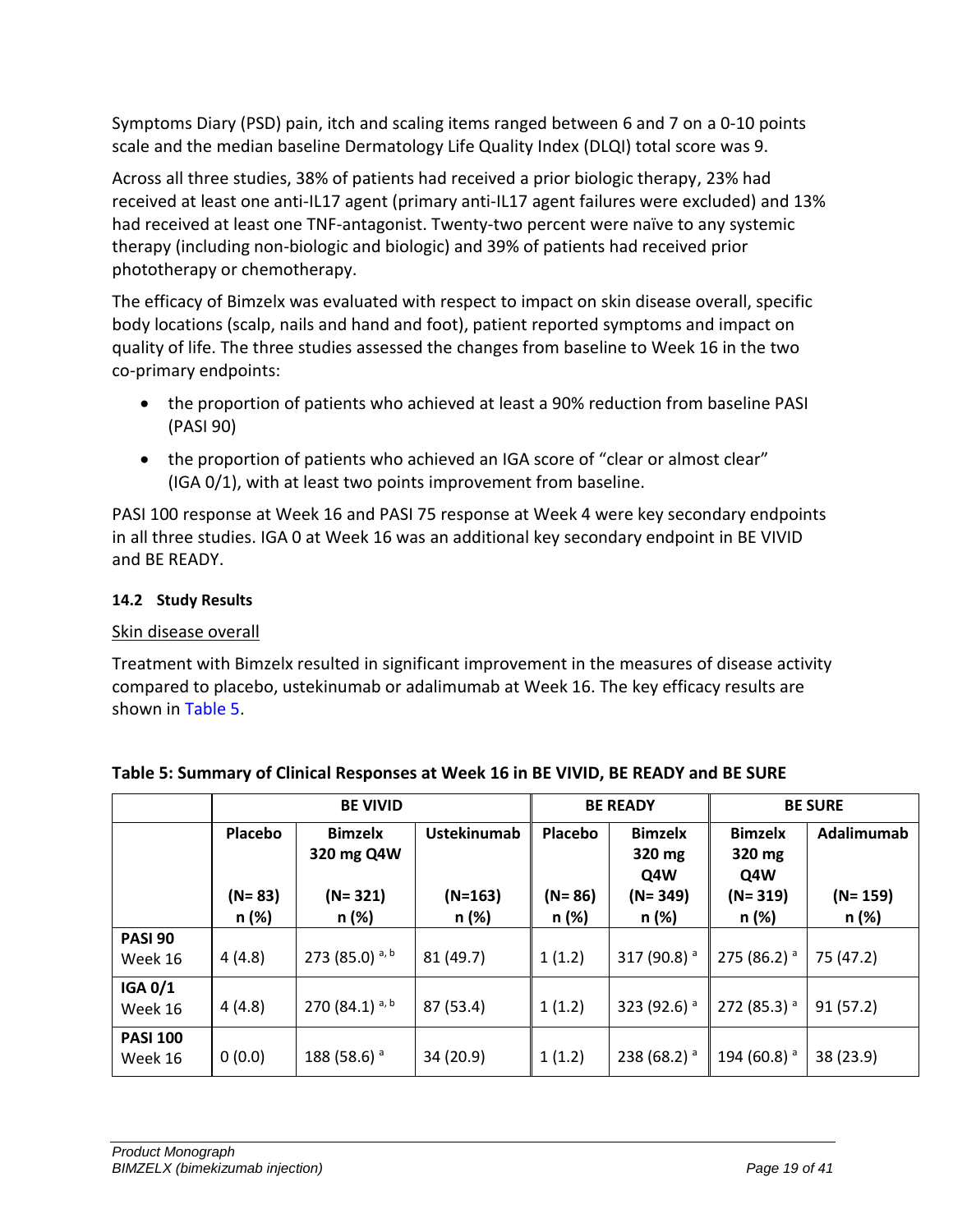|                  | <b>BE VIVID</b> |                |                    | <b>BE READY</b> |                | <b>BE SURE</b>           |             |
|------------------|-----------------|----------------|--------------------|-----------------|----------------|--------------------------|-------------|
|                  | Placebo         | <b>Bimzelx</b> | <b>Ustekinumab</b> | Placebo         | <b>Bimzelx</b> | <b>Bimzelx</b>           | Adalimumab  |
|                  |                 | 320 mg Q4W     |                    |                 | 320 mg         | 320 mg                   |             |
|                  |                 |                |                    |                 | Q4W            | Q4W                      |             |
|                  | $(N = 83)$      | $(N = 321)$    | $(N=163)$          | (N= 86)         | $(N = 349)$    | $(N = 319)$              | $(N = 159)$ |
|                  | n(%)            | n (%)          | n (%)              | $n$ (%)         | n (%)          | n (%)                    | n (%)       |
| IGA <sub>0</sub> |                 |                |                    |                 |                |                          |             |
| Week 16          | 0(0.0)          | 188 (58.6) $a$ | 36(22.1)           | 1(1.2)          | 243 (69.6) $a$ | $\overline{\phantom{0}}$ |             |

Q4W - every 4 weeks. Non-Responder Imputation (NRI) is used.

IGA 0/1 response was defined as Clear (0) or Almost Clear (1) with at least a 2-category improvement from Baseline at Week 16. IGA 0 response was defined as Clear (0) with at least a 2-category improvement from Baseline at Week 16. All comparisons were based on the stratified Cochran-Mantel-Haenszel (CMH) test where region and prior biologic exposure were used as stratification variables. All tests were performed at a 2-sided alpha level of 0.05 and p-values were based on the CMH test using the general association. A fixed sequence testing procedure to account for multiplicity and control the familywise Type I error rate was pre-specified in each study.

a) p<0.001 versus placebo (BE VIVID and BE READY), versus adalimumab (BE SURE), included in pre-specified testing procedure. b) p<0.001 versus ustekinumab (BE VIVID), included in pre-specified testing procedure.

In BE VIVID, after one dose, by Week 4, 76.9% of patients treated with Bimzelx achieved a PASI 75 response compared to 2.4% and 15.3% for placebo and ustekinumab-treated patients, respectively. As early as Week 2, PASI 90 response rate was higher for Bimzelx compared to placebo and ustekinumab. At Week 52 in Bimzelx Q4W patients, PASI 90 and IGA 0/1 response rates were sustained at 81.6% and 77.9% respectively.

In BE SURE, by Week 4, 76.5% of patients treated with Bimzelx achieved a PASI 75 response compared to 31.4% with adalimumab. In patients receiving Bimzelx, Week 16 PASI 90 and IGA0/1 response rates were sustained through Week 56. For patients receiving Q8W during maintenance, PASI 90 and IGA 0/1 response rates were 82.6% and 83.2% respectively at Week 56. For patients receiving Q4W maintenance treatment, PASI 90 and IGA 0/1 response rates were 84.8% and 82.3%, respectively.

In BE READY, by Week 4, 75.9% of patients treated with Bimzelx achieved a PASI 75 response compared to 1.2% with placebo. In the Randomized-Withdrawal Period, for patients who achieved PASI 90 response at Week 16 and received Bimzelx Q8W maintenance treatment, 91.0% and 90.0% maintained PASI 90 and IGA0/1 response at Week 56, respectively. While in patients who achieved PASI 90 response at Week 16 and received Bimzelx Q4W maintenance treatment, 85.8% and 86.8% maintained PASI 90 and IGA0/1 response at Week 56, respectively.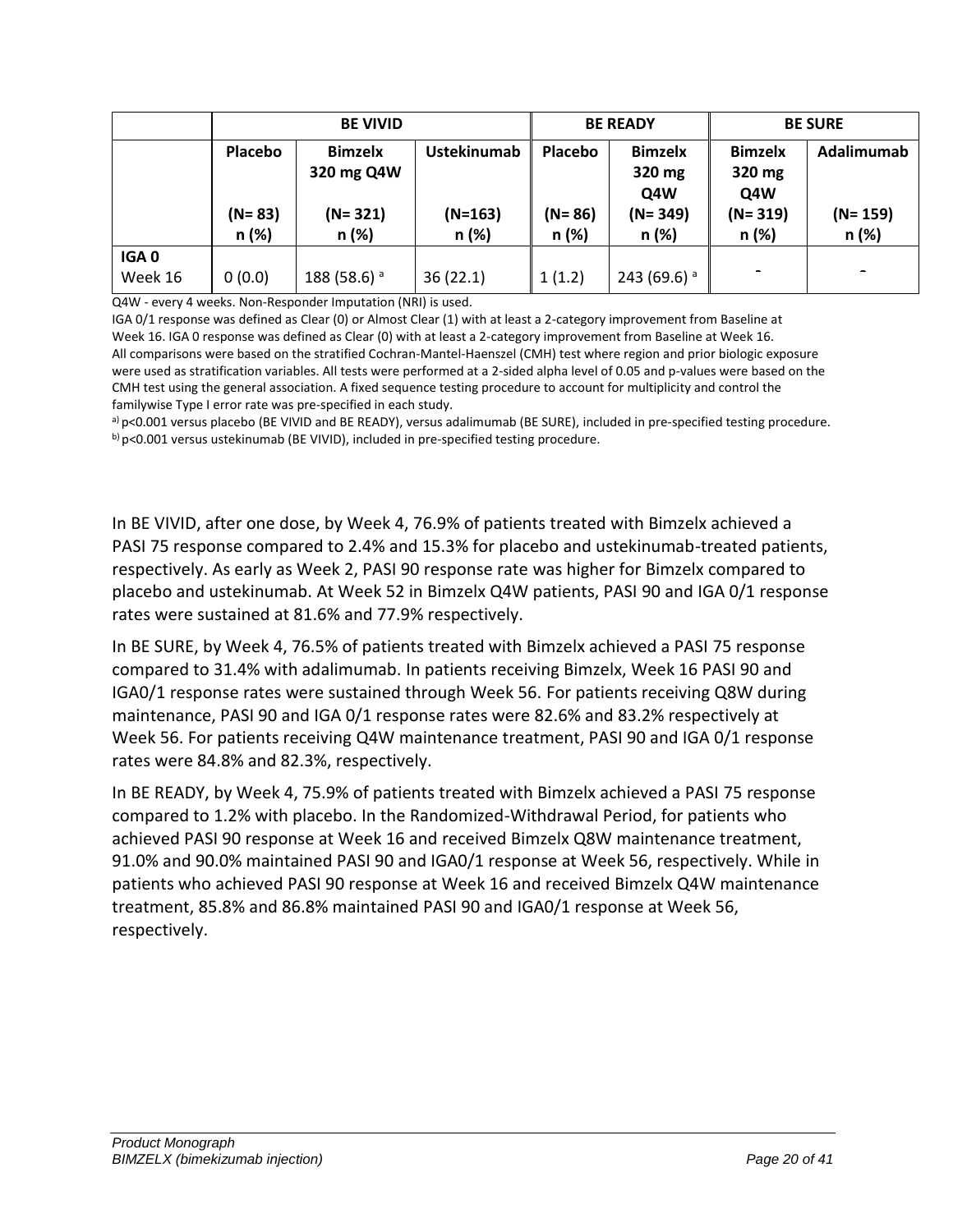# Maintenance of responses at Week 52 in Bimzelx responders at Week 16

In an integrated analysis of BE VIVID, BE READY and BE SURE, among PASI 100 responders at Week 16, 88.5% of the patients who switched to Bimzelx 320 mg every 8 weeks had PASI 100 at Week 52. Similarly, among PASI 90 responders or IGA 0/1 responders at Week 16, 90.3% and 91.5% of the patients who switched to Bimzelx 320 mg every 8 weeks had PASI 90 and IGA 0/1 respectively at Week 52.

# Health-related Quality of Life / Patient Reported Outcomes

Patient symptoms were assessed using a Patient Symptoms Diary (PSD). PSD response is defined as a change from baseline to Week 16  $\geq$  to a pre-specified threshold.

In BE READY, Week 16 PSD response rates for pain, itch and scaling with Bimzelx were 78.8% (201/255), 75.5% (210/278) and 78.0% (223/286) versus 9.0% (6/67), 5.6% (4/72) and 5.7% (4/70) with placebo.

In BE VIVID, Week 16 PSD response rates for pain, itch and scaling with Bimzelx were 77.3% (177/229), 76.6% (187/244) and 78.5% (193/246) versus 68.2% (73/107), 65.8% (77/117) and 59.5% (69/116) with ustekinumab and 16.7% (9/54), 13.1% (8/61) and 12.7% (8/63) with placebo.

In BE SURE, Week 16 PSD response rates for pain, itch and scaling with Bimzelx were 71.4% (180/252), 68.3% (179/262) and 70.9% (185/261) versus 58.3% (63/108), 50.0% (58/116) and 49.6% (59/119) with adalimumab.

Impact of psoriasis on health-related quality of life was measured using the Dermatology Life Quality Index (DLQI).

In BE READY, the percentage of patients with DLQI of 0/1 (no impact of psoriasis on healthrelated quality of life) at Week 16 were 75.6% and 5.8%, in the Bimzelx and Placebo groups, respectively.

In BE VIVID, DLQI 0/1 response rates at Week 16 were 67.3%, 42.3% and 12.0%, in the Bimzelx, Ustekinumab and Placebo groups, respectively. DLQI 0/1 response rates continued to increase beyond week 16 and then were maintained through week 52 (74.8% in patients treated with Bimzelx 320 mg every 4 weeks).

In BE SURE, DLQI 0/1 response rates at Week 16 were 63.0% and 46.5%, in the Bimzelx and Adalimumab groups, respectively. At week 56, 78.9% and 74.1% of patients had a DLQI 0/1 with Bimzelx 320 mg every 8 weeks and Bimzelx 320 mg every 4 weeks, respectively.

# <span id="page-20-0"></span>**15 MICROBIOLOGY**

No microbiological information is required for this drug product.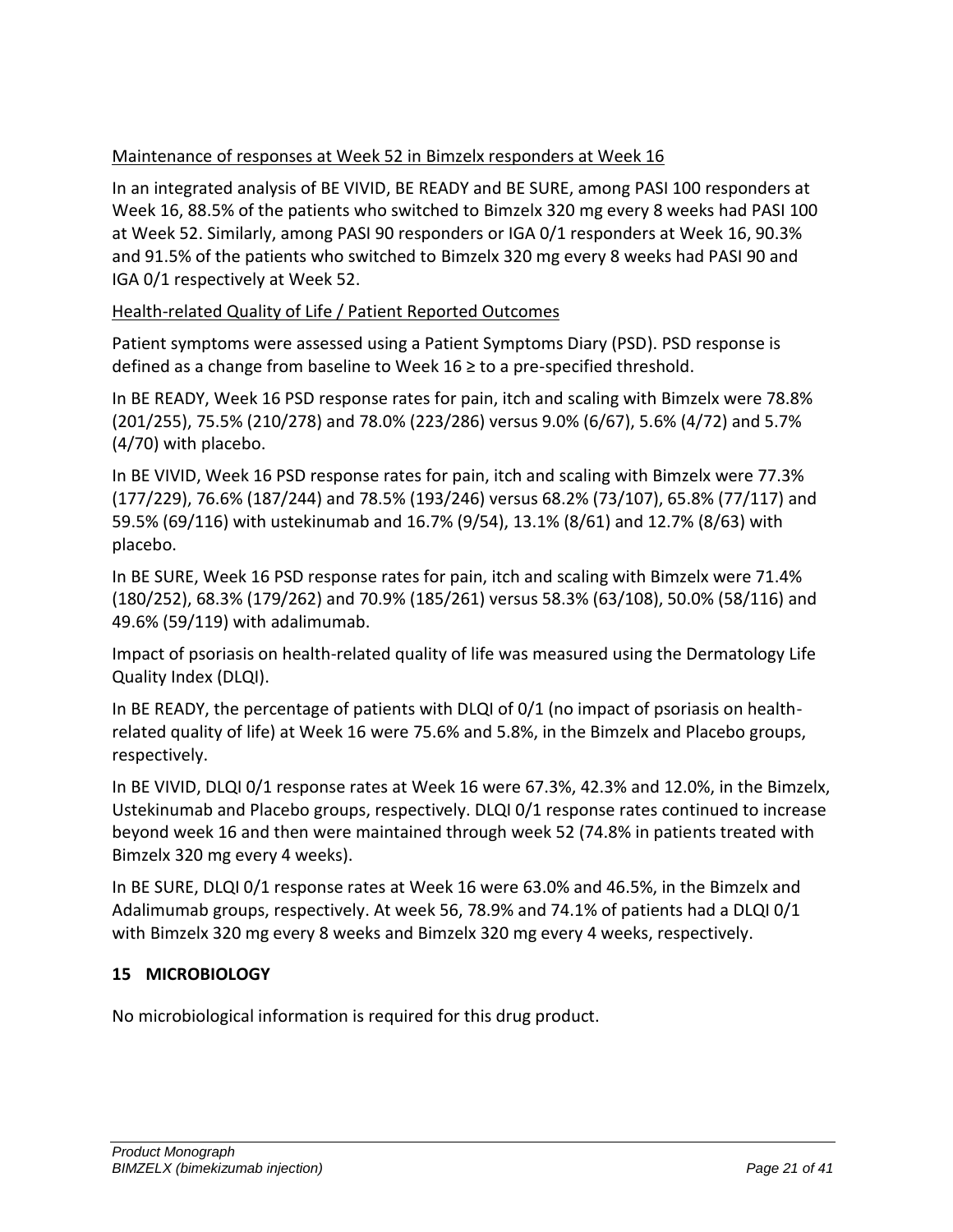# <span id="page-21-0"></span>**16 NON-CLINICAL TOXICOLOGY**

The adverse effects observed in conducted non-clinical studies were attributed to the pharmacological effect of bimekizumab on muco-epidermal immunity, more generally on the skin, oral mucosa, and intestines.

# **General Toxicology:**

In a single dose toxicity study, cynomolgus monkeys were administered bimekizumab at dose levels of 1 to 200mg/kg by the iv or sc route. Five out of 8 animals given the dose of 10mg/kg developed diarrhea, dehydration, and body weight loss due to intestinal infection between 26 and 40 days after dosing, with identification of *Balantidium coli* in faeces. The infection resolved in 4 animals after antibiotic treatment. A no-observed-adverse-effect-level (NOAEL) could not be determined for this study.

In an 8-week study, cynomolgus monkeys were administered bimekizumab once per week at intravenous doses of 0, 20 or 200mg/kg or subcutaneous doses of 50 or 200mg/kg (14 to 187 times the human exposure at the maximum recommended human dose [MRHD] based on AUC). One female in the high-dose group developed a mouth abscess following infection. Animals from all bimekizumab dosing groups showed dose-related, asymptomatic, and reversible focal necrosis of the mucosa associated lymphoid tissue in the large intestine associated with presence of *Balantidium coli* in the crypts and erosion of the surface intestinal mucosa. A NOAEL could not be determined for this study.

In a 26-week repeat-dose toxicity study, 6 male and 6 female cynomolgus monkeys per group were administered bimekizumab subcutaneously at doses of 0 (vehicle), 50, or 200mg/kg once a week (37- or 109-times the human exposure at the MRHD based on AUC). Animals were treated prophylactically with oral metronidazole to reduce gut protozoa and anaerobic bacteria 4 months prior to the initiation of dosing. Two animals in the low-dose group were euthanized after repeated episodes of infectious enteritis. Most animals given bimekizumab developed dose-related superficial dermatitis, mainly on ventral surface of the trunk, inguinal and axillary areas and upper part of limbs, associated with the proliferation of gram-positive cocci on the skin, mainly *Staphylococcus aureus*. Some of the animals had skin ulcerations and pustules and/or enlarged lymph nodes. A NOAEL could not be determined for this study.

**Carcinogenicity:** Carcinogenicity studies have not been conducted with bimekizumab.

**Genotoxicity:** Genotoxicity studies have not been conducted with bimekizumab.

**Reproductive and Developmental Toxicology:** In an enhanced pre- and postnatal development study, pregnant cynomolgus monkeys were administered bimekizumab subcutaneously at doses of 0, 20, or 50 mg/kg once per week (13- or 27-times the MRHD based on AUC) throughout organogenesis until parturition. At the highest dose (27-times the human exposure at the MRHD based on AUC), maternal animals showed test-article related dermal changes (e.g. discoloration and squamous or scabby skin). No effects on gestation, parturition, infant survival, or fetal and postnatal development were observed. At birth, serum bimekizumab concentrations in infant monkeys were comparable to those of mothers. Male infants exposed to bimekizumab *in utero* were found to have reduced neutrophil counts and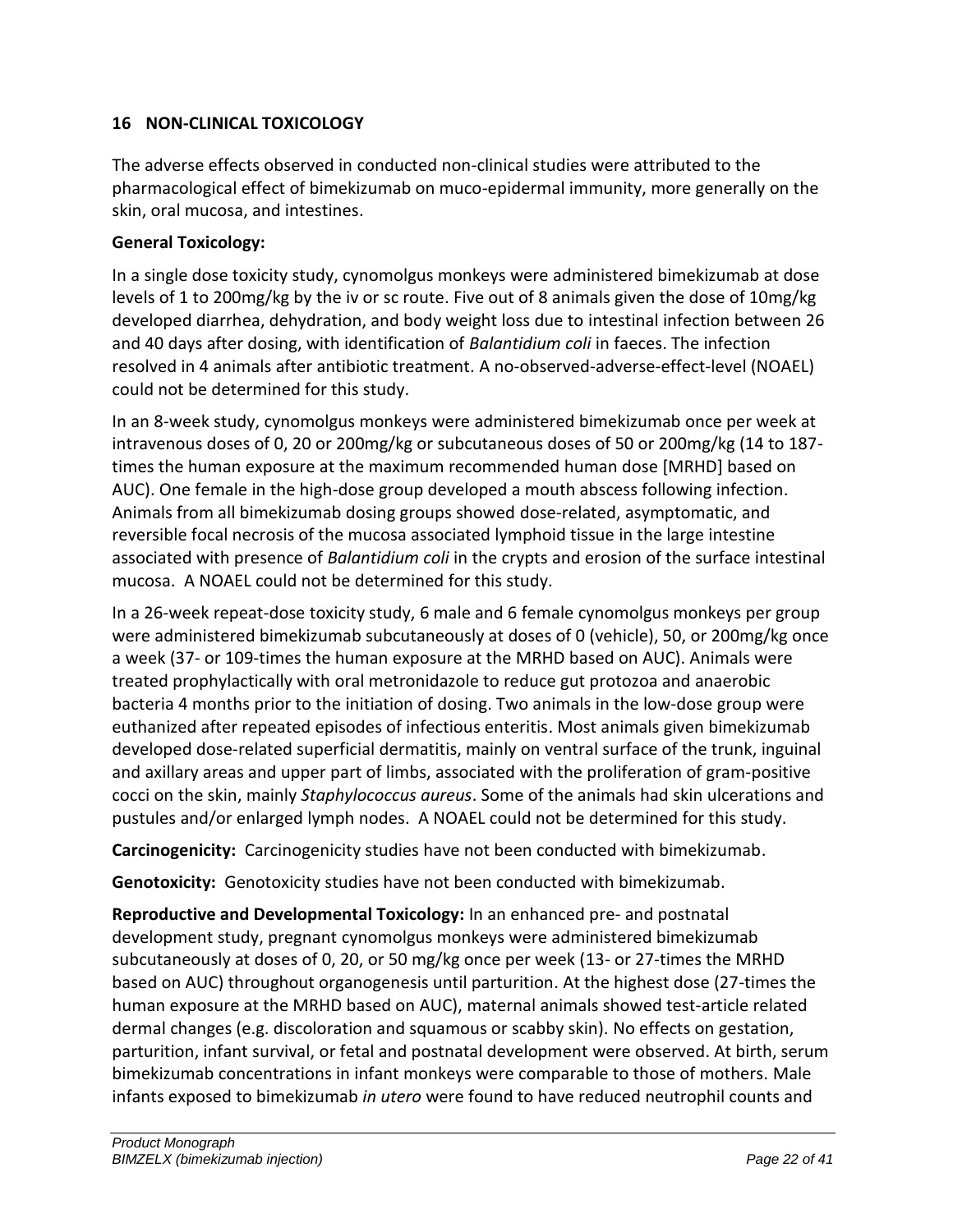IgG response to antigen challenge. F1 animals showed transient discoloration of the lips. These changes reflect immunomodulatory properties of bimekizumab. Bimekizumab concentration in breast milk was not investigated.

Effects on male and female fertility have not been directly evaluated in animal studies. However menstrual cyclicity, testis size, semen quality and histological structure of the reproductive organs demonstrated no effects of bimekizumab during a 26-week toxicology study at doses up to 109-times the human exposure at the MRHD based on AUC.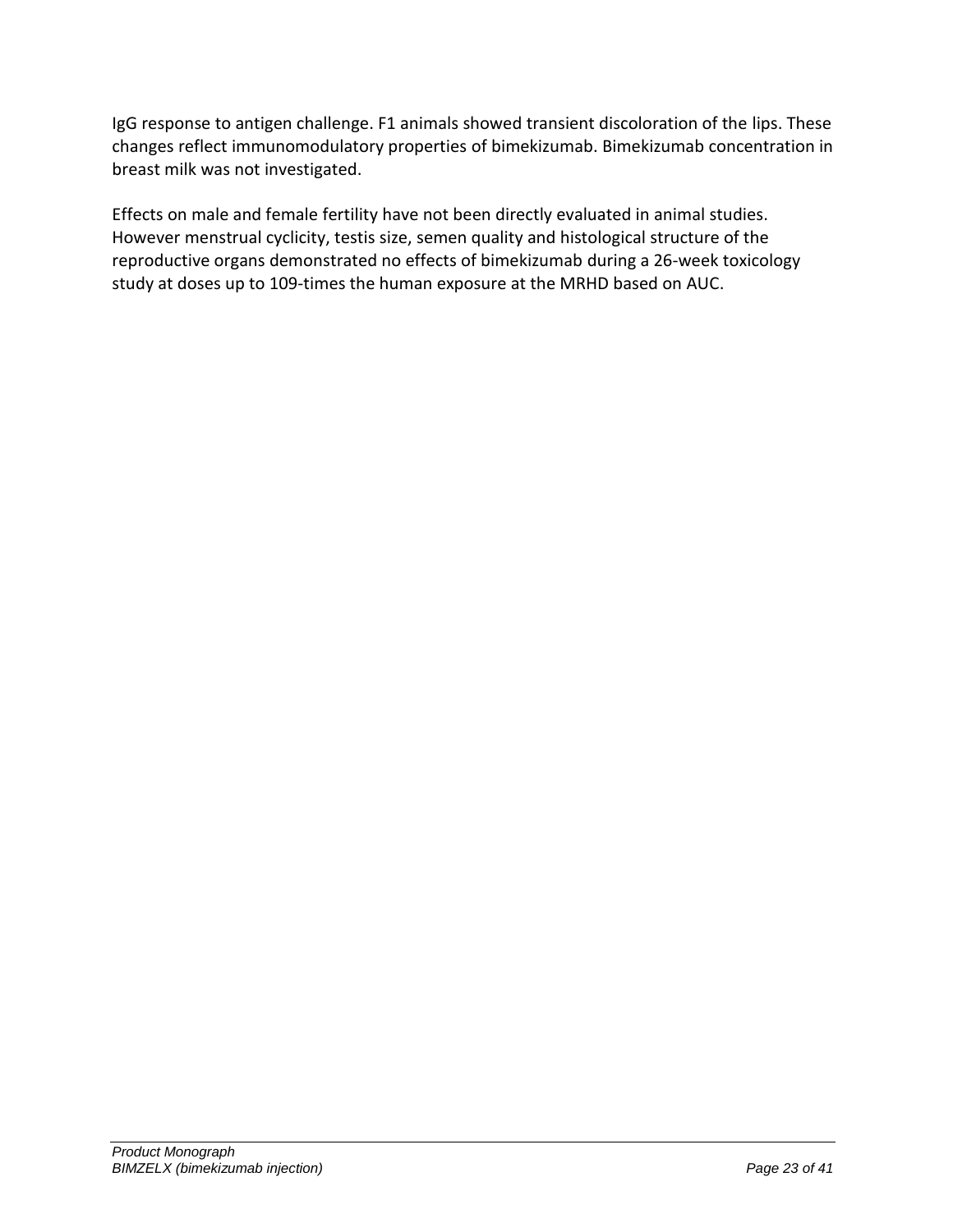#### <span id="page-23-0"></span>**PATIENT MEDICATION INFORMATION**

#### **READ THIS FOR SAFE AND EFFECTIVE USE OF YOUR MEDICINE**

#### **BIMZELX®**

#### **bimekizumab injection**

Read this carefully before you start taking **Bimzelx (bim zel'ex)** and each time you get a refill. This leaflet is a summary and will not tell you everything about this drug. Talk to your healthcare professional about your medical condition and treatment and ask if there is any new information about **Bimzelx**.

#### **What is Bimzelx used for?**

Bimzelx is used in adults to treat a moderate to severe form of a skin condition called "plaque psoriasis", which causes pain, itching and scaling of the skin.

#### **How does Bimzelx work?**

Bimzelx is a monoclonal antibody belonging to a group of medicines called interleukin (IL) inhibitors. Monoclonal antibodies are proteins that recognize and bind specifically to certain proteins in the body. This medicine works by reducing the activity of two proteins called IL-17A and IL-17F, which are present at increased levels in diseases such as plaque psoriasis.

#### **What are the ingredients in Bimzelx?**

Medicinal ingredients:bimekizumab

Non-medicinal ingredients: acetic acid, glycine, polysorbate 80, sodium acetate trihydrate and water for injection

No components of Bimzelx are made with natural rubber latex.

#### **Bimzelx comes in the following dosage forms:**

Pre-filled syringe 160 mg/mL Autoinjector 160 mg/mL

#### **Do not use Bimzelx if:**

• you are allergic to bimekizumab or to any of the ingredients in this medicine. See **What are the ingredients in Bimzelx?**

**To help avoid side effects and ensure proper use, talk to your healthcare professional before you take Bimzelx. Talk about any health conditions or problems you may have, including if you:** 

- have an infection that does not go away or that keeps coming back.
- have tuberculosis (TB) or have been in close contact with someone with TB.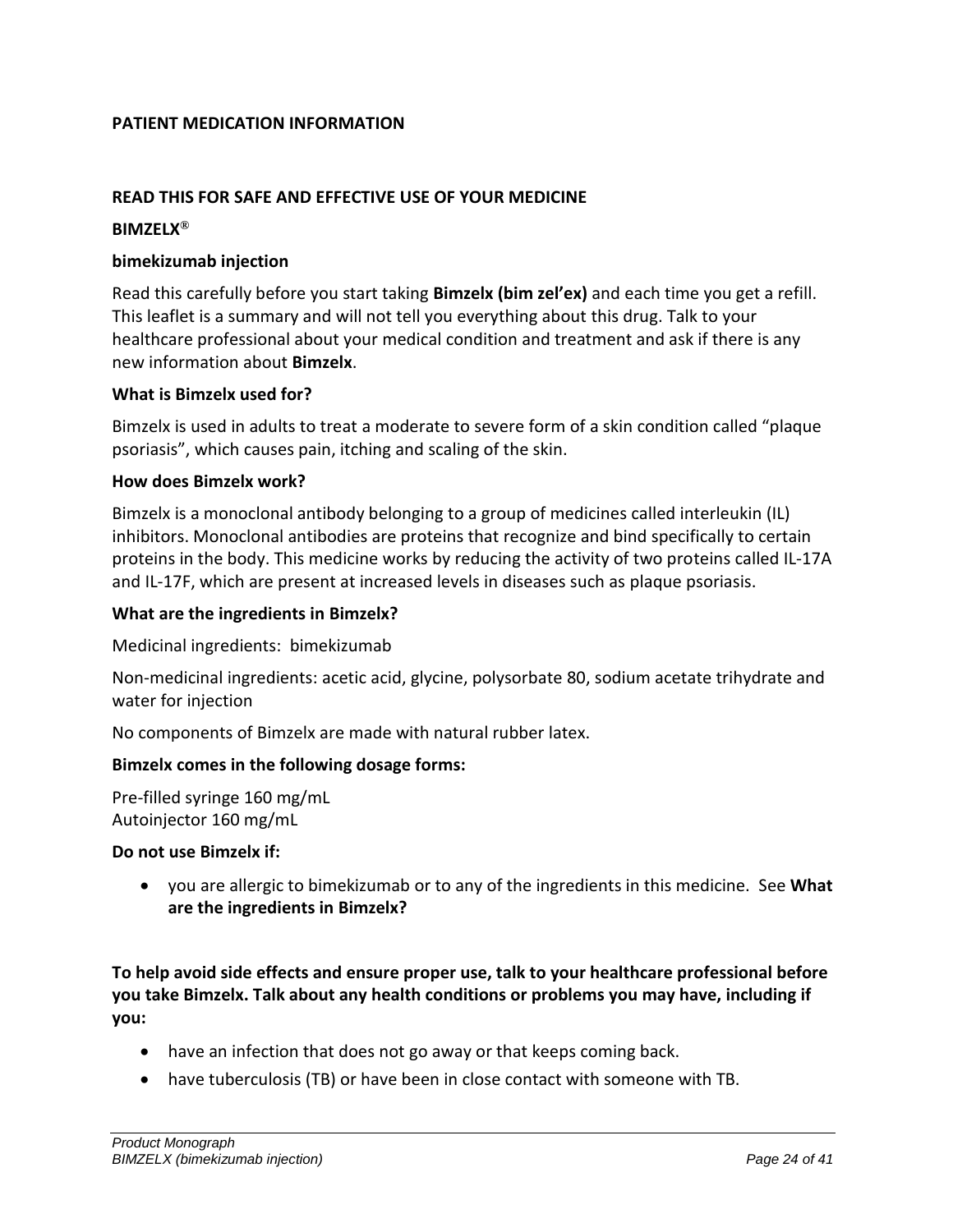- have recently received or are scheduled to receive an immunization (vaccine). You should avoid receiving live vaccines during treatment with Bimzelx.
- have inflammatory bowel disease (Crohn's disease or ulcerative colitis).
- are pregnant, think you may be pregnant or are planning to have a baby, ask your doctor for advice before using this medicine. This is because it is not known if Bimzelx can harm your unborn baby. If you are a woman of childbearing potential, use adequate contraception while using Bimzelx and for at least 4 months after the last Bimzelx dose. Talk to your doctor about your contraception options.
- are breastfeeding or plan to breastfeed. It is not known if Bimzelx passes into your breast milk.

#### **Other warnings you should know about:**

Bimzelx is not approved for children and adolescents under 18 years of age because it has not been studied in this age group.

**Tell your healthcare professional about all the medicines you take, including any drugs, vitamins, minerals, natural supplements or alternative medicines.**

#### **How to take Bimzelx:**

Use Bimzelx exactly as prescribed by your healthcare professional. Check with your healthcare professional if you are not sure. Your healthcare provider should show you or a caregiver how to prepare and inject Bimzelx for the first time. Do not inject yourself or someone else until you have been shown how to inject Bimzelx the right way.

Read '**Instructions for use**' at the end of this leaflet before injecting Bimzelx yourself.

#### **Usual dose:**

The usual dose is 320 mg given as two 160 mg injections every 4 weeks for the first 16 weeks, and then every 8 weeks. If you weigh more than 120 kg, your healthcare professional may decide to continue your injections every 4 weeks from week 16.

#### **Overdose:**

If you have taken more Bimzelx than you should or you have taken a dose earlier than prescribed, talk to your doctor.

If you think you, or a person you are caring for, have taken too much Bimzelx, contact a healthcare professional, hospital emergency department, or regional poison control centre immediately, even if there are no symptoms.

#### **Missed Dose:**

If you miss your Bimzelx dose, inject a dose as soon as you remember. Then, take your next dose at your regular schedule (i.e. 4 or 8 weeks later). Do not take two doses at the same time to make up for the missed dose. Call your doctor if you are not sure what to do.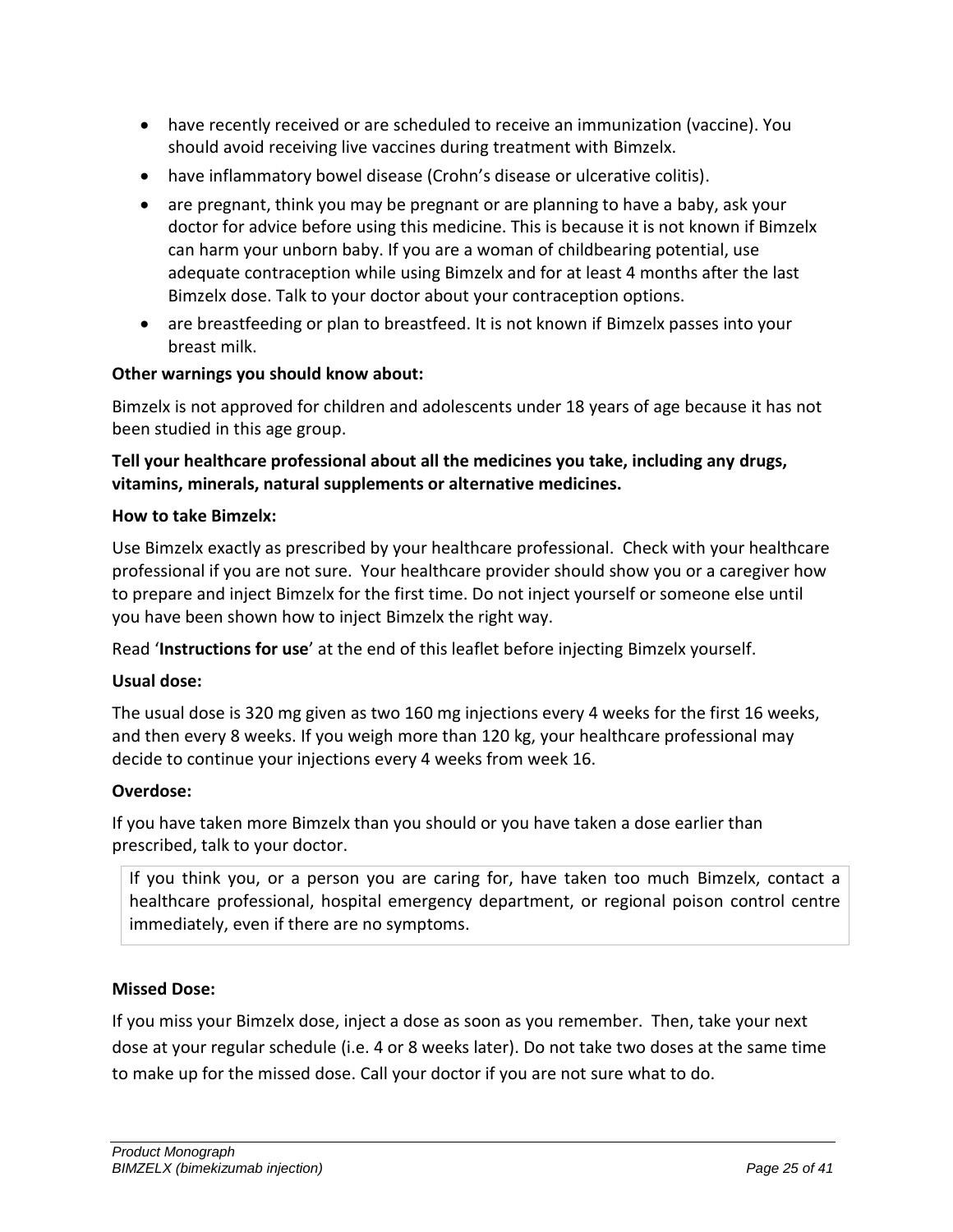# **What are possible side effects from using Bimzelx?**

These are not all the possible side effects you may have when taking Bimzelx. If you experience any side effects not listed here, tell your healthcare professional.

**Very common:** may affect more than 1 in 10 people

• upper respiratory tract infections with symptoms such as sore throat and stuffy nose

**Common:** may affect up to 1 in 10 people

- fungal infections of the mouth (thrush) or throat
- headache
- injection site reactions (pain, redness or swelling at injection site)
- acne
- small red bumps on your skin
- stomach flu (gastroenteritis)
- athlete's foot
- feeling tired
- cold sores
- cough
- dry skin
- itchy skin
- toothache
- high blood pressure

| Serious side effects and what to do about them                                                                                                                                                                                                                                                                  |                                      |                  |                                   |  |  |  |  |  |
|-----------------------------------------------------------------------------------------------------------------------------------------------------------------------------------------------------------------------------------------------------------------------------------------------------------------|--------------------------------------|------------------|-----------------------------------|--|--|--|--|--|
|                                                                                                                                                                                                                                                                                                                 | Talk to your healthcare professional | Stop taking drug |                                   |  |  |  |  |  |
| Symptom / effect                                                                                                                                                                                                                                                                                                | Only if severe                       | In all cases     | and get immediate<br>medical help |  |  |  |  |  |
| <b>UNCOMMON</b>                                                                                                                                                                                                                                                                                                 |                                      |                  |                                   |  |  |  |  |  |
| Infections: fever, sweats, or<br>chills, cough, shortness of<br>breath, blood in phlegm, muscle<br>aches; warm, red, or painful<br>skin or sores on your body<br>different from your psoriasis,<br>weight loss, diarrhea or<br>stomach pain; burning when<br>you urinate or urinating more<br>often than normal |                                      |                  |                                   |  |  |  |  |  |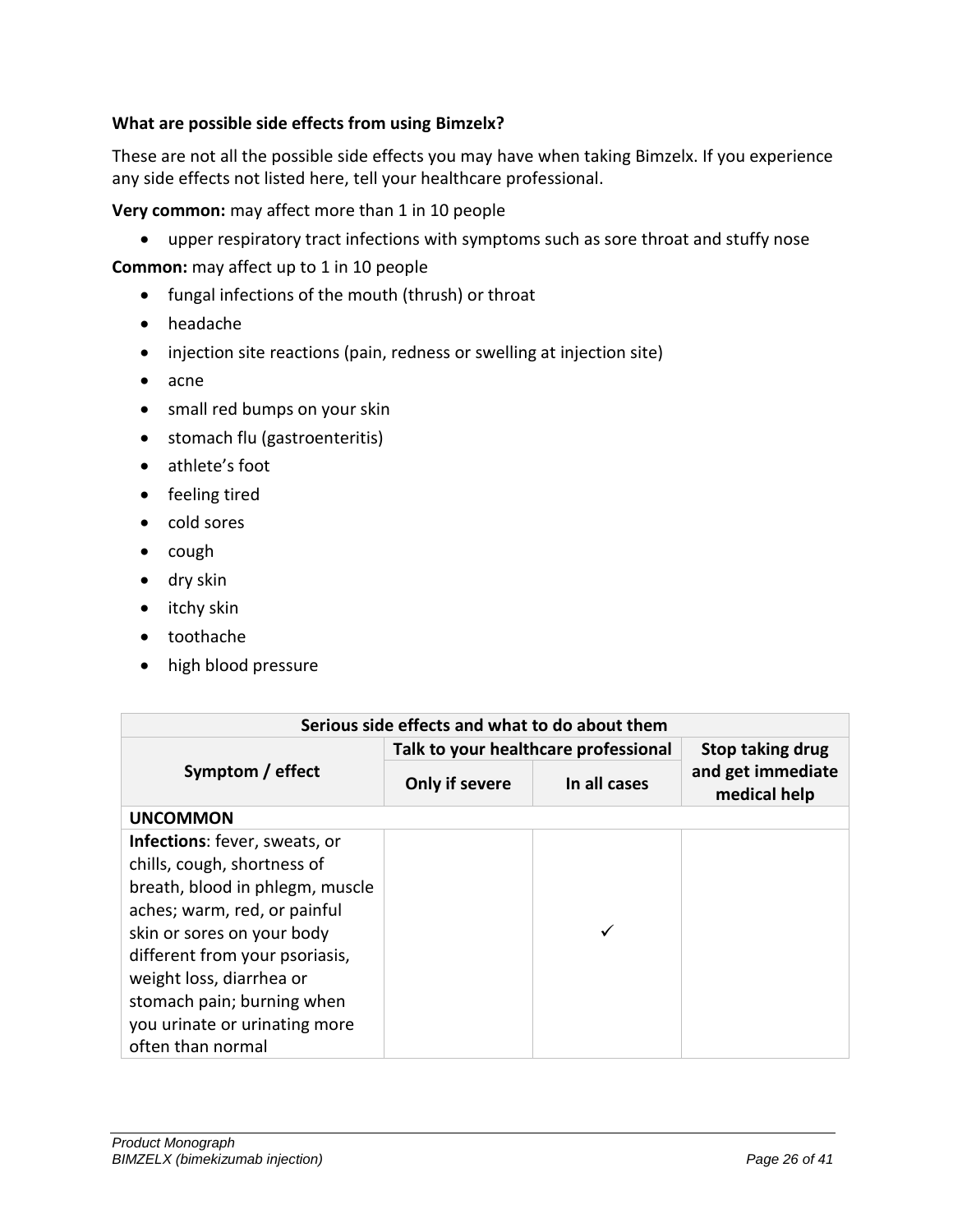| Serious side effects and what to do about them                                                                                                                                       |                                      |                         |                                   |  |  |  |  |  |
|--------------------------------------------------------------------------------------------------------------------------------------------------------------------------------------|--------------------------------------|-------------------------|-----------------------------------|--|--|--|--|--|
|                                                                                                                                                                                      | Talk to your healthcare professional | <b>Stop taking drug</b> |                                   |  |  |  |  |  |
| Symptom / effect                                                                                                                                                                     | Only if severe                       | In all cases            | and get immediate<br>medical help |  |  |  |  |  |
| <b>RARE</b>                                                                                                                                                                          |                                      |                         |                                   |  |  |  |  |  |
| <b>Serious allergic reactions:</b><br>feeling faint; swelling of your<br>face, eyelids, lips, mouth,<br>tongue, or throat; trouble<br>breathing or throat tightness; or<br>skin rash |                                      |                         |                                   |  |  |  |  |  |

If you have a troublesome symptom or side effect that is not listed here or becomes bad enough to interfere with your daily activities, tell your healthcare professional.

# **Reporting Side Effects**

You can report any suspected side effects associated with the use of health products to Health Canada by:

- Visiting the Web page on Adverse Reaction Reporting ([https://www.canada.ca/en/health-canada/services/drugs-health](https://www.canada.ca/en/health-canada/services/drugs-health-products/medeffect-canada.html)[products/medeffect-canada.html\)](https://www.canada.ca/en/health-canada/services/drugs-health-products/medeffect-canada.html) for information on how to report online, by mail or by fax; or
- Calling toll-free at 1-866-234-2345.

*NOTE: Contact your health professional if you need information about how to manage your side effects. The Canada Vigilance Program does not provide medical advice.*

#### **Storage:**

- Store Bimzelx in the refrigerator at 2°C to 8°C (36°F to 46°F).
- **Do not** freeze. **Do not** use Bimzelx if it has been frozen.
- Store in the original carton and protect from light.
- If necessary, Bimzelx may be stored at room temperature up to 25°C (77°F), protected from light, for a maximum of up to 25 days, within the expiration date of the product.
	- o **Do not** store above 25°C (77°F).
	- o Write the date removed from the refrigerator in the space provided on the carton.
	- o **Do not** place Bimzelx back in refrigerator after it has been stored at room temperature.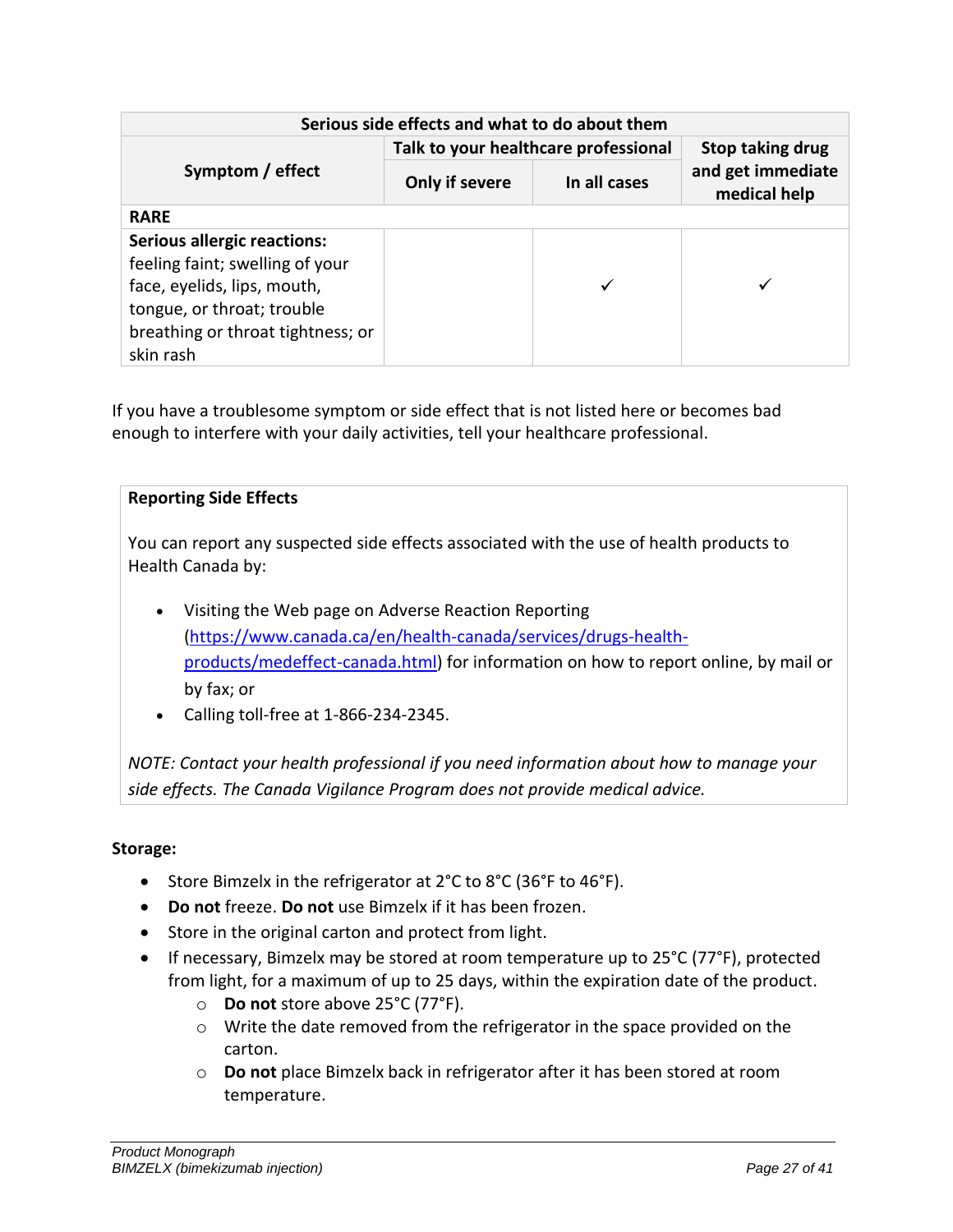- o Throw away the product if it is not used within 25 days at room temperature.
- **Do not** use Bimzelx after the expiration date shown on the outer carton.
- Keep out of reach and sight of children.

# **If you want more information about Bimzelx:**

- talk to your healthcare professional
- find the full product monograph that is prepared for healthcare professionals and includes this Patient Medication Information by visiting the Health Canada website: [\(https://www.canada.ca/en/health-canada/services/drugs-health-products/drug](https://www.canada.ca/en/health-canada/services/drugs-health-products/drug-products/drug-product-database.html)[products/drug-product-database.html;](https://www.canada.ca/en/health-canada/services/drugs-health-products/drug-products/drug-product-database.html) the manufacturer's website [http://www.ucb-canada.ca](http://www.ucbcanada.ca/), or by calling 1-866-709-8444.

This leaflet was prepared by UCB Canada Inc.

Last Revised: February 14, 2022

BIMZELX<sup>®</sup> is a registered trademark of the UCB Group of Companies.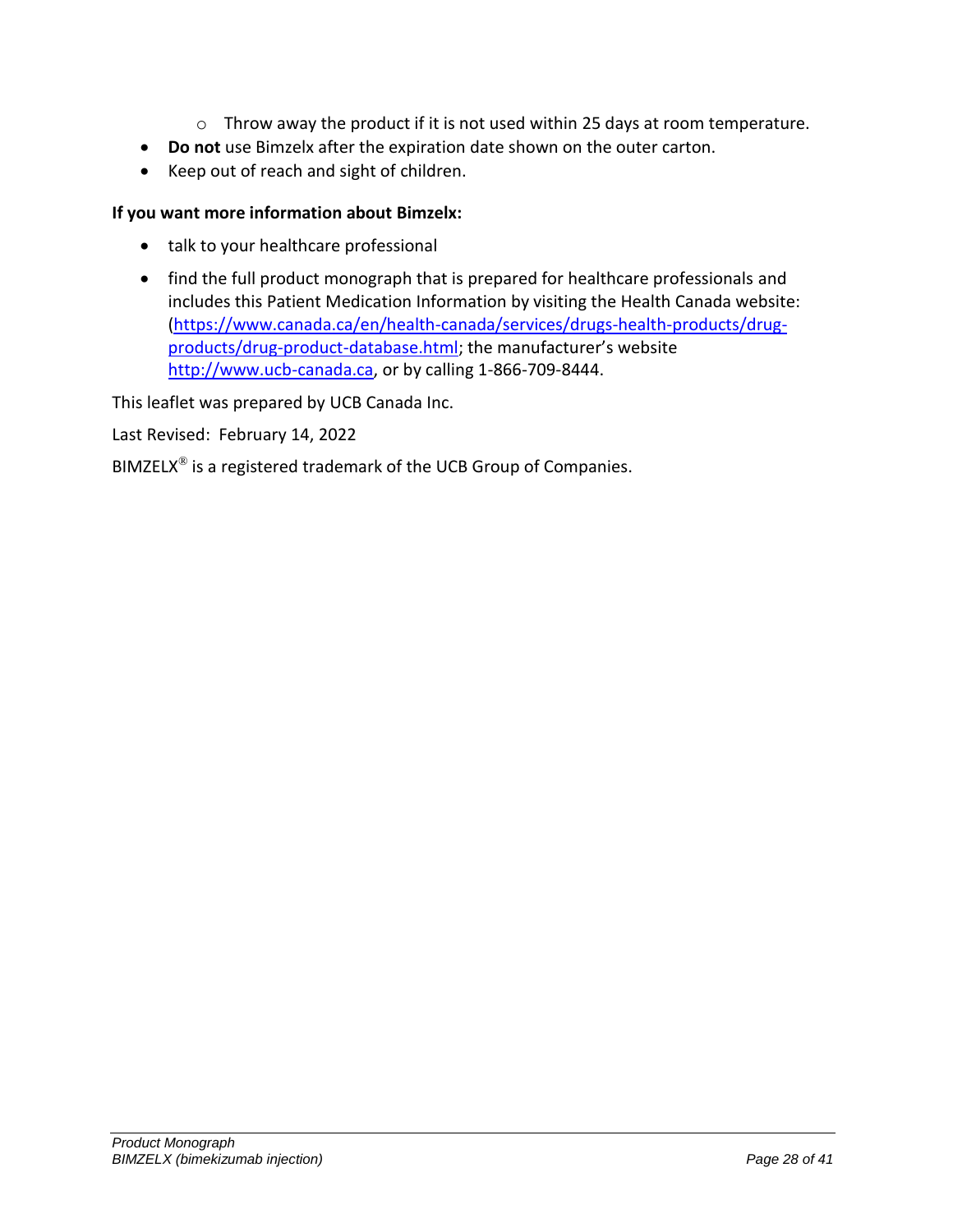**Instructions for Use BIMZELX® (bim zel' ex) bimekizumab injection Pre-filled syringe**

Please read this Instructions for Use before using the Bimzelx pre-filled syringe and each time you get a refill. **For a full dose, 2 injections are required, one after the other**. Each pre-filled syringe is for single-use only.

# **Important information:**

- your healthcare professional should show you or a caregiver how to prepare and inject Bimzelx using pre-filled syringe for the first time. Do not inject yourself or someone else until you have been shown how to inject Bimzelx the right way. If you still need training, contact your nurse case manager.
- these instructions are for 1 injection only. **For a full dose, 2 injections are required, one after the other.**
- **do not** share or reuse your Bimzelx pre-filled syringe. You may give or get an infection.
- the Bimzelx pre-filled syringe has a needle safety feature that will be activated to cover the needle after the injection is finished. The needle safety feature will help to prevent needle stick injuries to anyone who handles the pre-filled syringe after injection.
- **do not** remove the needle cap until just before you give the injection.

# **Keep Bimzelx and all medicines out of the reach of children.**

#### **How should I store Bimzelx pre-filled syringe?**

- Store Bimzelx pre-filled syringe **in the refrigerator** between 2°C to 8°C (36°F to 46°F). Keep in the original carton to protect from light.
- Do not freeze Bimzelx. Do not use Bimzelx if it has been frozen.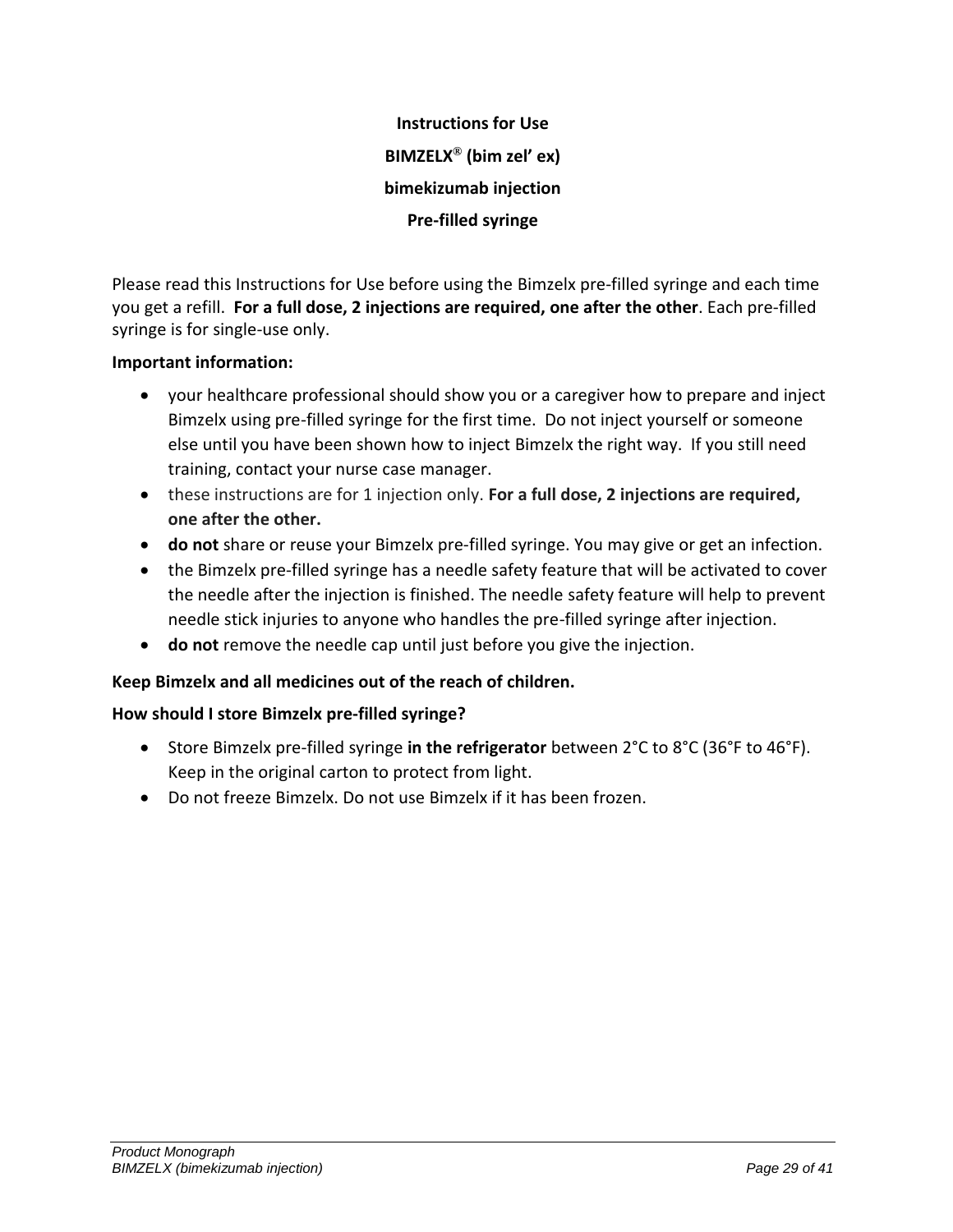# **Bimzelx pre-filled syringe parts (see Figure A):**

# **Figure A**



#### **For each Bimzelx injection, you will need:**

• 1 Bimzelx pre-filled syringe

#### **Not provided in the Bimzelx pre-filled syringe carton:**

- 1 alcohol swab
- 1 clean cotton ball
- 1 puncture-resistant sharps container.

Call your nurse case manager if you need help or do not know how to proceed.

# **For the full dose, you need 2 injections, one after the other.**

#### **Setting up for your Bimzelx injection**

**Step 1: Take the Bimzelx pre-filled syringe carton out of the refrigerator. Do not** use the Bimzelx pre-filled syringe(s) if the carton is damaged or opened. Contact your nurse case manager.

- **Keep the Bimzelx pre-filled syringe in its original carton for 30 to 45 minutes** to warm to room temperature. This will help to reduce discomfort when injecting.
	- o **Do not** microwave the pre-filled syringe, run hot water over it, or leave it in direct sunlight.
	- o **Do not** shake the pre-filled syringe.
	- o **Do not** take the cap off the pre-filled syringe until you are ready to inject.

**Step 2:** Find a clean flat, and well-lit work surface, like a table.

**Step 3:** Wash your hands well with soap and water and dry with a clean towel.

**Step 4:** Gather the supplies for your injection.

**Step 5:** Inspect the Bimzelx pre-filled syringe **(see Figure B):**

#### • **Make sure the name Bimzelx appears on the label.**

o Check the expiration date printed on the label.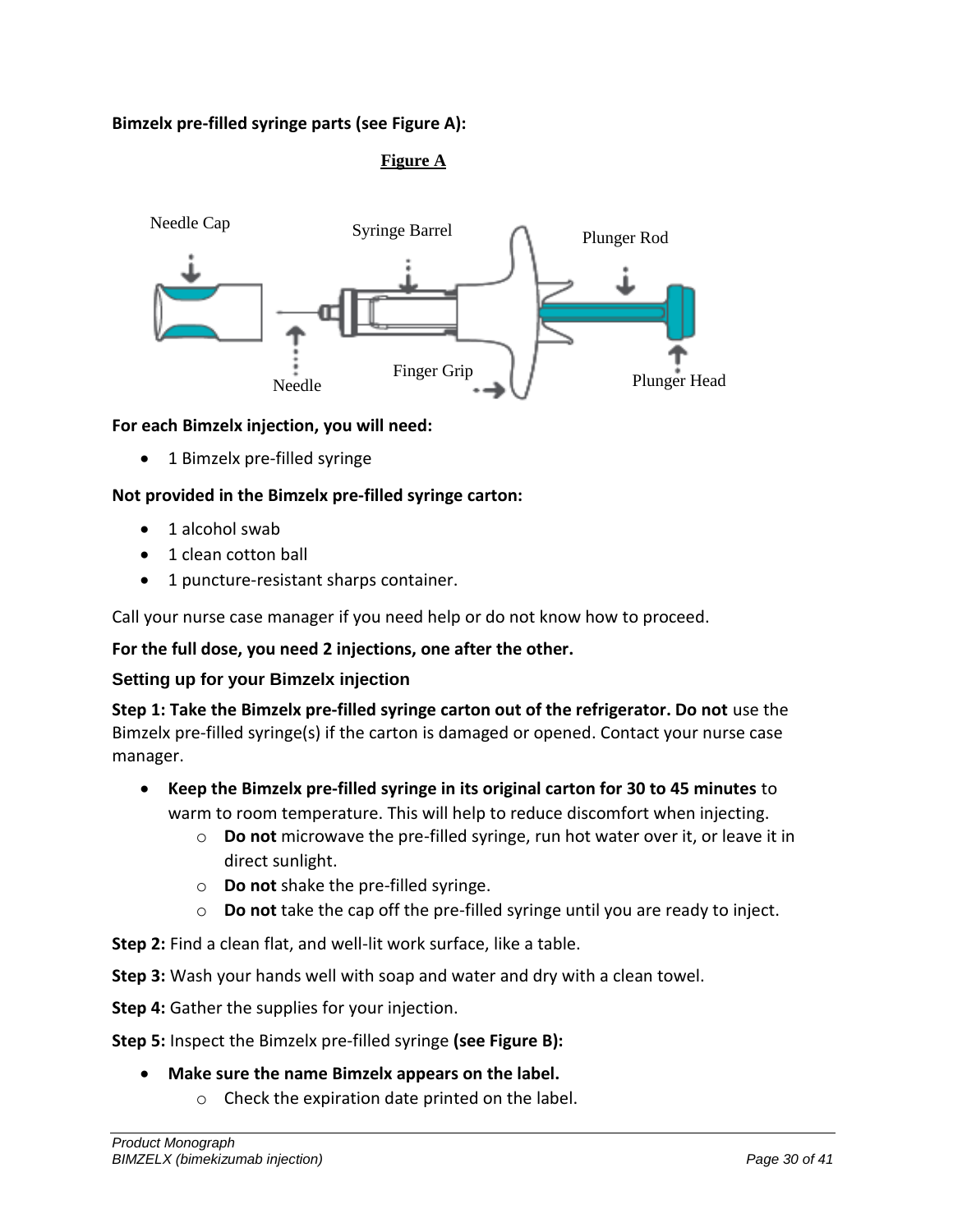- o Check the medicine through the viewing window. The medicine inside should be pale yellow to brownish-yellow and free of particles. You may see an air bubble in the liquid. This is normal. Do not try to remove the air bubble.
- **Do not use the Bimzelx pre-filled syringe, and contact your nurse case manager if:**
	- o the expiration date printed on the label has passed.
	- o the medicine is cloudy, discolored, or has particles.
	- o it looks damaged or has been dropped.

# **Figure B**



#### **Step 6: Choose your injection site**

- **The sites you may choose for your injection are:**
	- o your stomach area (abdomen) or in your thigh **(see Figure C).**
	- o the back of your arm **(see Figure D)**. A healthcare provider or caregiver is required to inject in the back of your arm.

# **Figure C** Figure D



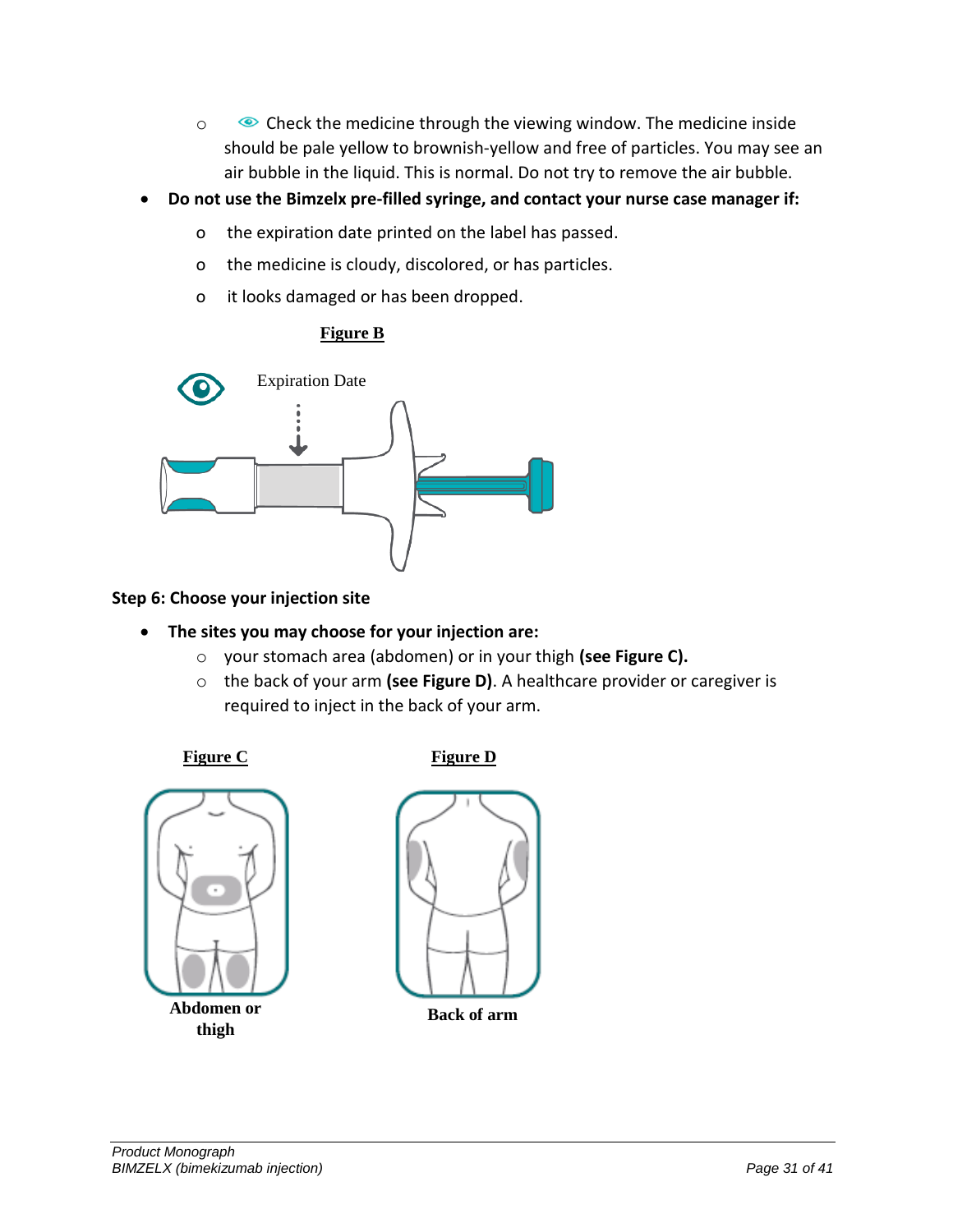- **Do not** inject into areas where the skin is tender, bruised, red, scaly, or hard or areas with scars or stretch marks or within 2 inches of the belly button (navel).
- Choose a different site for each injection. You should try to rotate between the areas shown in the diagram above. If you cannot use a different site for each injection, make sure each injection is at least one inch (two fingers) apart. **Do not** use the same injection site 2 times in a row.

# **Step 7: Prepare your skin.**

• Clean the injection site with an alcohol swab. Let the area dry completely. **Do not** touch the cleaned area again before injecting.

# **Step 8: Remove the Bimzelx pre-filled syringe needle cap.**

- Hold the Bimzelx pre-filled syringe around the finger grip with one hand. Pull the cap straight off the pre-filled syringe with the other hand **(see Figure E).** You may see a drop of liquid on the tip of the needle, this is normal.
	- o **Do not** touch the needle or let the needle touch any surface.
	- o **Do not** hold the plunger rod during cap removal. If you accidentally remove the plunger rod, contact your nurse case manager.
	- o **Do not** put the needle cap back on.

# **Figure E**



**Step 9:** Gently pinch and hold a fold of skin where you cleaned the injection site with one hand. With the other hand, insert the needle into your skin at about a 45-degree angle.

• Push the needle all the way in to make sure that you inject your full dose. Then gently let go of your skin. Make sure the syringe stays close to the skin so that the needle does not come out **(see Figure F).**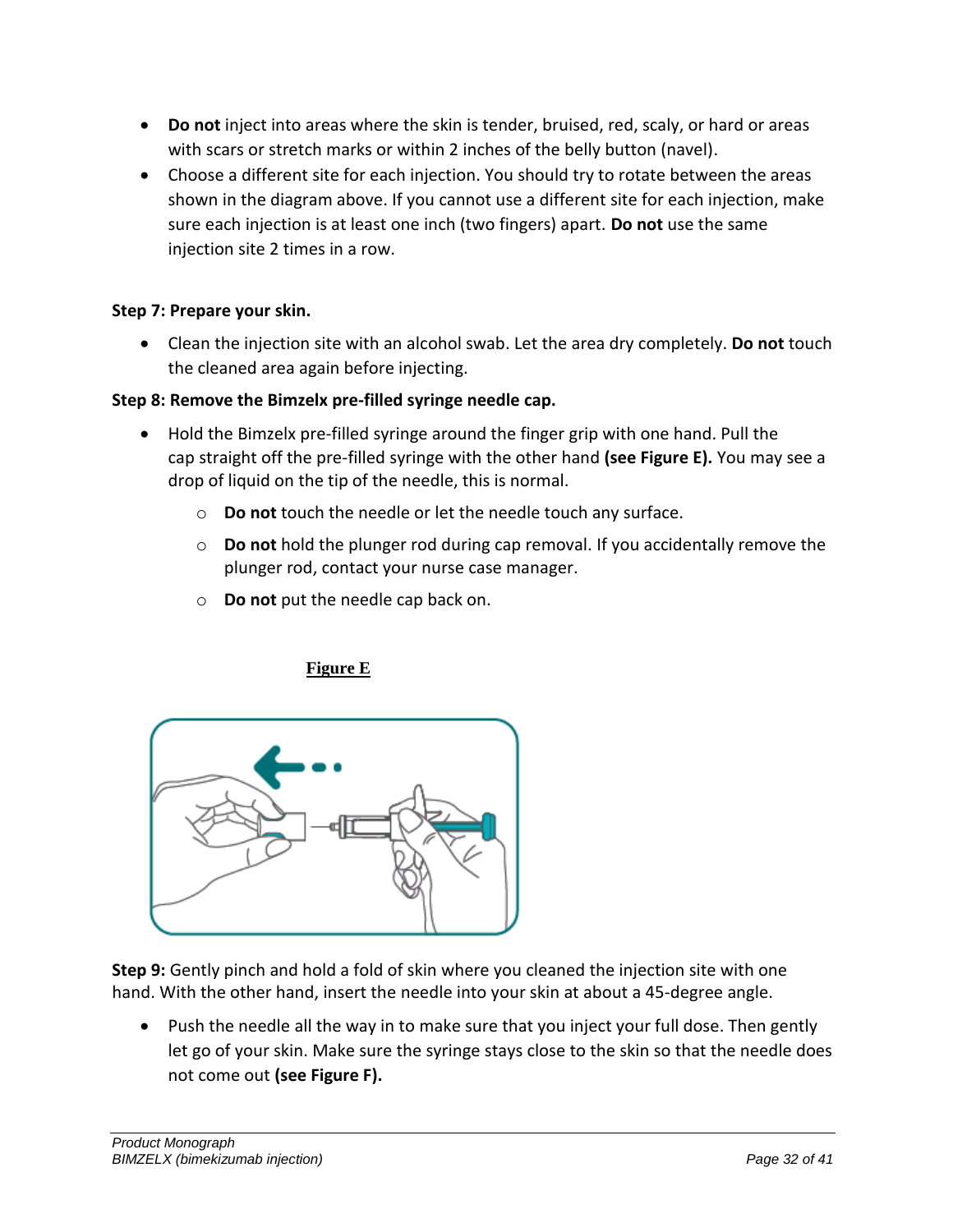**Figure F**



**Step 10:** Firmly push the plunger head all the way down until all the medicine is injected. **(see Figure G)**.

**Figure G**



• All the medicine is injected when you cannot push the plunger head any further **(see Figure H).**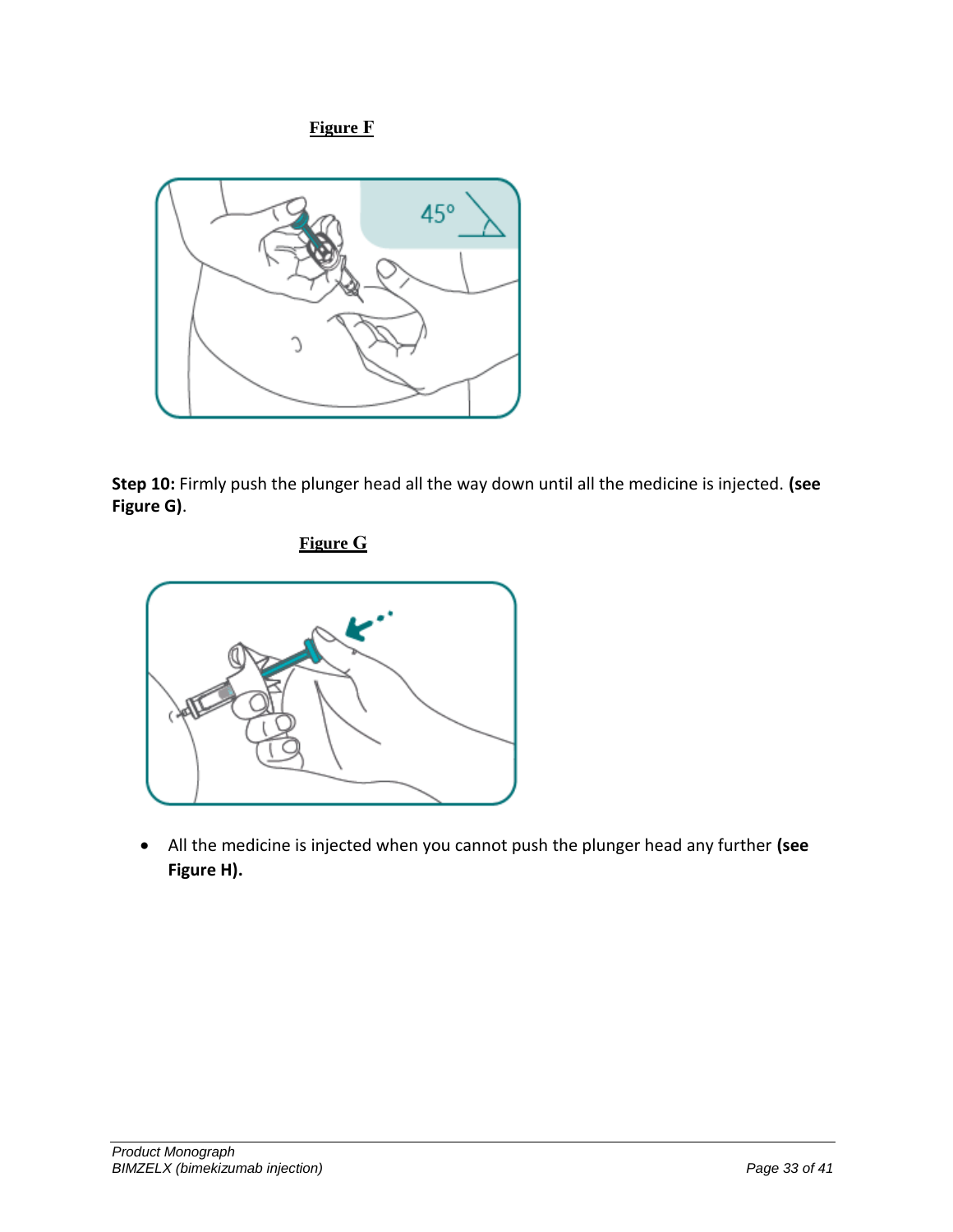**Figure H**



**Step 11:** Lift your thumb off the plunger head **(see Figure I).** The needle will automatically move back in and lock in place.

**Figure I**



- Press a dry cotton ball or gauze pad over the injection site for a few seconds. Do not rub the injection site. You may see slight bleeding or a drop of liquid. This is normal. You may cover the injection site with a small adhesive bandage, if needed.
- **If you need to give a second injection for your prescribed dose, use a new Bimzelx pre-filled syringe and repeat Steps 1 to 12.**
- Make sure to select a new injection site for your second injection. **Do not** use the same site that you used for your first injection.

# **Step 12: Dispose of (throw away) the used Bimzelx pre-filled syringe (see Figure J).**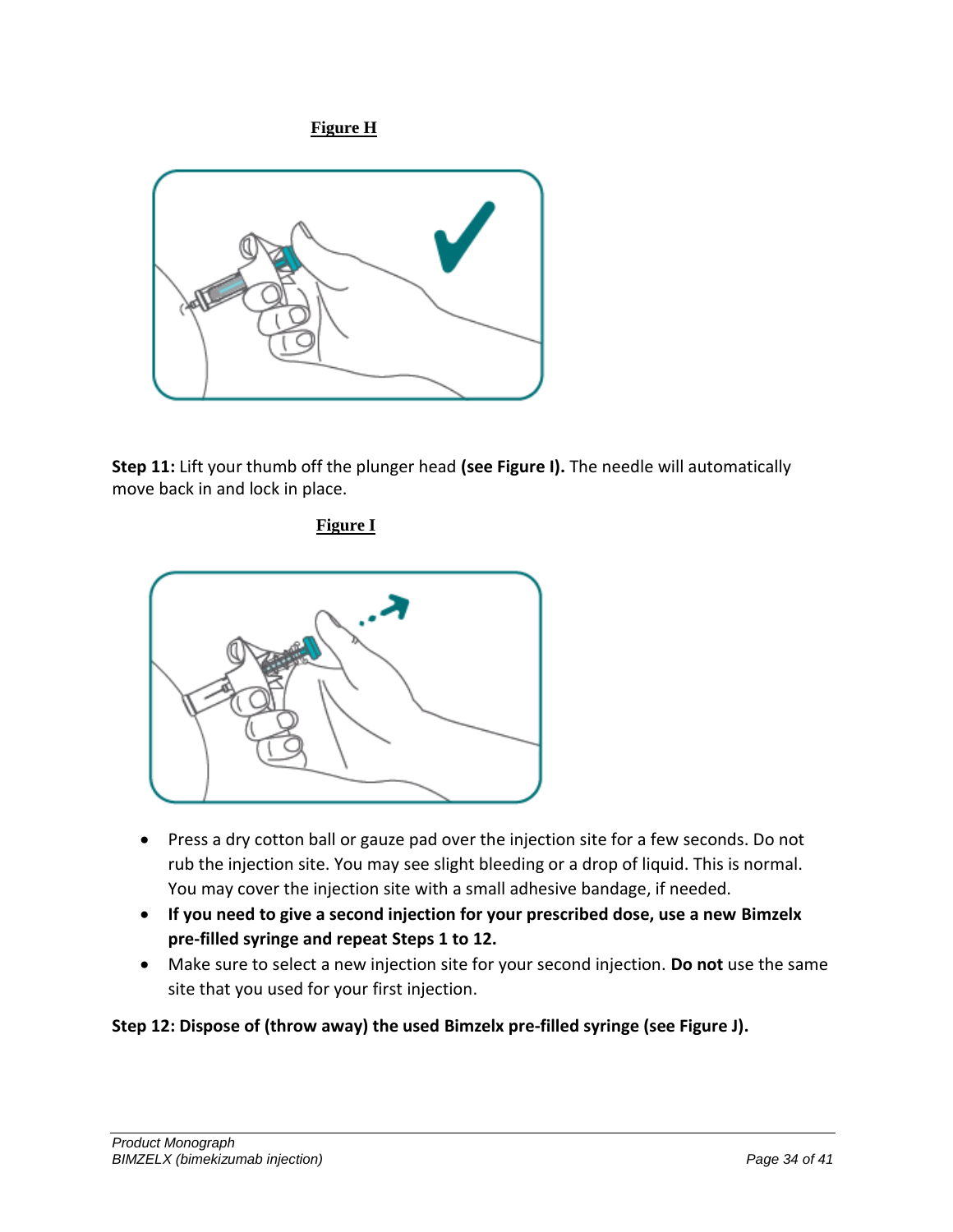# **Figure J**



- Put the used Bimzelx pre-filled syringe in sharps container right away after use.
- When your sharps container is almost full, contact your nurse case manager for disposal information.
- **Do not** recycle your used sharps container.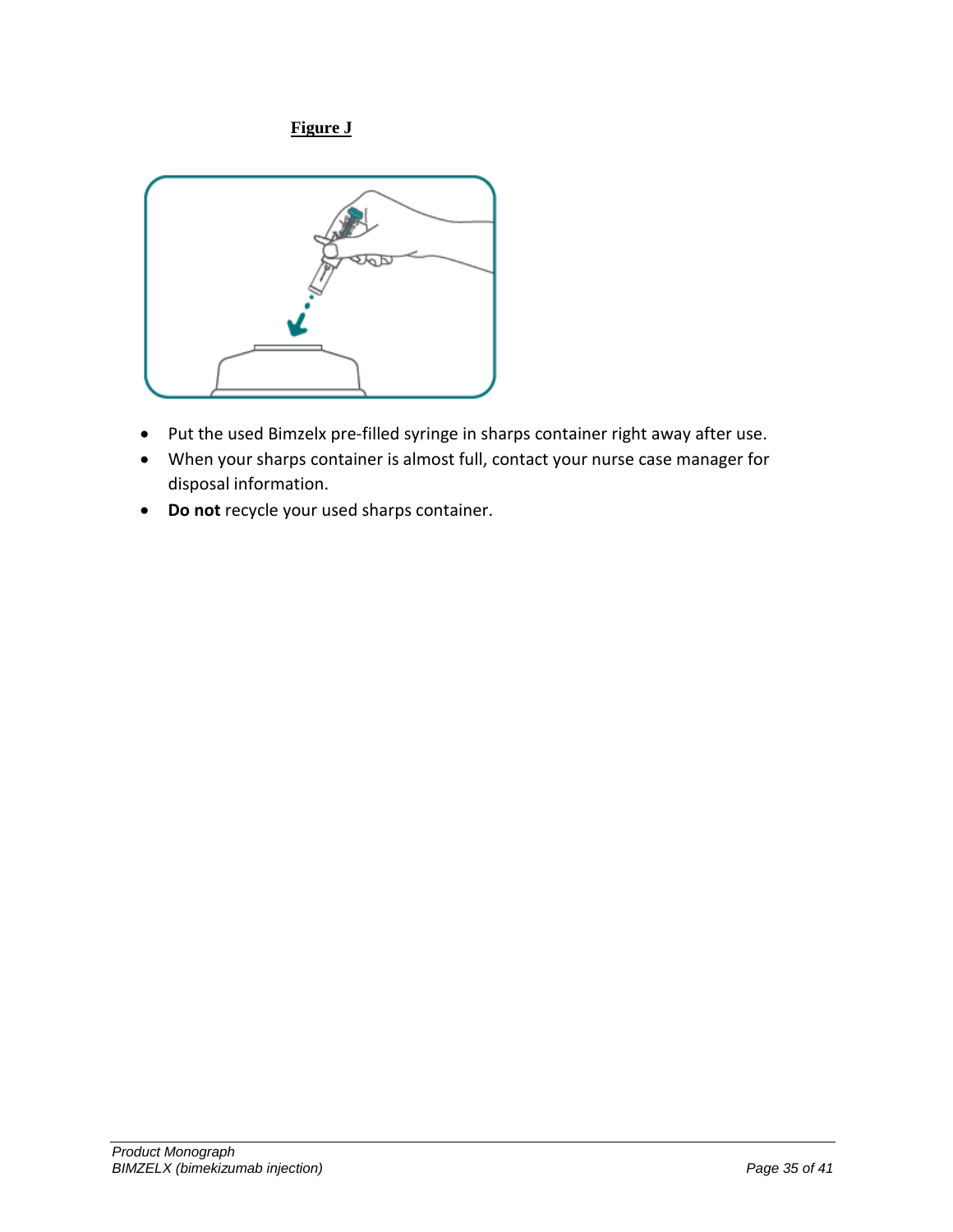# **Instructions for Use BIMZELX® (bim zel' ex) bimekizumab injection**

# **Autoinjector**

Please read this Instructions for Use before using Bimzelx autoinjector and each time you get a refill. There may be new information. **For a full dose, 2 injections are required, one after the other**. Each autoinjector is for single-use only.

# **Important information:**

- your healthcare professional should show you or a caregiver how to prepare and inject Bimzelx using the autoinjector for the first time. Do not inject yourself or someone else until you have been shown how to inject Bimzelx the right way. If you still need training, contact your nurse case manager.
- these instructions are for 1 injection only. **For a full dose, 2 injections are required, one after the other.**
- **do not** share or reuse your Bimzelx autoinjector. You may give or get an infection.
- if you have vision or hearing problems, **do not** use Bimzelx autoinjector without help from a caregiver.

# **Keep Bimzelx and all medicines out of the reach of children.**

# **How should I store Bimzelx autoinjector?**

- Store Bimzelx autoinjector **in the refrigerator** between 2°C to 8°C (36°F to 46°F). Keep in the original carton to protect from light.
- Do not freeze Bimzelx. Do not use Bimzelx if it has been frozen.

# **Bimzelx autoinjector parts (see Figure A):**

# **Figure A**

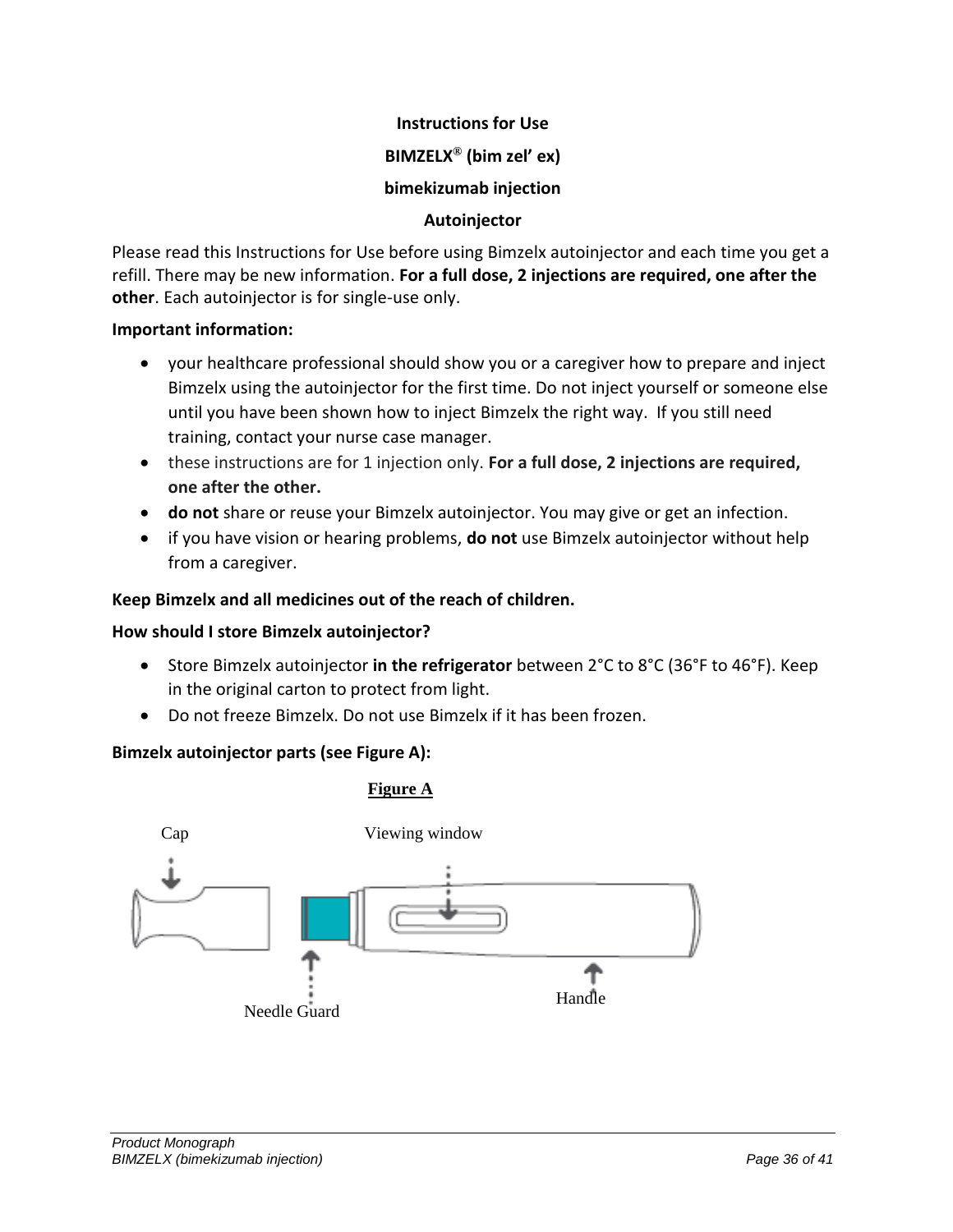#### **For each Bimzelx injection, you will need:**

• 1 Bimzelx autoinjector

#### **Not provided in the Bimzelx autoinjector carton:**

- 1 alcohol swab
- 1 clean cotton ball
- 1 puncture-resistant sharps disposal container.

#### **For the full dose, you need 2 injections, one after the other.**

Call your nurse case manager if you need help or do not know how to proceed.

#### **Setting up for your Bimzelx injection**

**Step 1: Take the Bimzelx autoinjector carton out of the refrigerator. Do not** use the Bimzelx autoinjector(s) if the carton is damaged or opened. Contact your nurse case manager.

- **Keep the Bimzelx autoinjector in its original carton for 30 to 45 minutes** to warm to room temperature. This will help to reduce discomfort when injecting.
	- o **Do not** microwave the autoinjector, run hot water over it, or leave it in direct sunlight.
	- o **Do not** shake the autoinjector.
	- o **Do not** take the cap off the autoinjector until you are ready to inject.

**Step 2**: Find a clean flat, and well-lit work surface, like a table.

**Step 3:** Wash your hands well with soap and water and dry with a clean towel.

**Step 4:** Gather the supplies needed for your injection.

**Step 5:** Inspect the Bimzelx autoinjector **(see Figure B):**

- **Make sure the name Bimzelx appears on the label.**
	- o Check the expiration date printed on the label.
	- $\circ$  Check the medicine through the viewing window. The medicine inside should be pale yellow to brownish-yellow and free of particles. You may see an air bubble in the liquid. This is normal. Do not try to remove the air bubbles.
- **Do not use the Bimzelx autoinjector,** and contact your nurse case manager if:
	- o the expiration date printed on the label has passed
	- o the medicine is cloudy, discolored, or has particles.
	- o it looks damaged or has been dropped.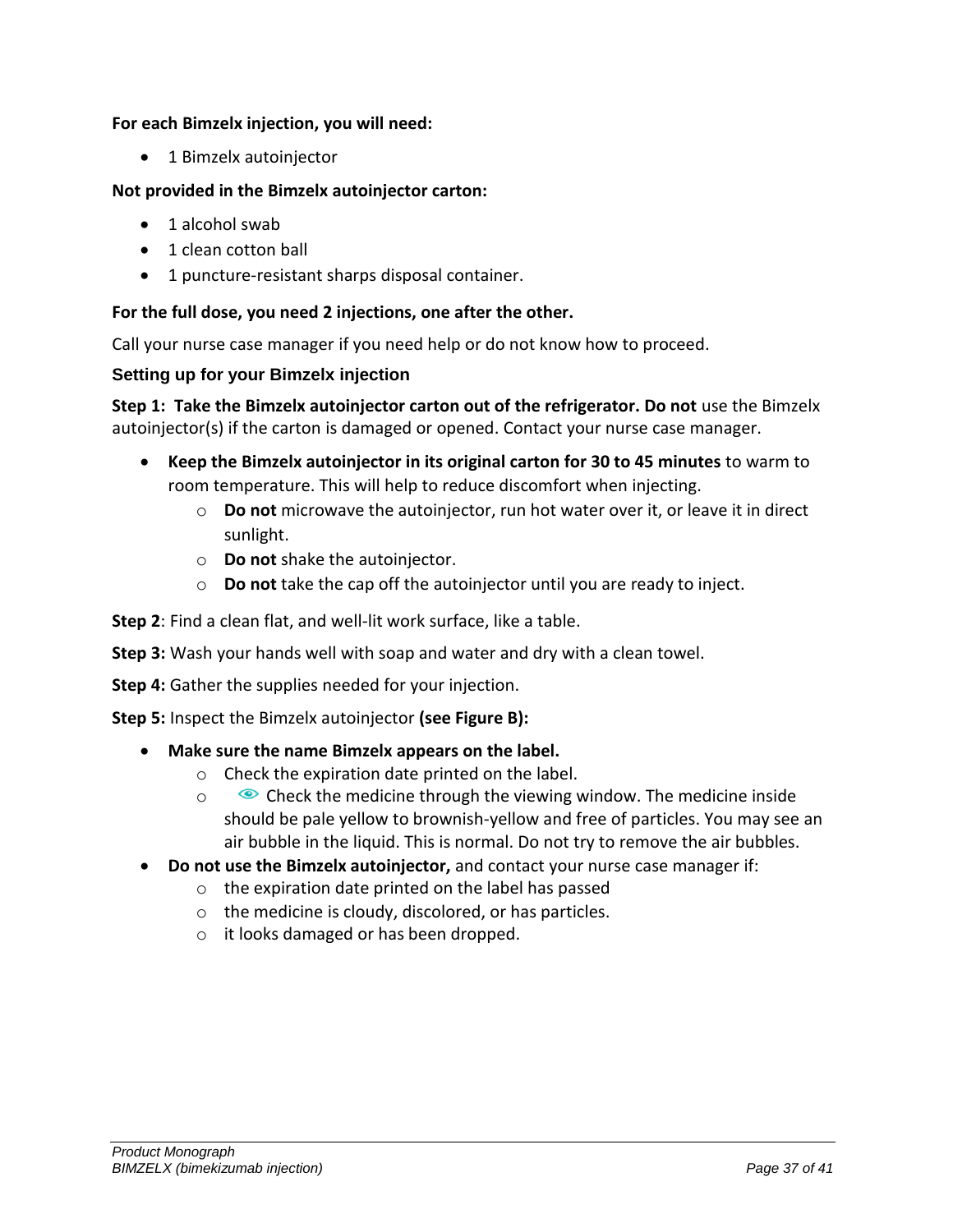# Viewing Window Expiration Date **Figure B**

# **Step 6: Choose your injection site.**

- **The sites you may chose for your injection are**:
	- o your stomach area (abdomen) or your thigh **(see Figure C**).
	- o the back of your arm (**see Figure D**). A healthcare provider or caregiver is required to inject in the back of your arm.



- **Do not** inject into areas where the skin is tender, bruised, red, scaly, hard or areas with scars or stretch marks, or within 2 inches of the belly button (navel).
- Choose a different site for each injection. You should try to rotate between the areas shown in the diagram above. If you cannot use a different site for each injection, make sure each injection is at least one inch (two fingers) apart. **Do not** use the same injection site 2 times in a row.

#### **Step 7: Prepare your skin**

• Clean the injection site with an alcohol swab. Let the area dry completely. **Do not** touch the cleaned area again before injecting.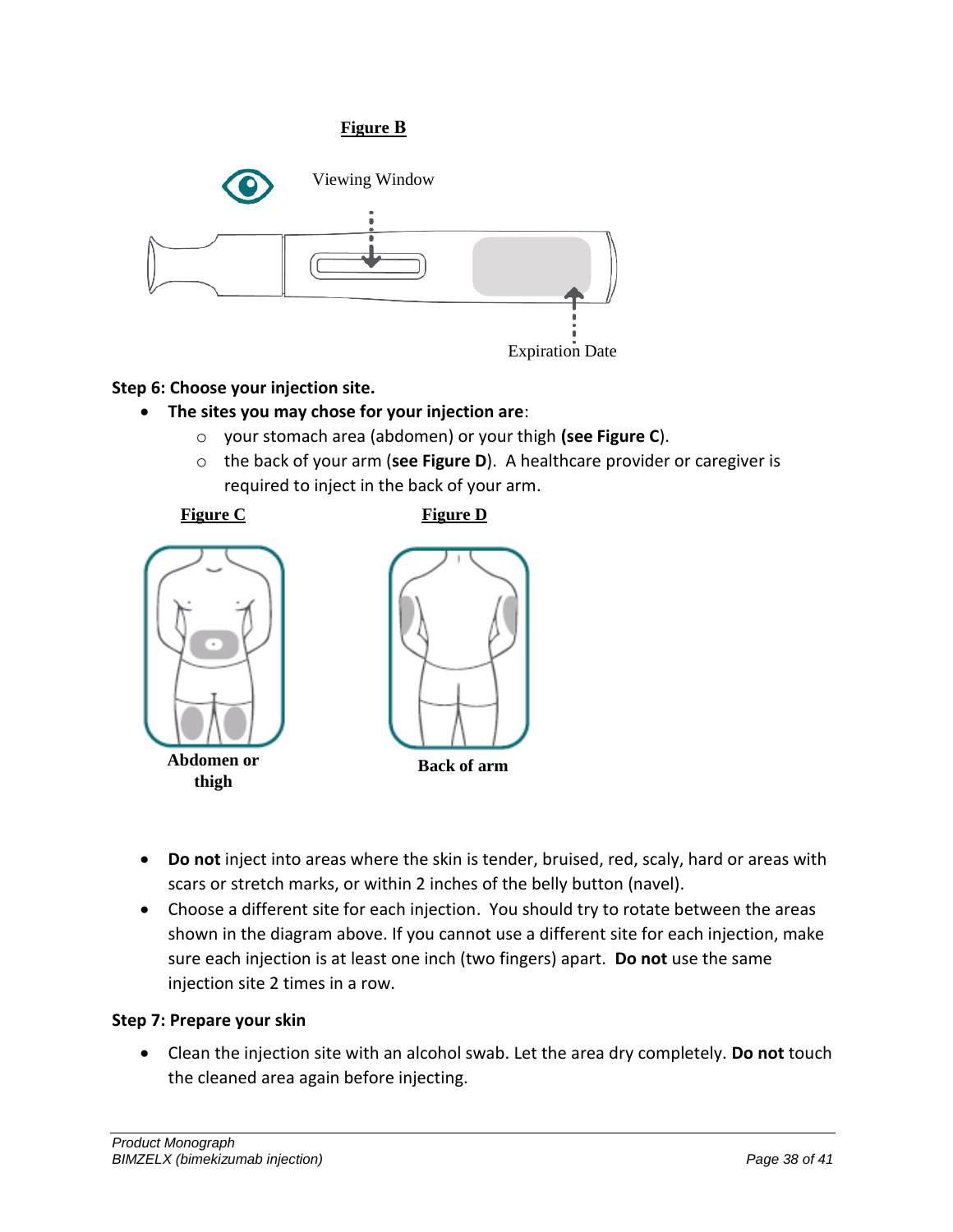#### **Step 8: Remove the Bimzelx autoinjector cap.**

- Hold the autoinjector firmly with one hand around the handle. Pull the cap straight off the autoinjector with the other hand (**see Figure E**). Although you cannot see the needle tip, it is now uncovered.
	- o **Do not** touch the needle guard or put the cap back on as it could activate the autoinjector and you can stick yourself.
	- o **Do not** twist the handle when pulling the cap off.

# **Figure E**



**Step 9:** Hold the Bimzelx autoinjector at a 90-degree angle to the cleaned injection site **(see Figure F).**



**Figure F**

**Step 10:** Place the Bimzelx autoinjector flat against your skin (you may need to pull the skin tight for the autoinjector to rest flat against your skin), then firmly press the Bimzelx autoinjector down against your skin. **You will hear a "click" sound**. Your injection begins when the first "click" is heard **(see Figure G)**.

• **Do not** lift the autoinjector away from the skin.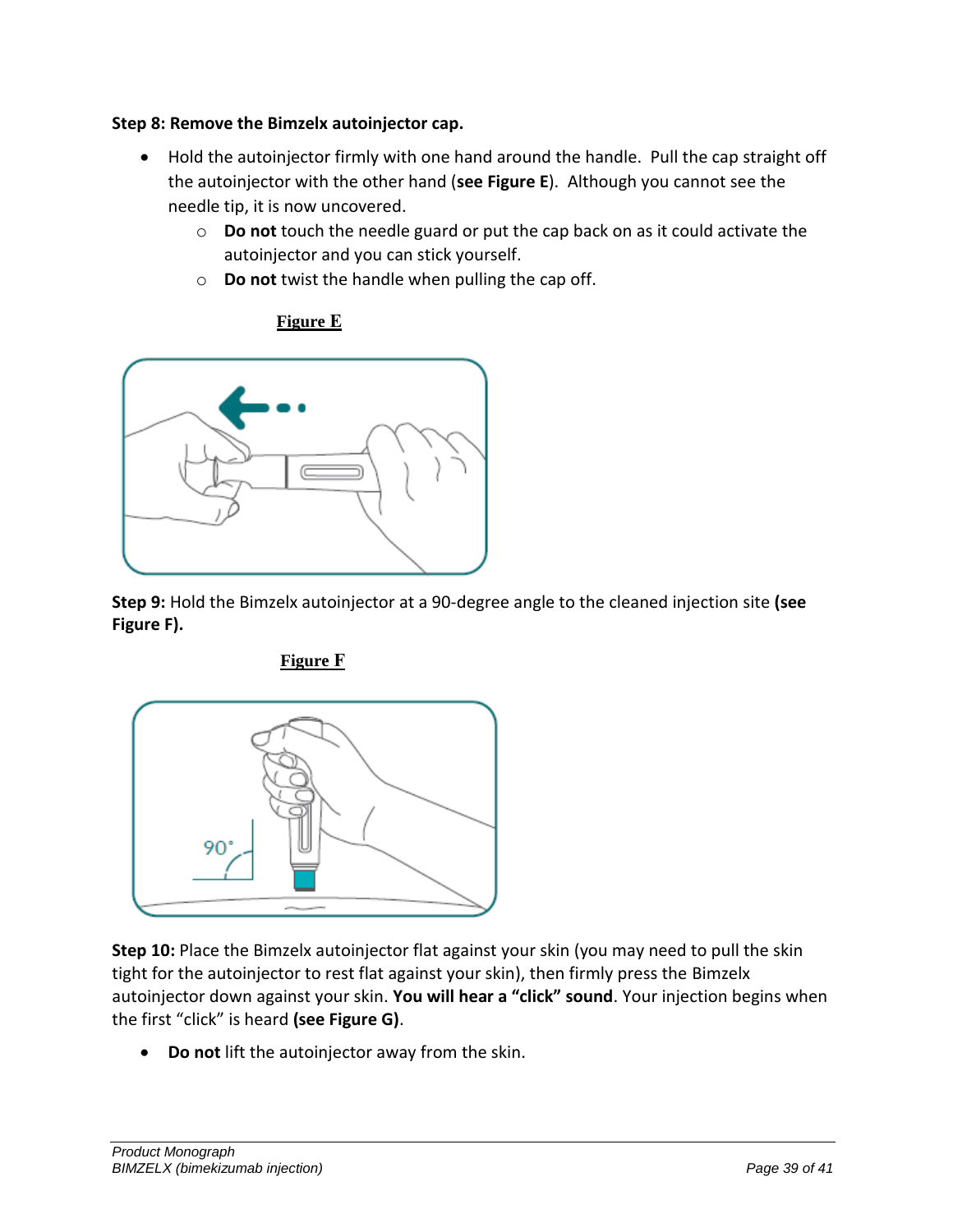**Keep holding the Bimzelx autoinjector in place and pressed firmly against your skin. It will take about 15 seconds to receive your full dose.**

- You will hear a second "click" in about 15 seconds after you hear the first click.
- The second click tells you that all the medicine has been injected and your Bimzelx injection is finished. You should see the yellow color indicator filling the viewing window **(see Figure H)**.



**Figure G**

**Figure H**



**Step 11:** Remove the Bimzelx autoinjector by carefully pulling the Bimzelx autoinjector straight up from your skin. The needle guard will automatically cover the needle. **Do not** try to touch the needle.

- Press a dry cotton ball over the injection site for a few seconds. **Do not** rub the injection site. You may see slight bleeding or drop of liquid. This is normal. You may cover the injection site with a small adhesive bandage, if needed.
- **If you need to give a second injection for your prescribed dose, use a new Bimzelx autoinjector, and repeat Steps 1 to 12.**
- Make sure you select a new injection site for your second injection. **Do not** use the same site that you used for your first injection.

# **Step 12: Dispose of (throw away) the used Bimzelx autoinjector (see Figure I).**